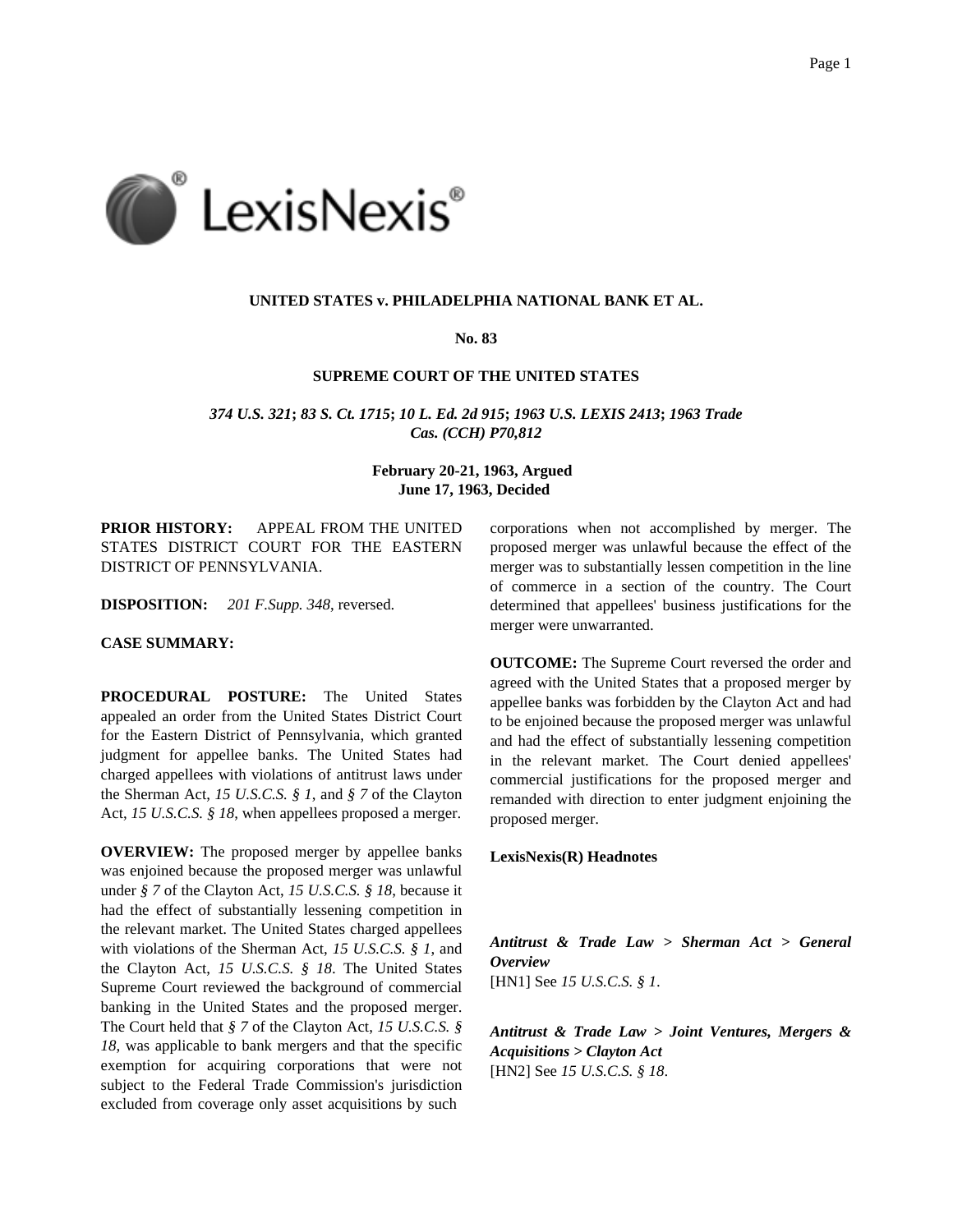*Antitrust & Trade Law > Industry Regulation > Financial Institutions > Bank Mergers Banking Law > Bank Expansion > Banking Interests Banking Law > Bank Expansion > Mergers* [HN3] See *12 U.S.C.S. § 1828(c)*.

*Antitrust & Trade Law > Clayton Act > Jurisdiction & Venue*

*Mergers & Acquisitions Law > Antitrust > Regulated Industry Mergers*

## *Mergers & Acquisitions Law > Sales of Assets > General Overview*

[HN4] *Section 7* of the Clayton Act, *15 U.S.C.S. § 18*, reaches acquisitions of corporate stock or share capital by any corporation engaged in commerce, but it reaches acquisitions of corporate assets only by corporations subject to the jurisdiction of the Federal Trade Commission (FTC). The FTC, under *§ 5* of the Federal Trade Commission Act, has no jurisdiction over banks. *15 U.S.C.S. §45(a)(6)*.

# *Antitrust & Trade Law > Joint Ventures, Mergers & Acquisitions > Clayton Act*

## *Mergers & Acquisitions Law > Antitrust > Regulated Industry Mergers*

[HN5] The stock-acquisition provision of *§ 7* of the Clayton Act, *15 U.S.C.S. § 18*, embraces every corporation engaged in commerce, including banks.

## *Antitrust & Trade Law > Exemptions & Immunities > General Overview*

[HN6] Immunity from the antitrust laws is not lightly implied.

#### *Governments > Legislation > Interpretation*

[HN7] The views of a subsequent Congress form a hazardous basis for inferring the intent of an earlier one.

## *Antitrust & Trade Law > Exemptions & Immunities > General Overview*

## *Mergers & Acquisitions Law > Antitrust > General Overview*

#### *Transportation Law > Air Transportation > Antitrust*

[HN8] Repeals of the antitrust laws by implication from a regulatory statute are strongly disfavored, and are found in cases of plain repugnancy between the antitrust and regulatory provisions.

*Administrative Law > Separation of Powers > Primary Jurisdiction*

## *Antitrust & Trade Law > Industry Regulation > Jurisdiction > Primary Jurisdiction*

[HN9] The doctrine of primary jurisdiction requires judicial abstention in cases where protection of the integrity of a regulatory scheme dictates preliminary resort to the agency which administers the scheme.

# *Antitrust & Trade Law > Industry Regulation > Financial Institutions > General Overview Banking Law > Bank Expansion > Mergers Mergers & Acquisitions Law > Antitrust > Regulated*

# *Industry Mergers*

[HN10] The tests of illegality under the Sherman Act, *15 U.S.C.S. §§ 1*, *2*, and the Clayton Act, *15 U.S.C.S. § 15*, are complementary. The public policy announced by *§ 7* of the Clayton Act, *15 U.S.C.S. §18*, is to be taken into consideration in determining whether acquisition of assets violates the prohibitions of the Sherman Act against unreasonable restraints.

# *Antitrust & Trade Law > Joint Ventures, Mergers & Acquisitions > Clayton Act*

## *Mergers & Acquisitions Law > Antitrust > Market Definition*

[HN11] The statutory test of whether a proposed merger is lawful under *§ 7* of the Clayton Act, *15 U.S.C.S § 18*, is whether the effect of the merger may be substantially to lessen competition in any line of commerce in any section of the country.

## *Antitrust & Trade Law > Joint Ventures, Mergers & Acquisitions > Clayton Act*

*Mergers & Acquisitions Law > Antitrust > Market Definition*

## *Mergers & Acquisitions Law > Antitrust > Regulated Industry Mergers*

[HN12] The proper question to be asked in determination of the appropriate section of the country is not where the parties to the merger do business or even where they compete, but where, within the area of competitive overlap, the effect of the merger on competition will be direct and immediate. This depends upon the geographic structure of supplier-customer relations. The area of effective competition in the known line of commerce must be chartered by careful selection of the market area in which the seller operates, and to which the purchaser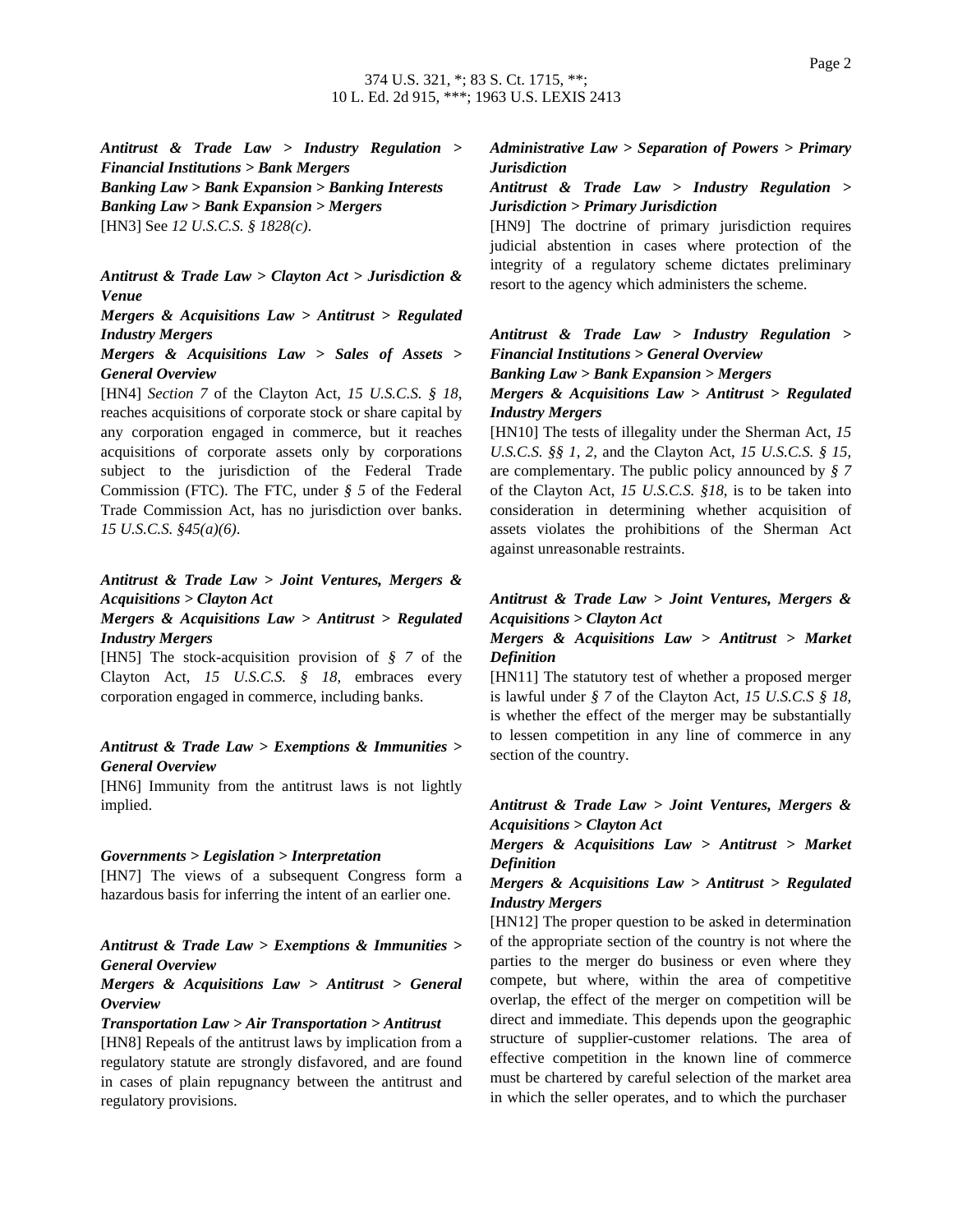can practicably turn for supplies.

## *Antitrust & Trade Law > Joint Ventures, Mergers & Acquisitions > Clayton Act*

## *Mergers & Acquisitions Law > Antitrust > Market Definition*

[HN13] The determination of whether the effect of a merger may be to substantially lessen competition in the relevant market requires not merely an appraisal of the immediate impact of the merger upon competition, but a prediction of its impact upon competitive conditions in the future. Such a prediction is sound only if it is based upon a firm understanding of the structure of the relevant market; yet the relevant economic data are both complex and elusive. Unless businessmen can assess the legal consequences of a merger with some confidence, sound business planning is retarded. The courts must be alert to the danger of subverting congressional intent by permitting a too-broad economic investigation. In any case in which it is possible, without doing violence to the congressional objective embodied in *§ 7* of the Clayton Act, *15 U.S.C.S. § 18*, to simplify the test of illegality, the courts ought to do so in the interest of sound and practical judicial administration.

# *Antitrust & Trade Law > Joint Ventures, Mergers & Acquisitions > Clayton Act*

## *Mergers & Acquisitions Law > Antitrust > Market Definition*

#### *Mergers & Acquisitions Law > Antitrust > Remedies*

[HN14] A merger which produces a firm controlling an undue percentage share of the relevant market, and results in a significant increase in the concentration of firms in that market, is so inherently likely to lessen competition substantially that it must be enjoined in the absence of evidence clearly showing that the merger is not likely to have such anticompetitive effects.

#### *Antitrust & Trade Law > Joint Ventures, Mergers & Acquisitions > Clayton Act*

[HN15] The test of a competitive market is not only whether small competitors flourish but also whether consumers are well served.

#### **SUMMARY:**

Two Philadelphia banks, both engaged in interstate commerce, one organized under the laws of the United

States and the other under Pennsylvania law, proposed a merger. In accordance with the Bank Merger Act of 1960 (*12 USC 1828(c)*), an application for approval of the merger was filed with, and approved by, the Comptroller of the Currency. The United States then brought the present civil action in the United States District Court for the Eastern District of Pennsylvania to enjoin the merger as violating 1 of the Sherman Act and 7 of the Clayton Act (*15 USC 18*), which in its pertinent part prohibits the acquisition by one corporation of the stock of another where in any line of commerce in any section of the country, the effect of such acquisition may be substantially to lessen competition, or to tend to create a monopoly. After trial, the District Court dismissed the action with prejudice. (*201 F Supp 348*.)

On appeal, the United States Supreme Court reversed with direction to enter judgment enjoining the proposed merger. In an opinion by Brennan, J., expressing the views of five members of the Court, it was held that the merger violated 7 of the Clayton Act. This decision was rested on the grounds that 7 was applicable to bank mergers, that the Bank Merger Act of 1960 did not immunize mergers approved thereunder by the appropriate administrative agencies from challenge under the federal antitrust laws, and that 7 was violated because the merger, if realized, would result in a single bank's controlling at least 30 percent of the commercial bank business in the four-county Philadelphia metropolitan area.

Harlan, J., joined by Stewart, J., dissented on the ground that 7 of the Clayton Act did not apply to a bank merger.

Goldberg, J., in a memorandum, agreed with the view expressed in the dissenting opinion by Harlan, J., but made it clear that he did not necessarily dissent from the judgment of the Court invalidating the merger, because the result might be justified under the Sherman Act, expressing, however, no ultimate conclusion concerning the latter issue.

White, J., did not participate.

#### **LAWYERS' EDITION HEADNOTES:**

### RESTRAINTS OF TRADE, MONOPOLIES, AND UNFAIR TRADE PRACTICES §34.5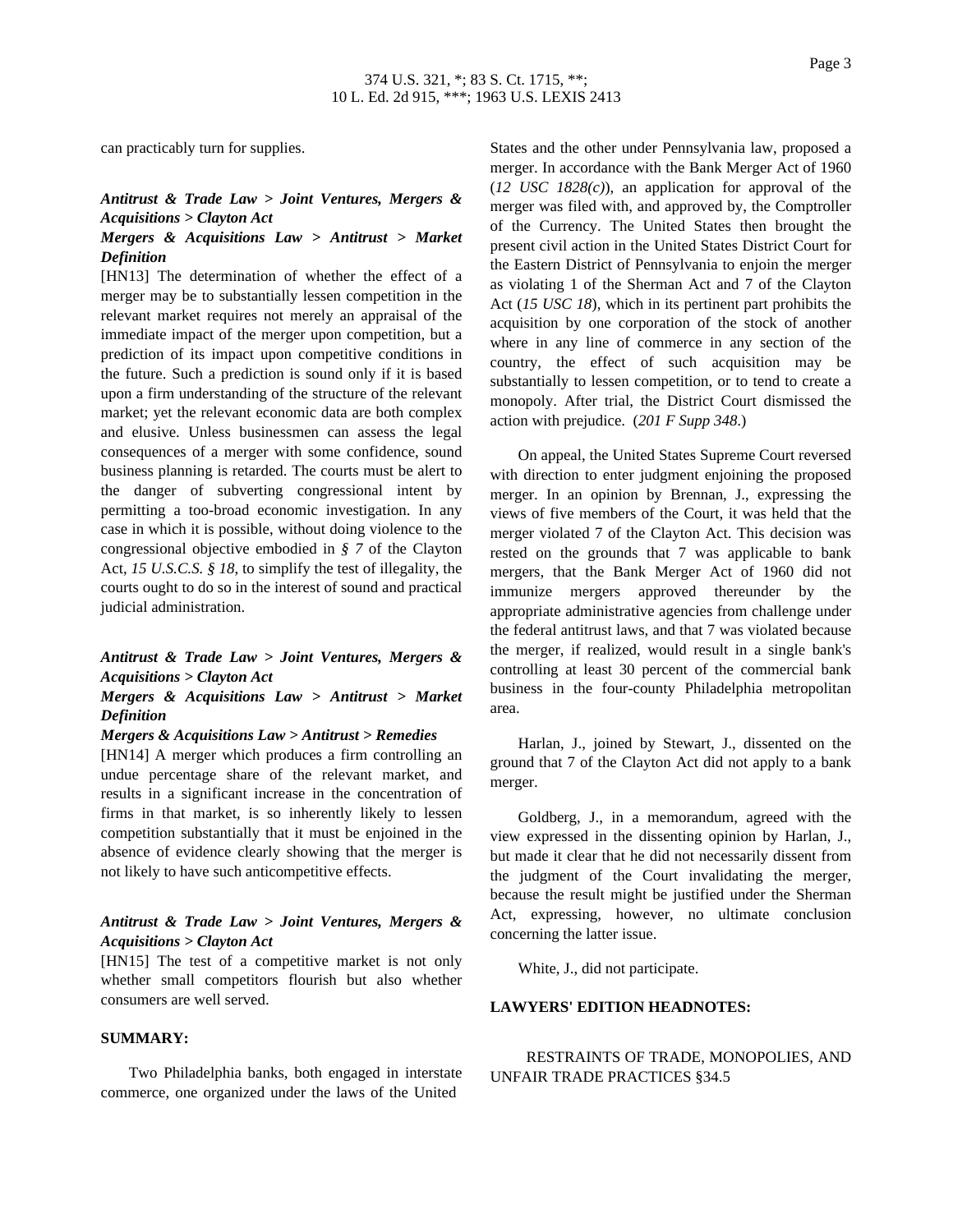#### 374 U.S. 321, \*; 83 S. Ct. 1715, \*\*; 10 L. Ed. 2d 915, \*\*\*; 1963 U.S. LEXIS 2413

merger of banks -- injunctive relief. --

Headnote:[1A][1B]

The merger of two banks resulting in a single bank's controlling at least 30 percent of the commercial bank business in the four-county Philadelphia metropolitan area must be enjoined because forbidden by 7 of the Clayton Act (*15 USC 18*), prohibiting the acquisition by a corporation engaged in commerce of stock of another corporation so engaged, where in any line of commerce in any section of the country the effect of such acquisition may be substantially to lessen competition.

BANKS §3.5

consolidation -- merger. --

Headnote:[2]

A consolidation of two banks exists where the resulting bank is a different entity from either of the constituent banks; in a merger one bank disappears in the other surviving bank.

## RESTRAINTS OF TRADE, MONOPOLIES, AND UNFAIR TRADE PRACTICES §35

acquisition by bank of assets of other bank. --

Headnote:[3]

In view of 5 of the Federal Trade Commission Act, (*15 USC 45 (a)(6)*), exempting banks from the jurisdiction of the Federal Trade Commission, the acquisition by one bank of the assets of another is not within 7 of the Clayton Act (*15 USC 18*), providing that no corporation subject to the jurisdiction of the Federal Trade Commission shall acquire the whole or any part of the assets of another corporation where in any line of commerce in any section of the country the effect of such acquisition may be substantially to lessen competition or to tend to create a monopoly.

RESTRAINTS OF TRADE, MONOPOLIES, AND UNFAIR TRADE PRACTICES §86

banks -- jurisdiction of Federal Trade Commission. --

#### Headnote:[4]

No jurisdiction over banks is conferred upon the Federal Trade Commission by 11 of the amended Clayton Act (*15 USC 21*), providing that authority to enforce compliance with 2, 3, 7, and 8 of the act by persons respectively subject thereto is vested in the Federal Reserve Board where applicable to banks, and in the Federal Trade Commission where applicable to "all other character of commerce"; bank mergers do not fall into the residual category of "all other character of commerce."

#### RESTRAINTS OF TRADE, MONOPOLIES, AND UNFAIR TRADE PRACTICES §22

banking as commerce. --

Headnote:[5]

Banking is, where the operations stretch across state lines, commerce within the meaning of 7 of the Clayton Act (*15 USC 18*), directed against the acquisition by one corporation engaged in commerce of the stock or assets of another corporation so engaged.

RESTRAINTS OF TRADE, MONOPOLIES, AND UNFAIR TRADE PRACTICES §86

RESTRAINTS OF TRADE, MONOPOLIES, AND UNFAIR TRADE PRACTICES §103

remedial powers of FTC. --

Headnote:[6]

The question of the Federal Trade Commission's remedial powers under 11 of the Clayton Act (*15 USC 21*) regarding violations of the act is to be distinguished from that of its remedial powers under 5 of the Federal Trade Commission Act (*15 USC 45(b)*); the Commission has no power to order divestiture in 5 proceedings.

## RESTRAINTS OF TRADE, MONOPOLIES, AND UNFAIR TRADE PRACTICES §34.5

stock acquisition -- assets acquisition -- merger. --

Headnote:[7]

Read together, the stock-acquisition and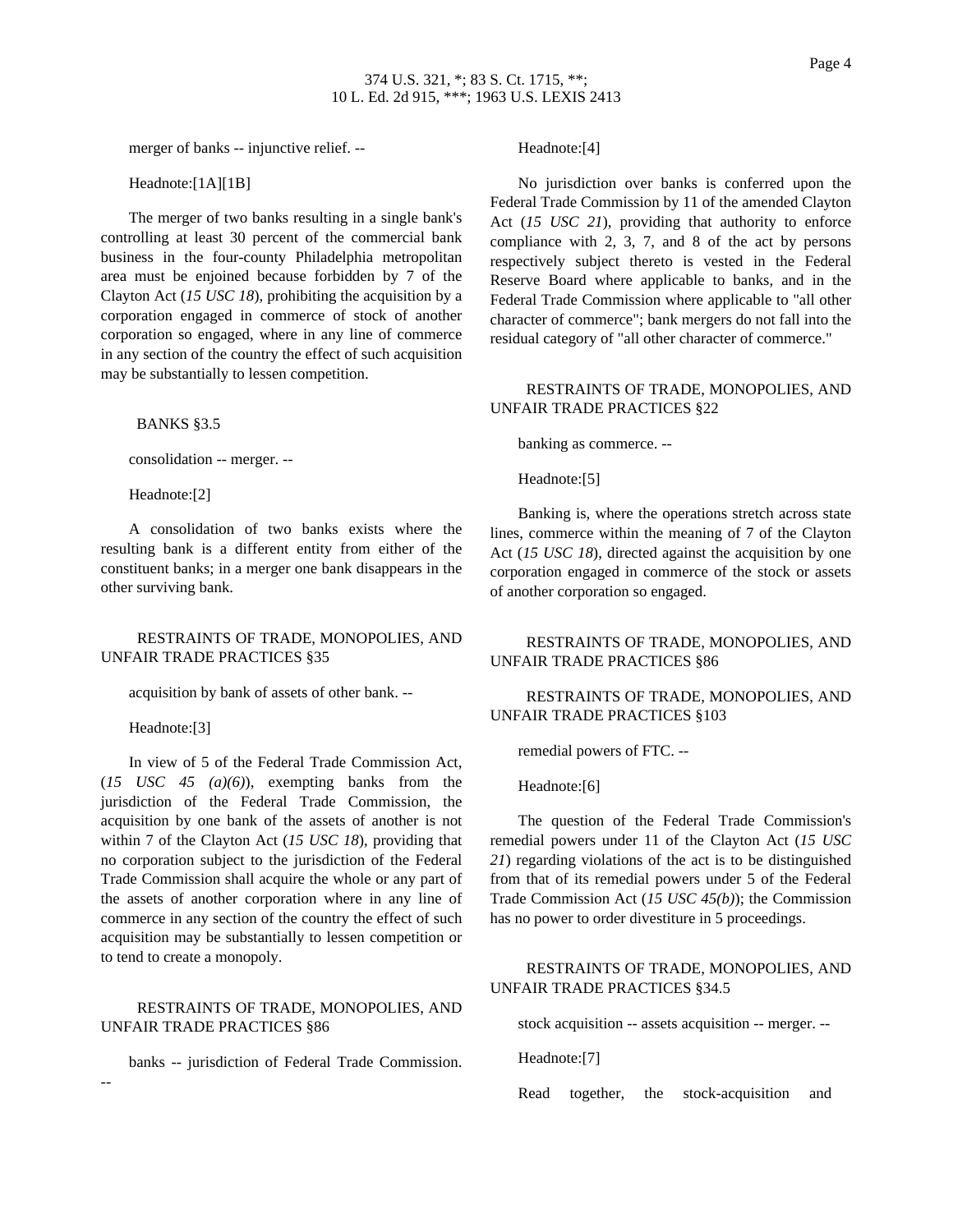assets-acquisition provisions of 7 of the Clayton Act (*15 USC 18*)--providing that no corporation engaged in commerce shall acquire the stock or other share capital and no corporation subject to the jurisdiction of the Federal Trade Commission shall acquire the assets of another corporation so engaged, where the effect of such acquisition may be substantially to lessen competition or to tend to create a monopoly--reach mergers, which fit neither category perfectly but lie somewhere between the two ends of the spectrum; so construed, the specific exception for acquiring corporations not subject to the Commission's jurisdiction excludes from the coverage of 7 only assets acquisitions by such corporations when not accomplished by merger.

## RESTRAINTS OF TRADE, MONOPOLIES, AND UNFAIR TRADE PRACTICES §20

## RESTRAINTS OF TRADE, MONOPOLIES, AND UNFAIR TRADE PRACTICES §86

bank mergers -- jurisdiction of administrative agencies to enforce 7 of Clayton Act. --

#### Headnote:[8]

The Bank Merger Act of 1960 (*12 USC 1828 (c)*), assigning roles in merger applications to the Federal Deposit Insurance Corporation and the Comptroller of the Currency as well as to the Federal Reserve Board, supplants whatever authority the Federal Reserve Board may have acquired under 11 of the Clayton Act (*15 USC 21*), by virtue of the 1950 amendment of 7 thereof (*15 USC 18*), to enforce the stock- acquisition provisions of 7 against bank mergers; since the Bank Merger Act applies only to mergers, consolidations, acquisitions of assets, and assumptions of liabilities, but not to outright stock acquisitions, the Federal Reserve Board's authority under 11, as it existed before the 1950 amendment (64 Stat 1125) of 7 of the Clayton Act, remains unaffected.

#### RESTRAINTS OF TRADE, MONOPOLIES, AND UNFAIR TRADE PRACTICES §34.5

stock-acquisition provision -- assets-acquisition provision -- merger. --

Headnote:[9]

Though re-enacted in haec verba by the 1950

amendment (64 Stat 1125), the stock-acquisition provision of 7 of the Clayton Act (*15 USC 18*)--providing that no corporation engaged in commerce shall acquire the stock and no corporation subject to the jurisdiction of the Federal Trade Commission shall acquire the assets of another corporation so engaged, where the effect of such acquisition may be substantially to lessen competition or to tend to create a monopoly--must be deemed expanded in its new context to include, at the very least, acquisitions by merger or consolidation, transactions which entail a transfer of stock of the parties, while the assets-acquisition provision clearly reaches corporate acquisitions involving no such transfer.

## RESTRAINTS OF TRADE, MONOPOLIES, AND UNFAIR TRADE PRACTICES §6

purpose of amended 7 of Clayton Act. --

Headnote:[10]

The objective of including the phrase "corporation subject to the jurisdiction of the Federal Trade Commission" in 7 of the Clayton Act (*15 USC 18*), as amended in 1950 (64 Stat 1125)--providing that no corporation engaged in commerce shall acquire the stock and no corporation subject to the jurisdiction of the Federal Trade Commission shall acquire the assets of another corporation so engaged, where the effect of such acquisition may be substantially to lessen competition, or to tend to create a monopoly--is not to limit the amalgamations to be covered by the amended statute but to make explicit the role of the Federal Trade Commission in administering the section.

#### RESTRAINTS OF TRADE, MONOPOLIES, AND UNFAIR TRADE PRACTICES §7

immunity. --

Headnote:[11]

Immunity from the antitrust laws is not lightly implied.

#### STATUTES §151.5

STATUTES §155

administrative construction -- views of members of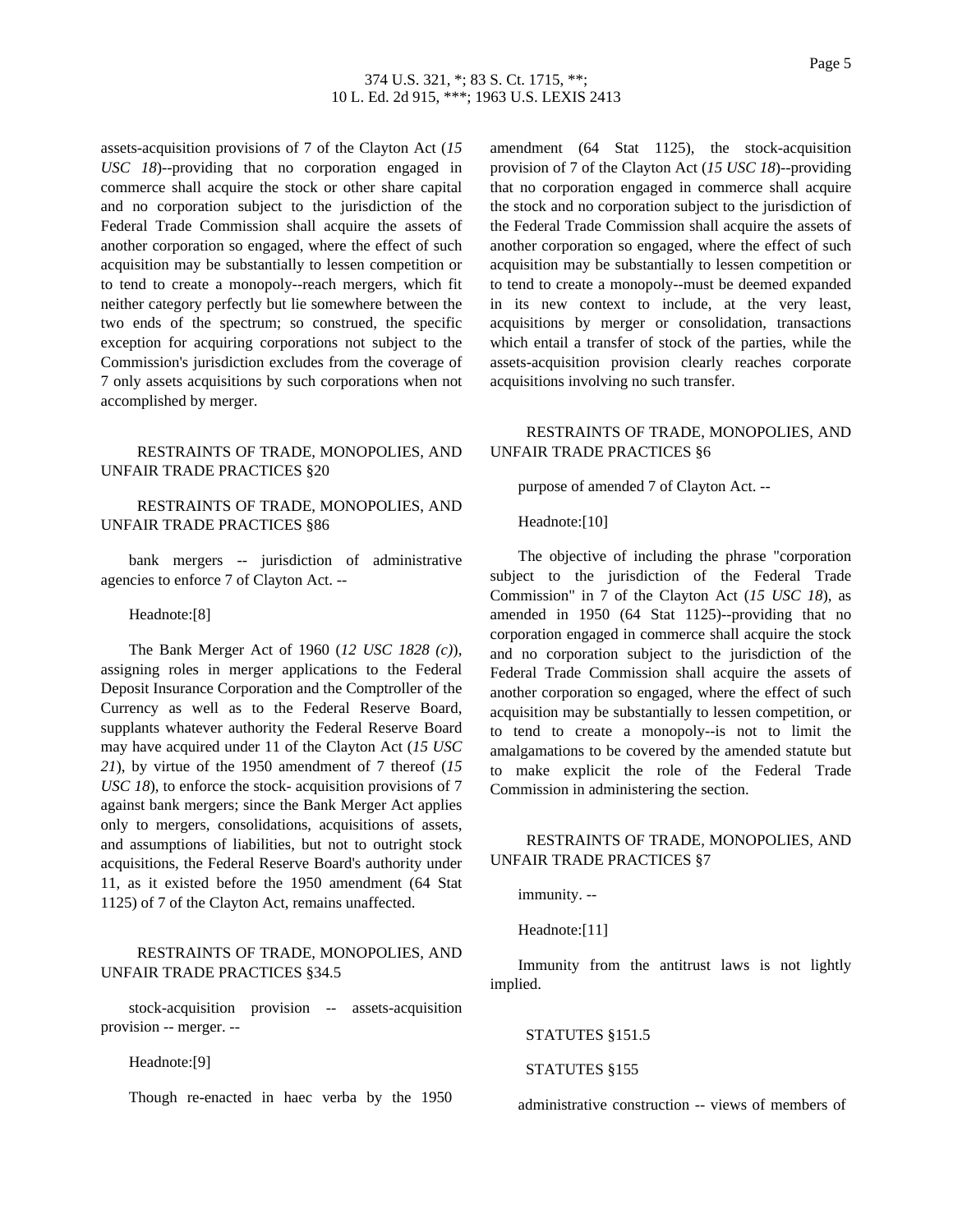Congress. --

Headnote:[12]

The construction of the amended 7 of the Clayton Act (*15 USC 18*) as applicable to bank mergers is not foreclosed because, after the passage of the amendment, some members of Congress, and for a time the Justice Department, voiced a contrary view.

EVIDENCE §167

inferences -- congressional intent. --

Headnote:[13]

The views of a subsequent Congress form a hazardous basis for inferring the intent of an earlier one.

EVIDENCE §167

STATUTES §154

inferences -- congressional intent -- Clayton Act -- Bank Merger Act. --

Headnote:[14]

The views of Congress in enacting the Bank Merger Act of 1960 (*12 USC 1828(c)*) form a hazardous basis for inferring the intent of Congress in enacting the 1950 amendment (64 Stat 1125) of 7 of the Clayton Act (*15 USC 18*), even though misunderstanding of the scope of 7 may have played some part in the passage of the 1960 act; the design fashioned in the Bank Merger Act being predicated upon uncertainty as to the scope of 7, the court may, in construing that scope, dispel the uncertainty.

BANKS §3.5

RESTRAINTS OF TRADE, MONOPOLIES, AND UNFAIR TRADE PRACTICES §20

mergers -- immunity from antitrust laws. --

Headnote:[15A][15B]

By directing the appropriate banking agencies to consider competitive factors before approving mergers, the Bank Merger Act of 1960 (*12 USC 1828(c)*) does not immunize approved mergers from challenge under the

federal antitrust laws, the act not requiring such agencies either to give competitive factors any particular weight or to hold a hearing before approving an application for merger, and there being no specific provision for judicial review of the administrative decision.

APPEAL §1092

waiver of error in appellate court. --

Headnote:[16]

Although appellees' contention below that the Bank Merger Act (*12 USC 1828(c)*), by directing the appropriate banking agencies to consider competitive factors before approving mergers, immunizes approved mergers from challenge under the federal antitrust laws, was abandoned on appeal, the United States Supreme Court will consider this contention because it touches the proper relations of the judicial and administrative spheres.

#### STATUTES §248.5

implied repeal -- antitrust laws. --

Headnote:[17]

Repeals of the antitrust laws by implication from a regulatory statute are strongly disfavored, and will be found only in cases of plain repugnancy between the antitrust and regulatory provisions.

ADMINISTRATIVE LAW §322

primary jurisdiction. --

Headnote:[18]

The doctrine of "primary jurisdiction" requires judicial abstention in cases where protection of the integrity of a regulatory scheme dictates preliminary resort to the agency which administers the scheme; court jurisdiction is not thereby ousted, but only postponed.

#### ADMINISTRATIVE LAW §324

RESTRAINTS OF TRADE, MONOPOLIES, AND UNFAIR TRADE PRACTICES §68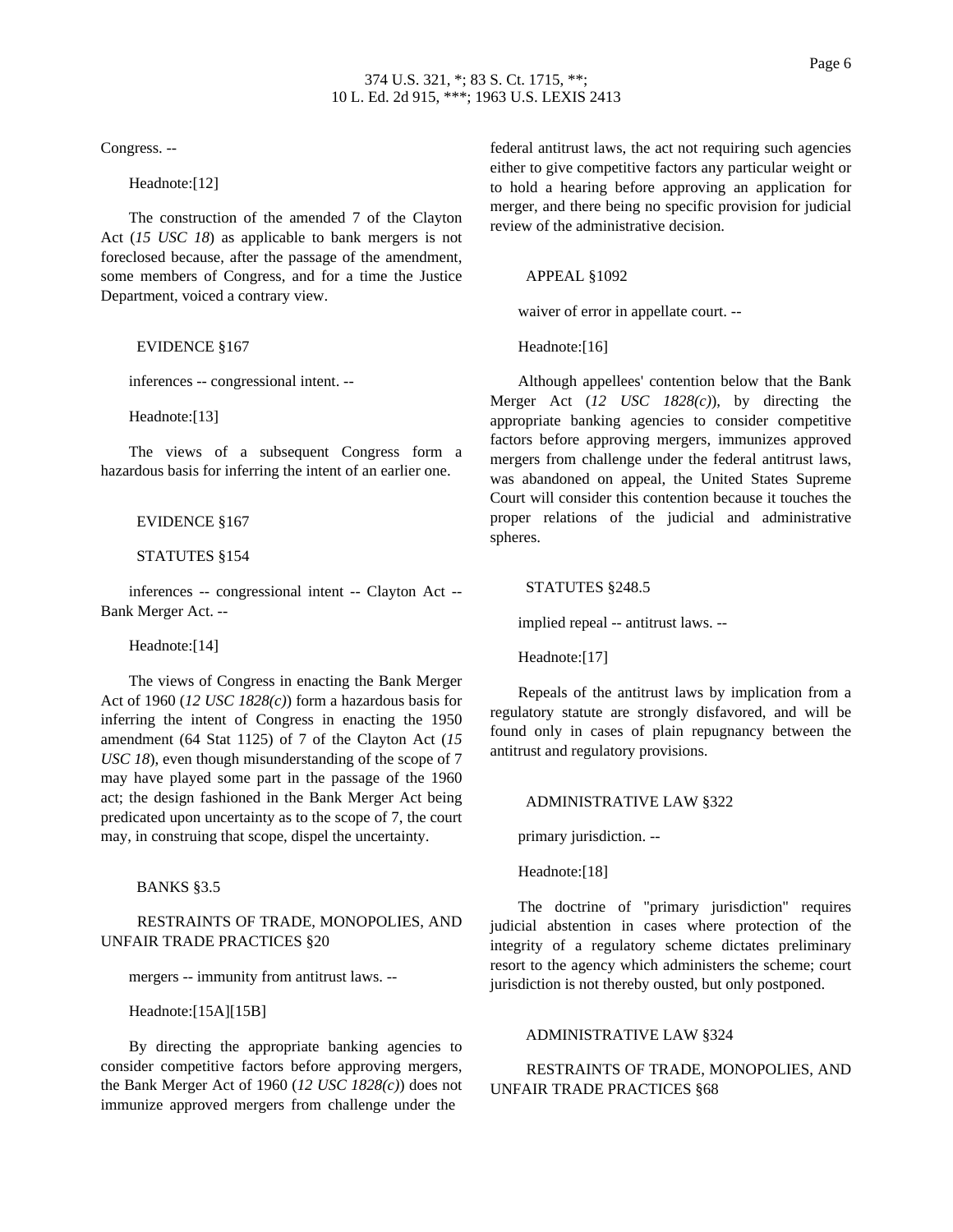bank merger -- primary administrative jurisdiction. --

Headnote:[19]

Decision of the question whether a bank merger violates 7 of the Clayton Act (*15 USC 18*) and hence is enjoinable is not subject to postponement under the doctrine of primary administrative jurisdiction, where there may be no power of judicial review of the decision of the appropriate administrative agency approving the merger, and such approval does not in any event confer immunity from the antitrust laws, and moreover, even if the doctrine were applicable, the action would not be barred since the agency proceeding was completed before the action was commenced.

#### RESTRAINTS OF TRADE, MONOPOLIES, AND UNFAIR TRADE PRACTICES §20

effect of Bank Merger Act. --

Headnote:[20]

The Bank Merger Act of 1960 (*12 USC 1828(c)*) is not intended to extinguish other sources of federal restraint of bank acquisitions having anticompetitive effects.

## RESTRAINTS OF TRADE, MONOPOLIES, AND UNFAIR TRADE PRACTICES §34.5

mergers. --

Headnote:[21]

The Sherman Act forbids mergers effecting an unreasonable restraint of trade.

#### RESTRAINTS OF TRADE, MONOPOLIES, AND UNFAIR TRADE PRACTICES §5

Sherman Act -- Clayton Act. --

Headnote:[22]

The Clayton and Sherman Acts do not embody approaches to antitrust policy inconsistent with or unrelated to each other; the tests of illegality under both acts are complementary.

RESTRAINTS OF TRADE, MONOPOLIES AND UNFAIR TRADE PRACTICES §7

construction of federal legislation -- acquisition of stock. --

Headnote:[23]

The public policy announced by 7 of the Clayton Act, which is directed against the acquisition by one corporation of the stock or assets of another corporation, is to be taken into consideration in determining whether acquisition of assets violates the prohibitions of the Sherman Act against unreasonable restraints, even though not every violation of 7 of the Clayton Act is necessarily a violation of the Sherman Act.

## RESTRAINTS OF TRADE, MONOPOLIES, AND UNFAIR TRADE PRACTICES §34.5

bank merger -- line of commerce. --

Headnote:[24]

The cluster of products (various kinds of credit) and services (such as checking accounts and trust administration) denoted by the term "commercial banking" composes a distinct line of commerce within the meaning of 7 of the Clayton Act (*15 USC 18*), prohibiting the acquisition by one corporation of the stock or assets of another corporation where "in any line of commerce" the effect of such acquisition may be substantially to lessen competition or to tend to create a monopoly.

#### RESTRAINTS OF TRADE, MONOPOLIES, AND UNFAIR TRADE PRACTICES §34.5

bank merger -- lessening of competition -appropriate "section of the country." --

Headnote:[25]

In determining the appropriate "section of the country" within the meaning of 7 of the Clayton Act (*15 USC 18*), which prohibits the acquisition by one corporation of the stock of another corporation where in any line of commerce "in any section of the country" the effect of such acquisition may be substantially to lessen competition, the proper question to be asked is not where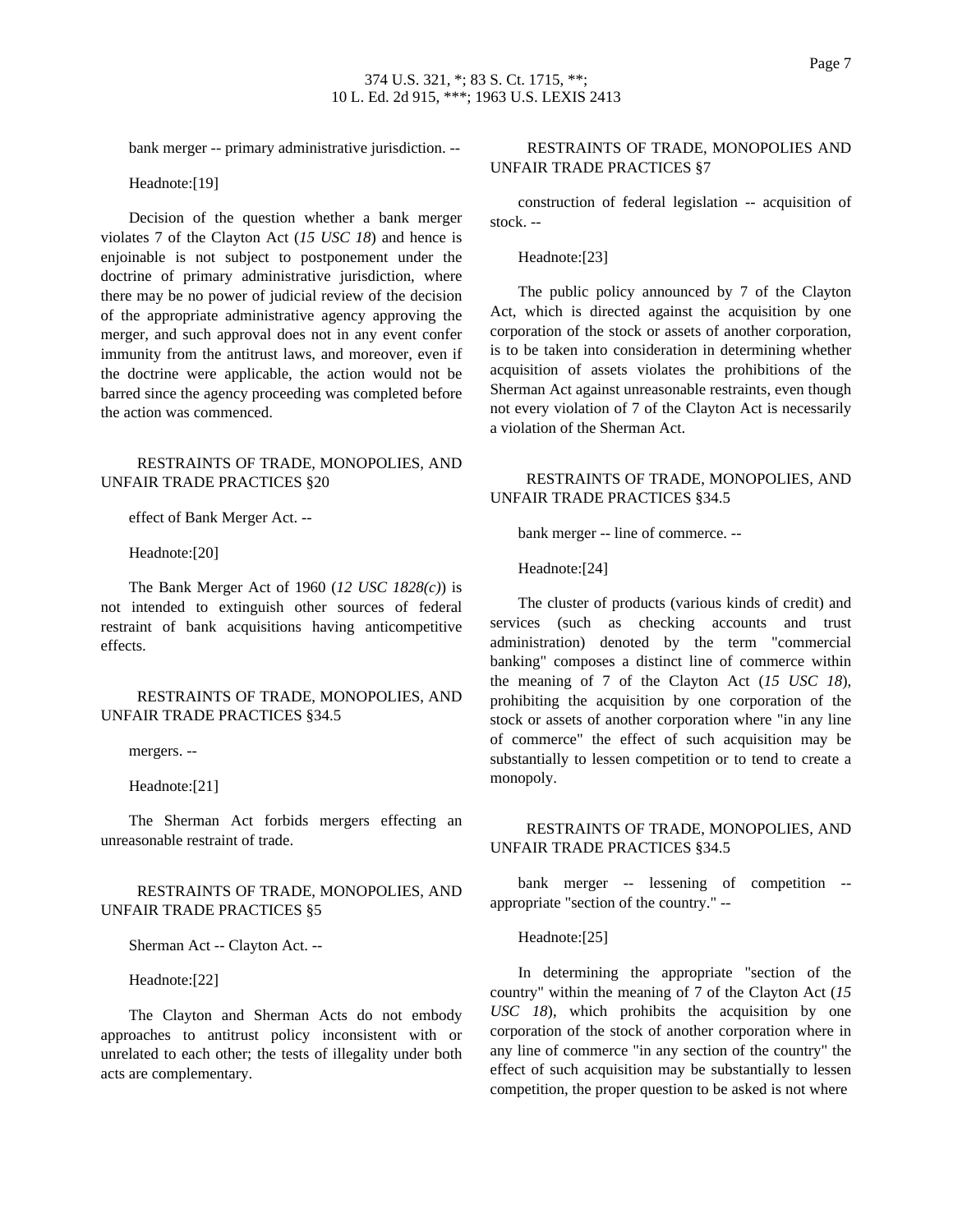the banks which are parties to a merger do business or even where they compete, but where, within the area of competitive overlap, the effect of the merger on competition will be direct and immediate; this depends upon the geographic structure of supplier-customer relations.

#### RESTRAINTS OF TRADE, MONOPOLIES, AND UNFAIR TRADE PRACTICES §34.5

merger -- area of effective competition. --

Headnote:[26]

In determining whether a merger violates 7 of the Clayton Act (*15 USC 18*), prohibiting the acquisition by one corporation of the assets of another where "in any line of commerce in any section of the country" the effect of such acquisition may be substantially to lessen competition, the area of effective competition in a known line of commerce must be chartered by careful selection of the market area in which the seller operates, and to which the purchaser can practicably turn for supplies.

## RESTRAINTS OF TRADE, MONOPOLIES, AND UNFAIR TRADE PRACTICES §34.5

bank mergers -- lessening competition -- area. --

Headnote:[27]

The four-county Philadelphia metropolitan area, which state law recognizes as a meaningful banking community in allowing Philadelphia banks to branch within it, and which would seem roughly to delineate the area in which bank customers who are neither very large nor very small find it practical to do their banking business, is--for the purposes of 7 of the Clayton Act (*15 USC 18*), prohibiting the acquisition by one corporation of the stock of another where in any line of commerce in any section of the country the effect of such acquisition may be substantially to lessen competition--a more appropriate "section of the country" in which to appraise the merger of two Philadelphia banks than any larger or smaller or different area; this conclusion is fortified by the fact that three federal banking agencies regard the area in which banks have their offices as an "area of effective competition."

## RESTRAINTS OF TRADE, MONOPOLIES, AND UNFAIR TRADE PRACTICES §34.5

merger -- impact on competition. --

Headnote:[28]

Determination of the question whether the effect of a merger "may be substantially to lessen competition" in the relevant market, so as to bring the merger within the prohibition of 7 of the Clayton Act (*15 USC 18*), requires not merely an appraisal of the immediate impact of the merger upon competition, but a prediction of its impact upon competitive conditions in the future; such a prediction is sound only if it is based upon a firm understanding of the structure of the relevant market.

## RESTRAINTS OF TRADE, MONOPOLIES, AND UNFAIR TRADE PRACTICES §34

acquisition of stock and assets of corporation - simplification of test of illegality. --

Headnote:[29]

In any case in which it is possible, without doing violence to the congressional objective embodied in 7 of the Clayton Act (*15 USC 18*)--prohibiting the acquisition by one corporation of the stock or assets of another corporation where in any line of commerce in any section of the country the effect of such acquisition may be substantially to lessen competition--to simplify the test of illegality, the courts ought to do so in the interest of sound and practical judicial administration.

#### EVIDENCE §343.5

RESTRAINTS OF TRADE, MONOPOLIES, AND UNFAIR TRADE PRACTICES §34.5

merger -- illegality -- burden of proof. --

Headnote:[30]

Under 7 of the Clayton Act (*15 USC 18*), prohibiting the acquisition by one corporation of the stock of another where the effect of such acquisition may be substantially to lessen competition, a merger which produces a firm control of an undue percentage share of the relevant market, and results in a significant increase in the concentration of firms in that market, is so inherently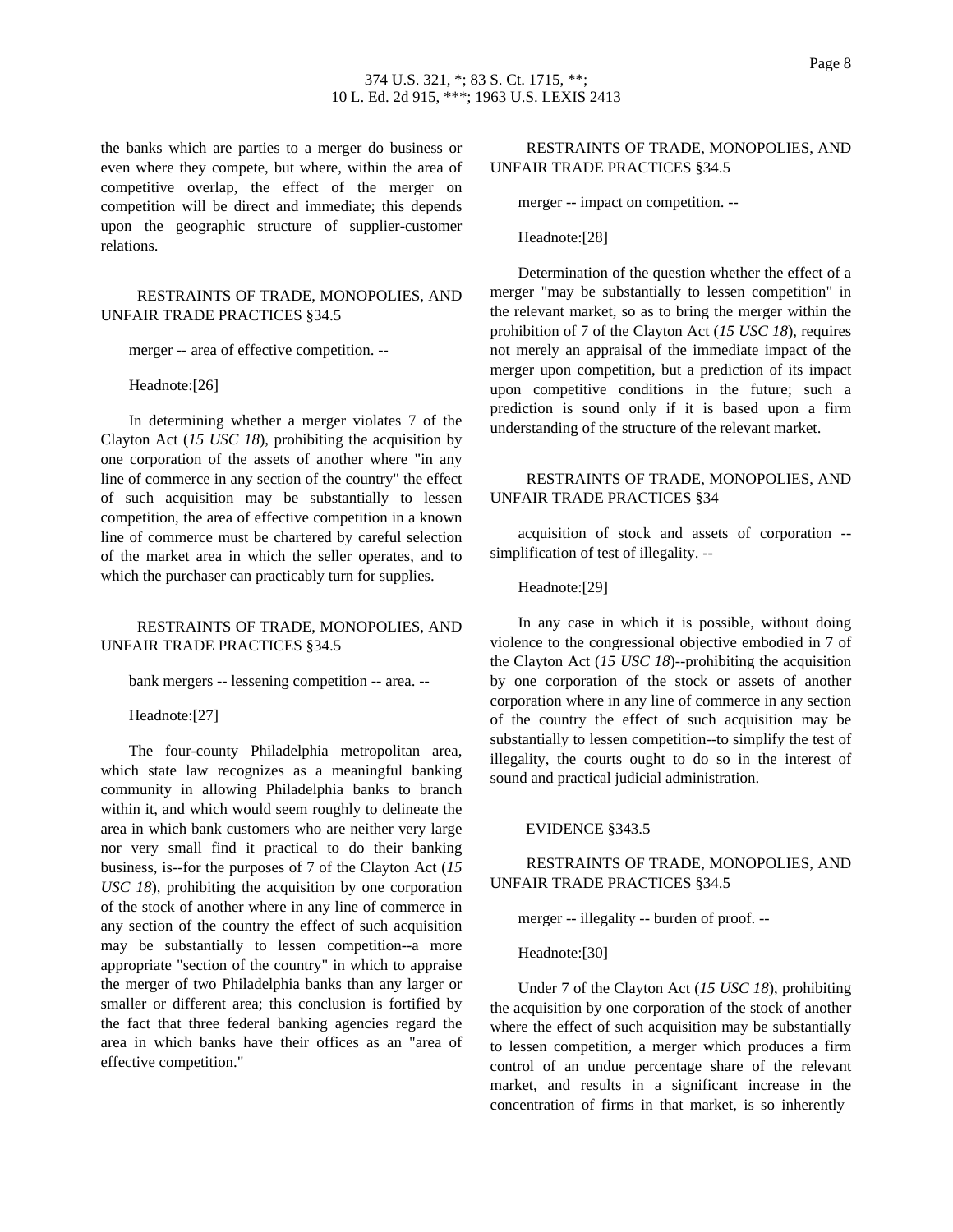likely to lessen competition substantially that it must be enjoined in the absence of evidence clearly showing that the merger is not likely to have such anticompetitive effects; such a test lightens the burden of proving illegality only with respect to mergers whose size makes them inherently suspect in the light of Congress' design in 7 to prevent undue concentration.

## RESTRAINTS OF TRADE, MONOPOLIES, AND UNFAIR TRADE PRACTICES §34.5

merger -- integration by contract. --

Headnote:[31]

Integration by a corporate merger is more suspect as violating the antitrust laws than integration by contract, because of the greater permanence of the former.

#### EVIDENCE §979

weight -- in antitrust case involving bank merger. --

#### Headnote:[32A][32B]

In a suit to enjoin the merger of two Philadelphia commercial banks as violating 7 of the Clayton Act (*15 USC 18*) in which there is nothing in the record to rebut the inherently anticompetitive tendency manifested by the percentages of the business which would be controlled by the bank resulting from the merger, testimony by bank officers to the effect that competition among banks in Philadelphia was vigorous and would continue to be so after the merger is entitled to little weight, in view of the witnesses' failure to give concrete reasons for their conclusions, and of equally little value are the assurances offered by bank witnesses that customers dissatisfied with the services of the resulting bank may readily turn to the 40 other banks in the Philadelphia area; that some of the bank officers who testified represented small banks in competition with defendants does not substantially enhance the probative value of their testimony.

## RESTRAINTS OF TRADE, MONOPOLIES, AND UNFAIR TRADE PRACTICES §14

competitive market -- test. --

Headnote:[33]

For the purposes of the antitrust laws, the test of a competitive market is not only whether the competitors flourish but also whether the consumers are well served; congressional concern is with the protection of competition, not competitors.

# RESTRAINTS OF TRADE, MONOPOLIES, AND UNFAIR TRADE PRACTICES §11

coverage of antitrust laws -- commercial banking. --

Headnote:[34]

Commercial banking is not, because it is subject to a high degree of governmental regulation or because it deals in the intangibles of credit and services rather than in the manufacture or sale of tangible commodities, immune from the anticompetitive effects of undue concentration.

#### RESTRAINTS OF TRADE, MONOPOLIES, AND UNFAIR TRADE PRACTICES §34.5

bank merger -- justifications. --

Headnote:[35A][35B]

A bank merger otherwise falling within the prohibitions of 7 of the Clayton Act (*15 USC 18*) cannot be justified on the grounds that only through mergers can banks follow their customers to suburbs and retain their business, or that the increased lending limit of the resulting bank will enable it to compete with large out-of-state banks for very large loans, or that the area in which the banks operate needs a bank larger than it presently has in order to bring business to the area and stimulate its economic development.

## RESTRAINTS OF TRADE, MONOPOLIES, AND UNFAIR TRADE PRACTICES §14

effects of competition. --

Headnote:[36]

Anticompetitive effects in one market cannot be justified by procompetitive consequences in another.

RESTRAINTS OF TRADE, MONOPOLIES, AND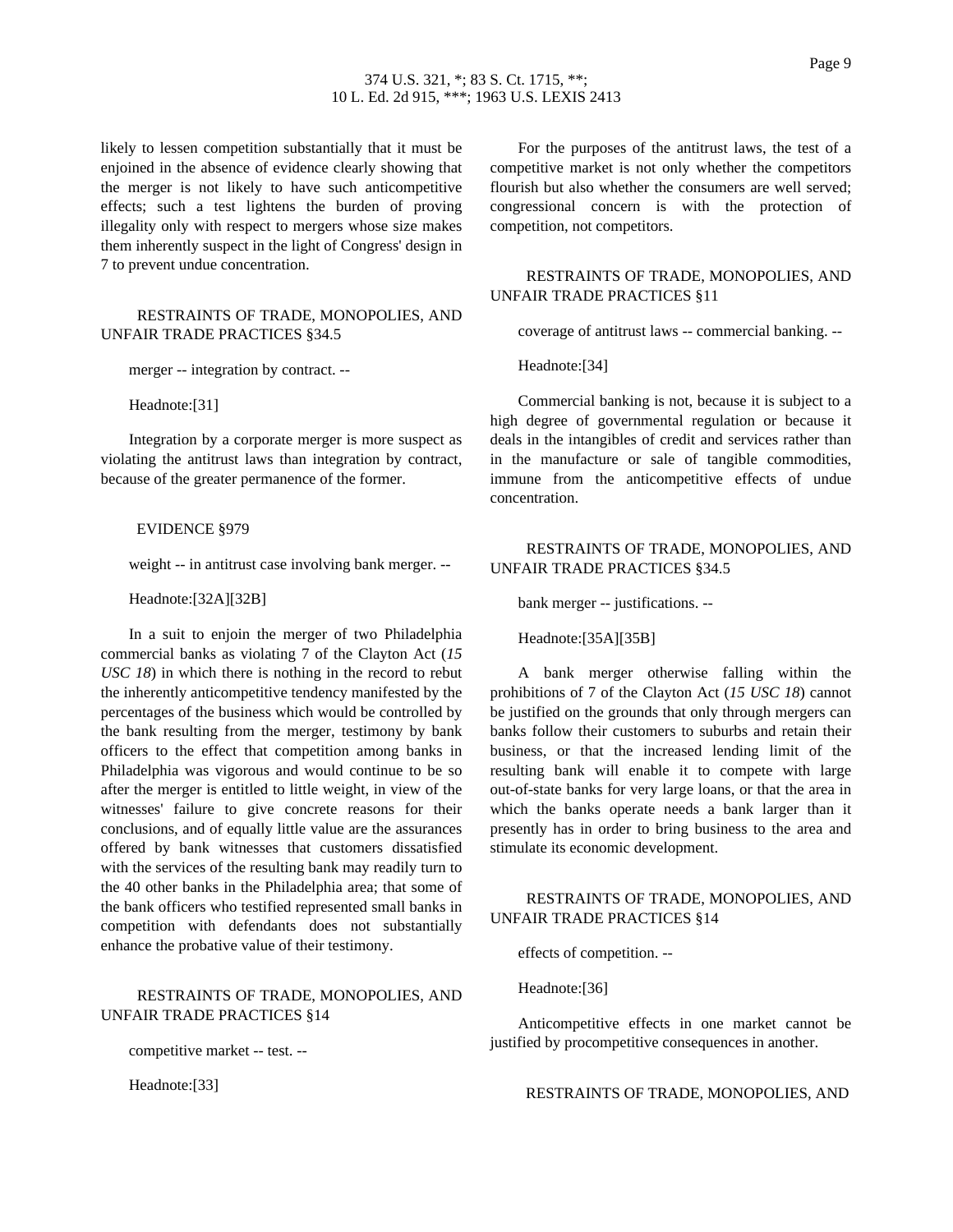#### UNFAIR TRADE PRACTICES §17

#### RESTRAINTS OF TRADE, MONOPOLIES, AND UNFAIR TRADE PRACTICES §34.5

merger. --

Headnote:[37]

A corporate merger the effect of which "may be substantially to lessen competition" is not saved because, on some ultimate reckoning of social or economic debits and credits, it may be deemed beneficial; 7 of the Clayton Act (*15 USC 18*) proscribes anticompetitive mergers, the benign and the malignant alike.

#### RESTRAINTS OF TRADE, MONOPOLIES, AND UNFAIR TRADE PRACTICES §34.5

bank mergers -- justification. --

Headnote:[38]

*Section 7* of the Clayton Act (*15 USC 18*), as applied to prohibit bank mergers, does not mandate cutthroat competition in the banking industry, and does not exclude defenses based on dangers to liquidity or solvency, if to avert them a merger is necessary; it does require, however, that the forces of competition be allowed to operate within the broad framework of governmental regulation of the industry, and the fact that banking is a highly regulated industry critical to the nation's welfare makes the play of competition not less important but more so.

#### **SYLLABUS**

Appellees, a national bank and a state bank, are the second and third largest of the 42 commercial banks in the metropolitan area consisting of Philadelphia and its three contiguous counties, and they have branches throughout that area. Appellees' boards of directors approved an agreement for their consolidation, under which the national bank's stockholders would retain their stock certificates, which would represent shares in the consolidated bank, while the state bank's stockholders would surrender their shares in exchange for shares in the consolidated bank. After obtaining reports, as required by the Bank Merger Act of 1960, from the Board of Governors of the Federal Reserve System, the Federal Deposit Insurance Corporation and the Attorney General,

all of whom advised that the proposed merger would substantially lessen competition in the area, the Comptroller of the Currency approved it. The United States sued to enjoin consummation of the proposed consolidation, on the ground, *inter alia*, that it would violate *§ 7* of the Clayton Act. *Held* : The proposed consolidation of appellee banks is forbidden by *§ 7* of the Clayton Act, and it must be enjoined. Pp. 323-372.

1. By the amendments to *§ 7* of the Clayton Act enacted in 1950, Congress intended to close a loophole in the original section by broadening its scope so as to cover the entire range of corporate amalgamations, from pure stock acquisitions to pure acquisitions of assets, and it did not intend to exclude bank mergers. Pp. 335-349.

2. The Bank Merger Act of 1960, by directing the banking agencies to consider competitive factors before approving mergers, did not immunize mergers approved by them from operation of the federal antitrust laws; and the doctrine of primary jurisdiction is not applicable here. *California v. Federal Power Commission, 369 U.S. 482*. Pp. 350-355.

3. The proposed consolidation of appellee banks would violate *§ 7* of the Clayton Act, and it must be enjoined. Pp. 355-372.

(a) The "line of commerce" here involved is commercial banking. Pp. 355-357.

(b) The "section of the country" which is relevant here is the metropolitan area consisting of Philadelphia and its three contiguous counties. Pp. 357-362.

(c) The consolidated bank would control such an undue percentage share of the relevant market (at least 30%) and the consolidation would result in such a significant increase in the concentration of commercial banking facilities in the area (33%) that the result would be inherently likely to lessen competition substantially, and there is no evidence in the record to show that it would not do so. Pp. 362-367.

(d) The facts that commercial banking is subject to a high degree of governmental regulation and that it deals with the intangibles of credit and services, rather than in the manufacture or sale of tangible commodities, do not immunize it from the anticompetitive effects of undue concentration. Pp. 368-370.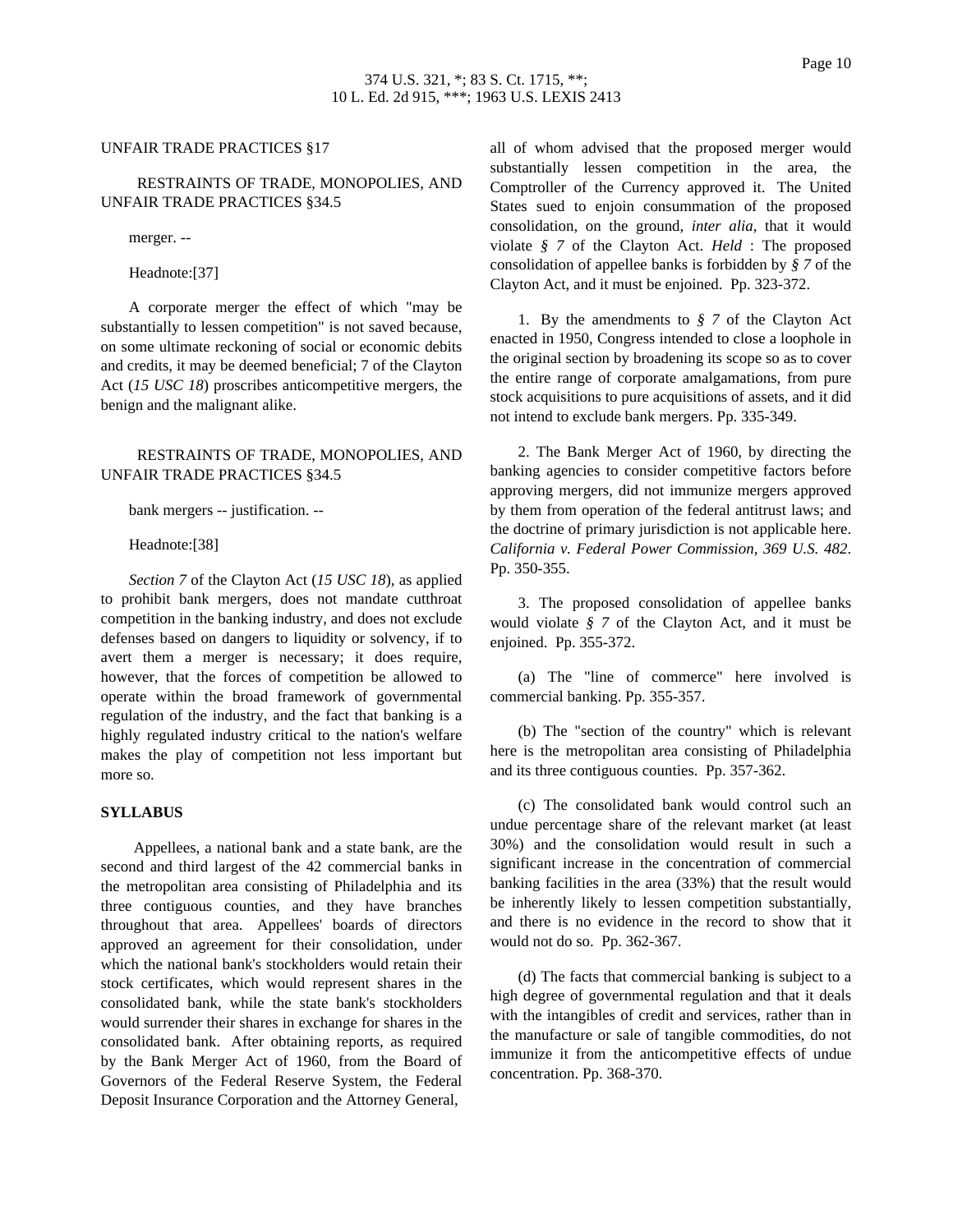(e) This proposed consolidation cannot be justified on the theory that only through mergers can banks follow their customers to the suburbs and retain their business, since this can be accomplished by establishing new branches in the suburbs. P. 370.

(f) This proposed consolidation cannot be justified on the ground that the increased lending limit would enable the consolidated bank to compete with the large out-of-state banks, particularly the New York banks, for very large loans. Pp. 370-371.

(g) This proposed consolidation cannot be justified on the ground that Philadelphia needs a bank larger than it now has in order to bring business to the area and stimulate its economic development. P. 371.

(h) This Court rejects appellees' pervasive suggestion that application of the procompetitive policy of *§ 7* to the banking industry will have dire, although unspecified, consequences for the national economy. Pp. 371-372.

**COUNSEL:** Assistant Attorney General Loevinger argued the cause for the United States. With him on the briefs were Solicitor General Cox, Charles H. Weston, George D. Reycraft, Lionel Kestenbaum and Melvin Spaeth.

Philip Price and Arthur Littleton argued the cause for appellees. With them on the brief were Ernest R. von Starck, Donald A. Scott, Carroll R. Wetzel, John J. Brennan and Minturn T. Wright III.

**JUDGES:** Warren, Black, Clark, Harlan, Brennan, Stewart, Goldberg; White took no part in the consideration or decision of this case.

#### **OPINION BY:** BRENNAN

#### **OPINION**

[\*323] [\*\*\*921] [\*\*1720] MR. JUSTICE BRENNAN delivered the opinion of the Court.

[\*\*\*LEdHR1A]

The United States, appellant here, brought this civil action in the United States District Court for the Eastern District of Pennsylvania under *§ 4* of the Sherman Act, *15 U. S. C. § 4*, and *§ 15* of the Clayton Act, *15 U. S. C. § 25*, to enjoin a proposed merger of The Philadelphia

National Bank (PNB) and Girard Trust Corn Exchange Bank (Girard), appellees here. The complaint charged violations of *§ 1* of the Sherman Act, *15 U. S. C. § 1*, and [\*\*\*922] *§ 7* of the Clayton Act, *15 U. S. C. § 18*. 1 From a judgment for appellees after trial, see *201 F.Supp. 348*, the United States appealed to this Court under § 2 of the Expediting Act, *15 U. S. C. § 29*. Probable jurisdiction was noted. *369 U.S. 883*. We reverse the judgment of the District Court. We hold that the merger of appellees is forbidden by *§ 7* of the [\*324] Clayton Act and so must be enjoined; we need not, and therefore do not, reach the further question of alleged violation of *§ 1* of the Sherman Act.

> 1 *Section 1* of the Sherman Act provides in pertinent part: [HN1] "Every contract, combination in the form of trust or otherwise, or conspiracy, in restraint of trade or commerce among the several States, or with foreign nations, is declared to be illegal." *Section 7* of the Clayton Act, as amended in 1950 by the Celler-Kefauver Antimerger Act, provides in pertinent part: [HN2] "No corporation engaged in commerce shall acquire, directly or indirectly, the whole or any part of the stock or other share capital and no corporation subject to the jurisdiction of the Federal Trade Commission shall acquire the whole or any part of the assets of another corporation engaged also in commerce, where in any line of commerce in any section of the country, the effect of such acquisition may be substantially to lessen competition, or to tend to create a monopoly."

#### I. THE FACTS AND PROCEEDINGS BELOW.

A. *The Background: Commercial Banking in the United States*.

Because this is the first case which has required this Court to consider the application of the antitrust laws to the commercial banking industry, and because aspects of the industry and of the degree of governmental regulation of it will recur throughout our discussion, we deem it appropriate to begin with a brief background description. 2

> 2 The discussion in this portion of the opinion draws upon undisputed evidence of record in the case, supplemented by pertinent reference materials. See Board of Govs. of the Fed. Res.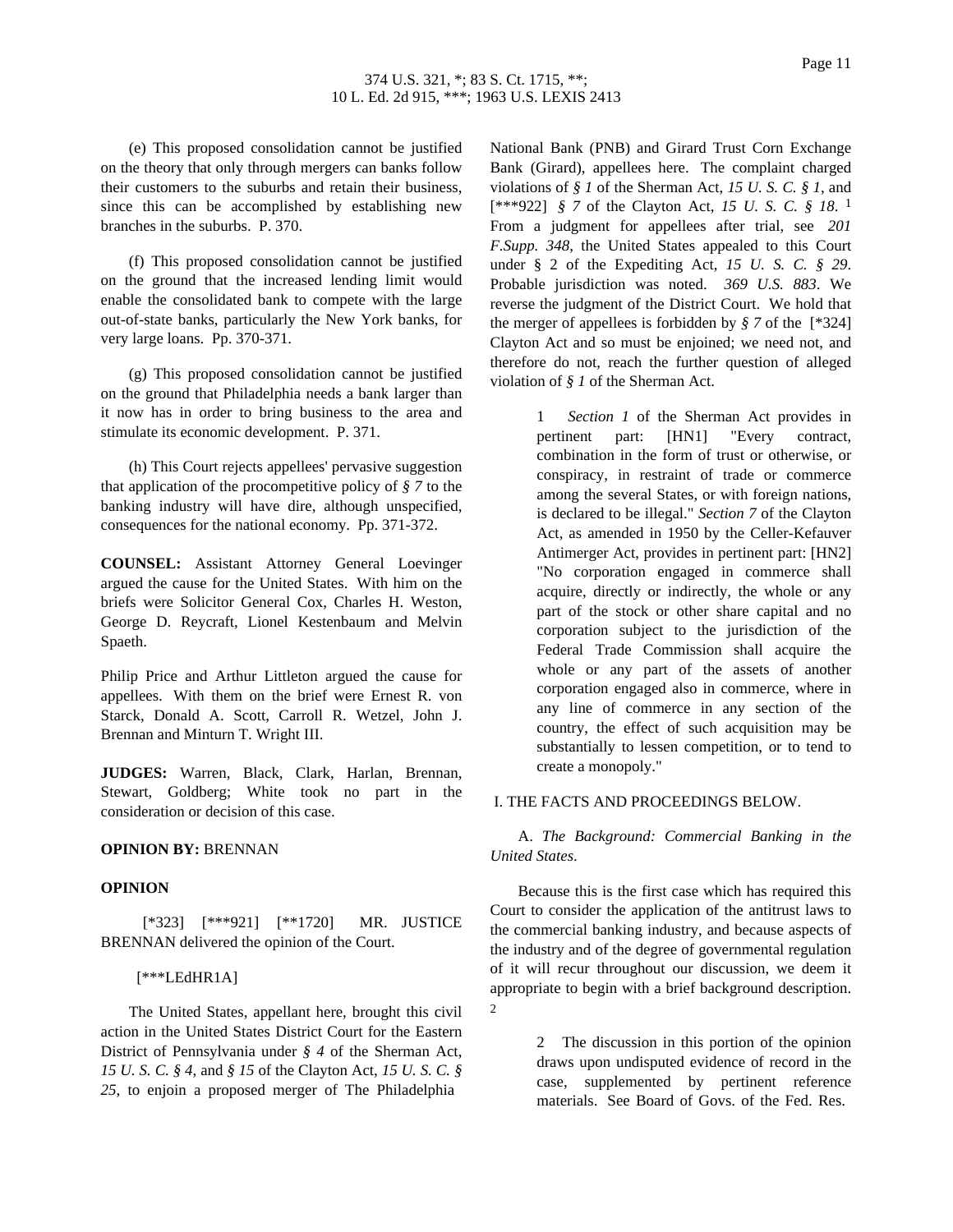System, Financing Small Business (Comm. print 1958); The Federal Reserve System (3d ed. 1954); Concentration of Banking in the United States (Comm. print 1952); Bogen, The Competitive Position of Commercial Banks (1959); Commission on Money and Credit, Money and Credit (1961); Freeman, The Problems of Adequate Bank Capital (1952); Hart, Money, Debt, and Economic Activity (2d ed. 1953); Lent, The Changing Structure of Commercial Banking (1960); Sayers, Modern Banking (5th ed. 1960); Staff of House Select Comm. on Small Business, 86th Cong., 2d Sess., Banking Concentration and Small Business (1960); U.S. Attorney General's Comm. on Administrative Procedure, Federal Control of Banking (S. Doc. No. 186, 76th Cong., 3d Sess., 1940); Fox, Supervision of Banking by the Comptroller of the Currency, in Public Administration and Policy Formation (Redford ed. 1956), 117; Stokes, Public Convenience and Advantage in Applications for New Banks and Branches, 74 Banking L. J. 921 (1957). For materials which focus specifically on the question of competition in the banking industry, see also Alhadeff, Monopoly and Competition in Banking (1954); Chapman, Concentration of Banking (1934); Horvitz, Concentration and Competition in New England Banking (1958); Lawrence, Banking Concentration in the United States (1930); Berle, Banking Under the Anti-Trust Laws, 49 Col. L. Rev. 589 (1949); Chandler, Monopolistic Elements in Commercial Banking, 46 J. Pol. Econ. 1 (1938); Gruis, Antitrust Laws and Their Application to Banking, 24 Geo. Wash. L. Rev. 89 (1955); Funk, Antitrust Legislation Affecting Bank Mergers, 12 Bus. Law. 496 (1957); Klebaner, Federal Control of Commercial Bank Mergers, 37 Ind. L. J. 287 (1962); Wemple and Cutler, The Federal Bank Merger Law and the Antitrust Laws, 16 Bus. Law. 994 (1961); Comment, Bank Charter, Branching, Holding Company and Merger Laws: Competition Frustrated, 71 Yale L. J. 502 (1962); Note, Federal Regulation of Bank Mergers: The Opposing Views of the Federal Banking Agencies and the Department of Justice, 75 Harv. L. Rev. 756 (1962).

[\*325] Commercial [\*\*1721] banking in this country is primarily unit banking. That is, control of

commercial banking is [\*\*\*923] diffused throughout a very large number of independent, local banks -- 13,460 of them in 1960 -- rather than concentrated in a handful of nationwide banks, as, for example, in England and Germany. There are, to be sure, in addition to the independent banks, some 10,000 branch banks; but branching, which is controlled largely by state law -- and prohibited altogether by some States -- enables a bank to extend itself only to state lines and often not that far. <sup>3</sup> It is also the case, of course, that many banks place loans and solicit deposits outside their home area. But with these qualifications, it remains true that ours is essentially a decentralized system of community banks. Recent years, however, have witnessed a definite trend toward concentration. Thus, during the decade ending in 1960 the number of commercial banks in the United [\*326] States declined by 714, despite the chartering of 887 new banks and a very substantial increase in the Nation's credit needs during the period. Of the 1,601 independent banks which thus disappeared, 1,503, with combined total resources of well over \$ 25,000,000,000, disappeared as the result of mergers.

> 3 In addition, there is a certain amount of bank holding company activity. The Bank Holding Company Act of 1956, *12 U. S. C. §§ 1841-1848*, brought bank holding companies under stringent federal regulation. As of 1958, the 43 registered bank holding companies controlled 5.7% of all banking offices and 7.4% of all deposits. Lent, The Changing Structure of Commercial Banking (1960), 19. See also Comment, *supra*, note 2, 71 Yale L. J., at 516-522.

Commercial banks are unique among financial institutions in that they alone are permitted by law to accept demand deposits. This distinctive power gives commercial banking a key role in the national economy. For banks do not merely deal in, but are actually a source of, money and credit; when a bank makes a loan by crediting the borrower's demand deposit account, it augments the Nation's credit supply. 4 Furthermore, the power to accept demand deposits makes banks the intermediaries in most financial transactions (since transfers of substantial moneys are almost always by check rather than by cash) and, concomitantly, the repositories of very substantial individual and corporate funds. The banks' use of these funds is conditioned by the fact that their working capital consists very largely of demand deposits, which makes liquidity the guiding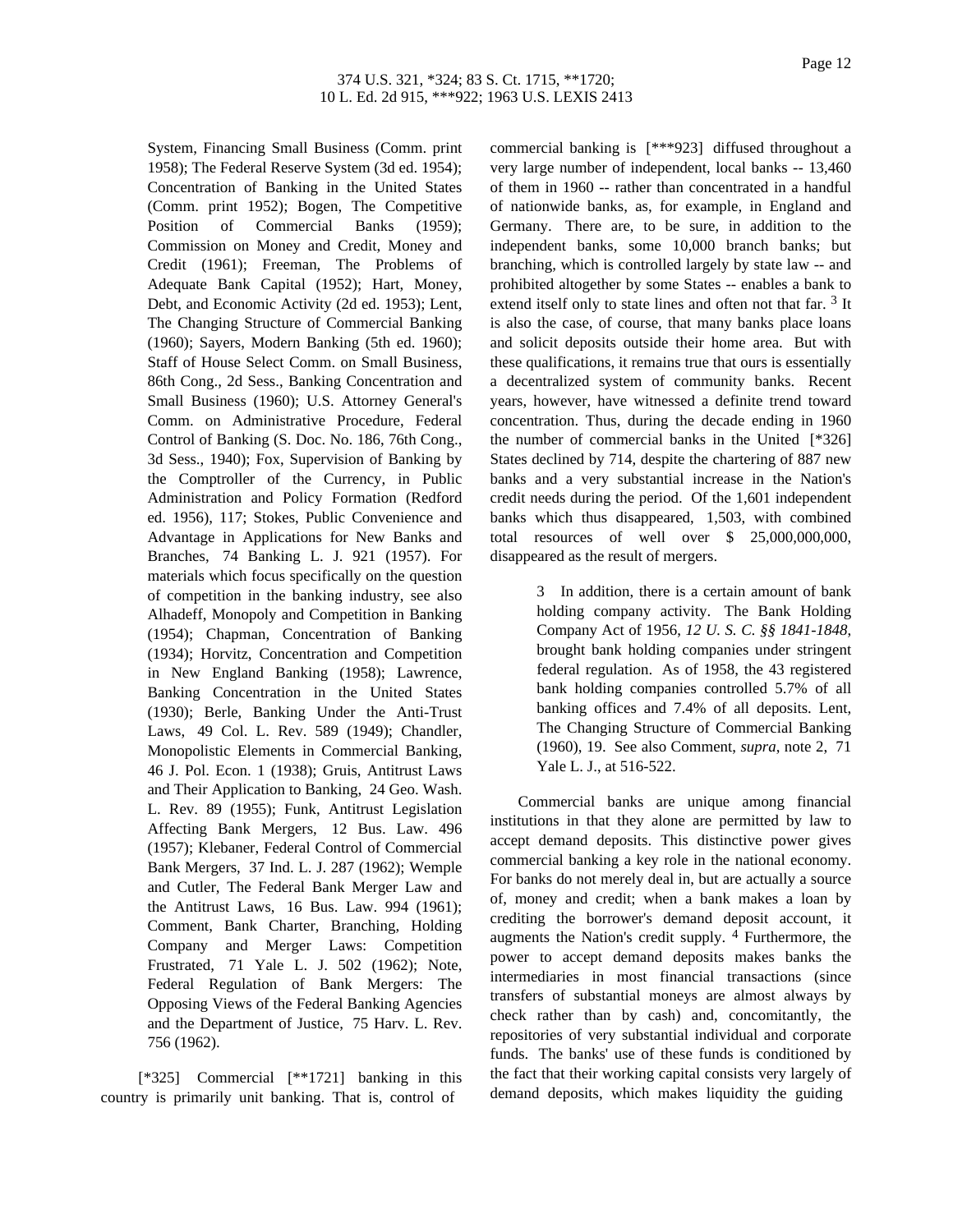principle of bank lending and investing policies; thus it is that banks are the chief source of the country's short-term business credit.

> 4 Such creation is not, to be sure, pure sleight of hand. A bank may not make a loan without adequate reserves. Nevertheless, the element of bank money creation is real. *E. g*., Samuelson, Economics (5th ed. 1961), 331-343.

Banking operations are varied and complex; "commercial banking" describes a congeries of services and credit devices.  $5$  But among  $[***924]$  them the creation of additional [\*327] money and credit, the management [\*\*1722] of the checking-account system, and the furnishing of short-term business loans would appear to be the most important. For the proper discharge of these functions is indispensable to a healthy national economy, as the role of bank failures in depression periods attests. It is therefore not surprising that commercial banking in the United States is subject to a variety of governmental controls, state and federal. Federal regulation is the more extensive, and our focus will be upon it. It extends not only to the national banks, *i. e*., banks chartered under federal law and supervised by the Comptroller of the Currency, see *12 U. S. C. § 21 et seq.* For many state banks, see *12 U. S. C. § 321*, as well as virtually all the national banks, *12 U. S. C. § 222*, are members of the Federal Reserve System (FRS), and more than 95% of all banks, see *12 U. S. C. § 1815*, are insured by the Federal Deposit Insurance Corporation (FDIC). State member and nonmember insured banks are subject to a federal regulatory scheme almost as elaborate as that which governs the national banks.

> 5 The principal banking "products" are of course various types of credit, for example: unsecured personal and business loans, mortgage loans, loans secured by securities or accounts receivable, automobile installment and consumer goods installment loans, tuition financing, bank credit cards, revolving credit funds. Banking services include: acceptance of demand deposits from individuals, corporations, governmental agencies, and other banks; acceptance of time and savings deposits; estate and trust planning and trusteeship services; lock boxes and safety-deposit boxes; account reconciliation services; foreign department services (acceptances and letters of credit); correspondent services; investment

advice. It should be noted that many other institutions are in the business of supplying credit, and so more or less in competition with commercial banks (see further, pp. 356-357, *infra*), for example: mutual savings banks, savings and loan associations, credit unions, personal-finance companies, sales-finance companies, private businessmen (through the furnishing of trade credit), factors, direct-lending government agencies, the Post Office, Small Business Investment Corporations, life insurance companies.

The governmental controls of American banking are manifold. First, the Federal Reserve System, through its open-market operations, see *12 U. S. C. §§ 263 (c)*, *353-359*, control of the rediscount rate, see *12 U. S. C. § 357*, and modifications of reserve requirements, see *12 U. S. C. §§ 462*, *462b*, [\*328] regulates the supply of money and credit in the economy and thereby indirectly regulates the interest rates of bank loans. This is not, however, rate regulation. The Reserve System's activities are only designed to influence the prime, *i. e*., minimum, bank interest rate. There is no federal control of the maximum, although all banks, state and national, are subject to state usury laws where applicable. See *12 U. S. C. § 85*. In the range between the maximum fixed by state usury laws and the practical minimum set by federal fiscal policies (there is no law against undercutting the prime rate but bankers seldom do), bankers are free to price their loans as they choose. Moreover, charges for other banking services, such as service charges for checking privileges, are free of governmental regulation, state or federal.

Entry, branching, and acquisitions are covered by a network of state and federal statutes. A charter for a new bank, state or national, will not be granted unless the invested capital and management of the applicant, and its prospects for doing sufficient business to operate at a reasonable profit, give adequate protection against undue competition and possible failure. See, *e. g*., *12 U. S. C. §§ 26*, *27*, *51*; *12 CFR § 4.1 (b)*; *Pa. Stat. Ann., Tit. 7, § 819-306*. Failure to meet these standards may cause the FDIC to refuse an application for insurance, *12 U. S. C. §§ 1815*, *1816*, and may cause the FDIC, Federal Reserve Board (FRB), and Comptroller to refuse permission to branch to insured, member, and national banks, respectively. *12 U. S. C. §§ 36*, *321*, *1828 (d)*. Permission to merge, consolidate, acquire assets, or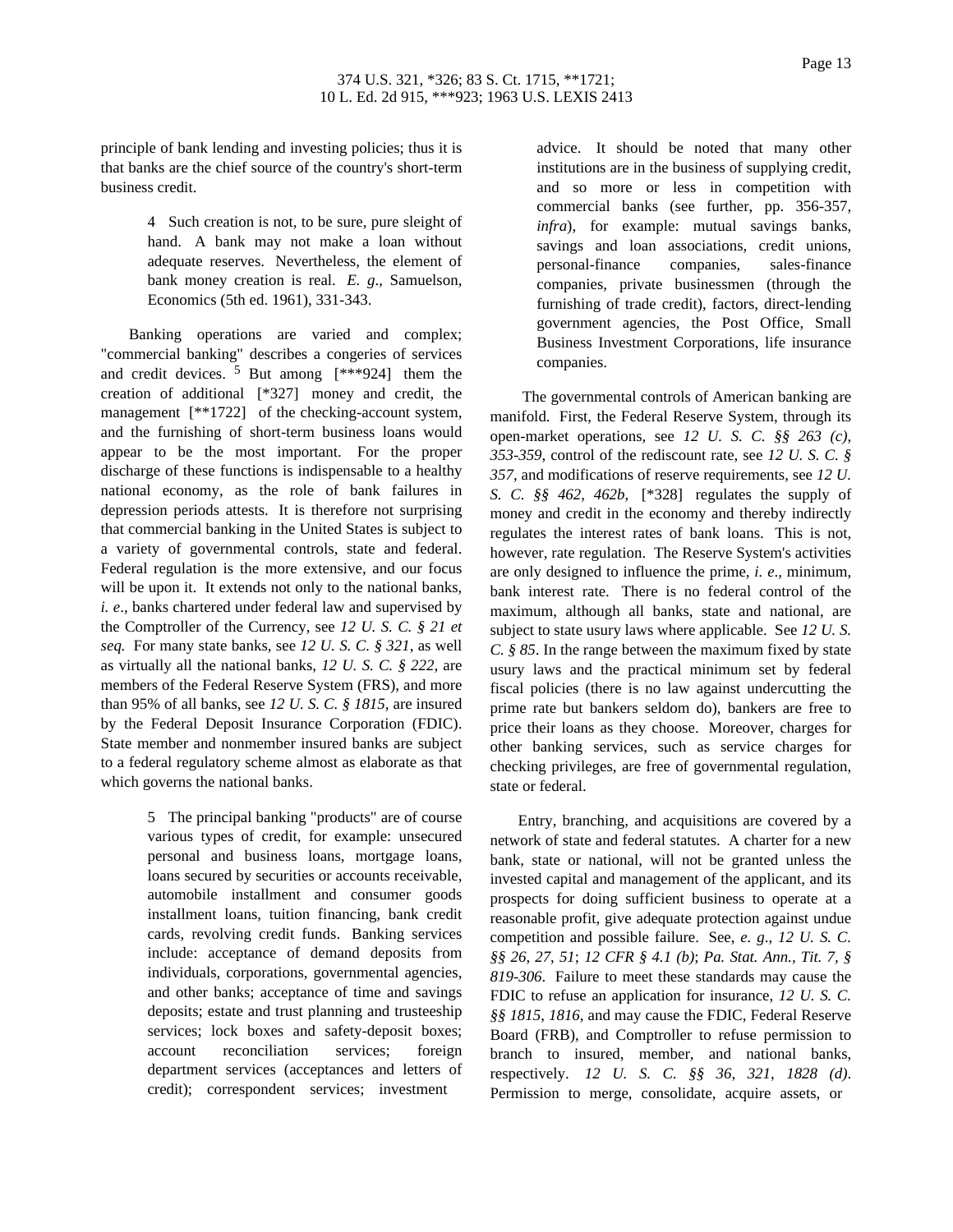assume liabilities may be refused by the agencies on the same grounds. *12 U. S. C. (1958* [\*\*\*925] *ed., Supp. IV) § 1828 (c)*, note 8, *infra*. Furthermore, national banks appear to be subject to state geographical limitations on branching. See *12 U. S. C. § 36 (c)*.

[\*329] Banks are also subject to a number of specific provisions aimed at ensuring sound banking practices. For example, member banks of the Federal Reserve [\*\*1723] System may not pay interest on demand deposits, *12 U. S. C. § 371a*, may not invest in common stocks or hold for their own account investment securities of any one obligor in excess of 10% of the bank's unimpaired capital and surplus, see *12 U. S. C. §§ 24* Seventh, 335, and may not pay interest on time or savings deposits above the rate fixed by the FRB, *12 U. S. C. § 371b*. The payment of interest on deposits by nonmember insured banks is also federally regulated. *12 U. S. C. (1958 ed., Supp. IV) § 1828 (g)*; *12 CFR, 1962* Supp., Part 329. In the case of national banks, the 10% limit on the obligations of a single obligor includes loans as well as investment securities. See *12 U. S. C. § 84*. Pennsylvania imposes the same limitation upon banks chartered under its laws, such as Girard. Pa. Stat. Ann. (1961 Supp.), Tit. 7, § 819-1006.

But perhaps the most effective weapon of federal regulation of banking is the broad visitatorial power of federal bank examiners. Whenever the agencies deem it necessary, they may order "a thorough examination of all the affairs of the bank," whether it be a member of the FRS or a nonmember insured bank. *12 U. S. C. §§ 325*, *481*, *483*, *1820 (b)*; *12 CFR § 4.2*. Such examinations are frequent and intensive. In addition, the banks are required to furnish detailed periodic reports of their operations to the supervisory agencies. *12 U. S. C. §§ 161*, *324*, *1820 (e)*. In this way the agencies maintain virtually a day-to-day surveillance of the American banking system. And should they discover unsound banking practices, they are equipped with a formidable array of sanctions. If in the judgment of the FRB a member bank is making "undue use of bank credit," the Board may suspend the bank from the use of the credit facilities of the FRS. *12 U. S. C. § 301*. The FDIC has an even more formidable [\*330] power. If it finds "unsafe or unsound practices" in the conduct of the business of any insured bank, it may terminate the bank's insured status. *12 U. S. C. § 1818 (a)*. Such involuntary termination severs the bank's membership in the FRS, if it is a state bank, and throws it into receivership if it is a

national bank. *12 U. S. C. § 1818 (b)*. Lesser, but nevertheless drastic, sanctions include publication of the results of bank examinations. *12 U. S. C. §§ 481*, *1828 (f)*. As a result of the existence of this panoply of sanctions, recommendations by the agencies concerning banking practices tend to be followed by bankers without the necessity of formal compliance proceedings. 1 Davis, Administrative Law (1958), § 4.04.

Federal supervision of banking has been called "probably the outstanding example in the federal government of regulation of an entire industry through methods of supervision . . . . The system may be one of the most successful [systems of economic regulation], if not the most successful." *Id*., § 4.04, at 247. To the efficacy of this system we may owe, in part, the virtual disappearance of bank failures from the American economic scene. 6

> 6 In 1957, for example, there were three bank suspensions in the entire country by reason of financial difficulties; in 1960, two; and in 1961, nine. Of these nine, four involved state banks which were neither members of the FRS nor insured by the FDIC. 1961 Annual Report of the Comptroller of the Currency 286. In a typical year in the 1920's, roughly 600 banks failed throughout the country, about 100 of them national banks. See S. Rep. No. 196, Regulation of Bank Mergers, 86th Cong., 1st Sess. 17-18.

B. [\*\*\*926] *The Proposed Merger of PNB and Girard*.

The Philadelphia National Bank and Girard Trust Corn Exchange Bank are, respectively, the second and third largest of the 42 commercial banks with head offices in the Philadelphia metropolitan area, which consists of the City of Philadelphia and its three contiguous counties in Pennsylvania. The home county of both banks is the [\*331] city itself; Pennsylvania law, however, permits branching [\*\*1724] into the counties contiguous to the home county, Pa. Stat. Ann. (1961 Supp.), Tit. 7, § 819-204.1, and both banks have offices throughout the four-county area. PNB, a national bank, has assets of over \$ 1,000,000,000, making it (as of 1959) the twenty-first largest bank in the Nation. Girard, a state bank, is a member of the FRS and is insured by the FDIC; it has assets of about \$ 750,000,000. Were the proposed merger to be consummated, the resulting bank would be the largest in the four-county area, with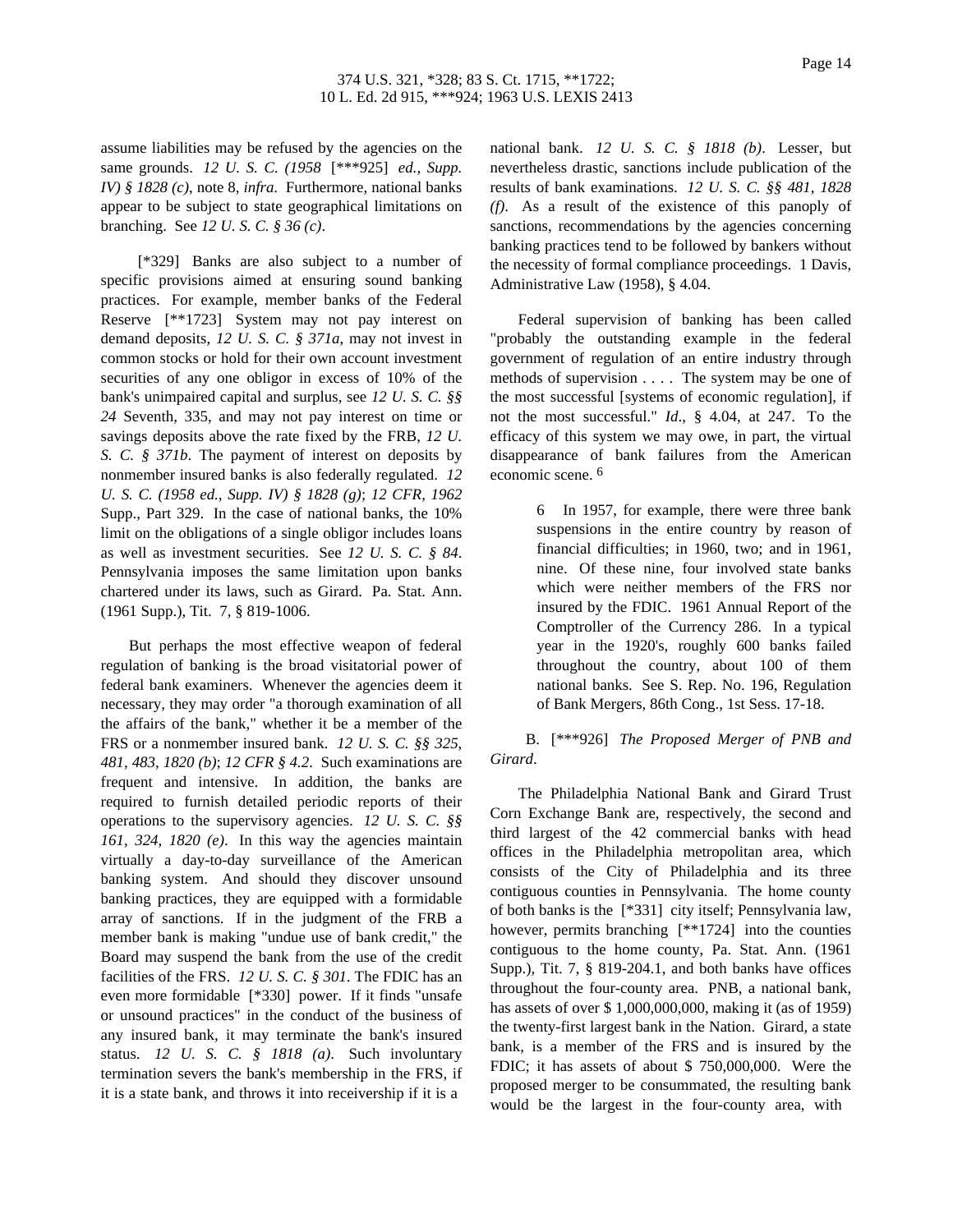(approximately) 36% of the area banks' total assets, 36% of deposits, and 34% of net loans. It and the second largest (First Pennsylvania Bank and Trust Company, now the largest) would have between them 59% of the total assets, 58% of deposits, and 58% of the net loans, while after the merger the four largest banks in the area would have 78% of total assets, 77% of deposits, and 78% of net loans.

The present size of both PNB and Girard is in part the result of mergers. Indeed, the trend toward concentration is noticeable in the Philadelphia area generally, in which the number of commercial banks has declined from 108 in 1947 to the present 42. Since 1950, PNB has acquired nine formerly independent banks and Girard six; and these acquisitions have accounted for 59% and 85% of the respective banks' asset growth during the period, 63% and 91% of their deposit growth, and 12% and 37% of their loan growth. During this period, the seven largest banks in the area increased their combined share of the area's total commercial bank resources from about 61% to about 90%.

In November 1960 the boards of directors of the two banks approved a proposed agreement for their consolidation under the PNB charter. By the terms of the agreement, PNB's stockholders were to retain their share certificates, which would be deemed to represent an equal [\*332] number of shares in the consolidated bank, while Girard's stockholders would surrender their shares in exchange for shares in the consolidated bank, receiving 1.2875 such shares for each Girard share. Such a consolidation is authorized, subject to the approval of the Comptroller of the Currency, by *12 U. S. C. (1958 ed., Supp. IV) § 215*. 7 But under the Bank Merger Act of 1960, *12 U. S. C. (1963 ed., Supp. IV) § 1828* [\*\*\*927] *(c)*, the Comptroller may not give his approval until he has received reports from the other two banking agencies and the Attorney General respecting the probable effects of the proposed transaction on competition. 8 All three reports [\*\*1725] advised that the proposed [\*333] merger would have substantial anticompetitive effects in the Philadelphia metropolitan area. However, on February 24, 1961, the Comptroller approved the merger. No opinion was rendered at that time. But as required by *§ 1828 (c)*, the Comptroller explained the basis for his decision to approve the merger in a statement to be included in his annual report to Congress. As to effect upon competition, he reasoned that "since there will remain an adequate number of alternative sources of

banking service in Philadelphia, and in view of the beneficial effects of this consolidation upon international and national competition it was concluded that the over-all effect upon competition would not be unfavorable." He also stated that the consolidated bank "would be far better able to serve the convenience and needs of its community by being of material assistance to its city and state in their efforts to attract new industry and to retain existing industry." The day after the Comptroller approved the [\*334] merger, the United States commenced the present action. No steps have been taken to consummate the merger pending the outcome of this litigation.

#### [\*\*\*LEdHR2] [2]

7 The proposed "merger" of appellees is technically a consolidation, since the resulting bank will be a different entity from either of the constituent banks, whereas if the transaction were a merger, Girard would disappear into PNB and PNB would survive. However, the proposed transaction resembles a merger very closely, in that PNB's shareholders are not to surrender their present share certificates and the resulting bank is to operate under PNB's charter. In any event, the statute treats mergers and consolidations essentially alike, compare *12 U. S. C. (1958 ed., Supp. IV) § 215* with *§ 215a*, and it is not suggested that the legal question of the instant case would be affected by whether the transaction is technically a merger or a consolidation. Therefore, throughout this opinion we use the term "merger."

8 *Section 1828 (c)* provides in pertinent part:

[HN3] "No insured [by FDIC] bank shall merge or consolidate with any other insured bank or, either directly or indirectly, acquire the assets of, or assume liability to pay any deposits made in, any other insured bank without the prior written consent (i) of the Comptroller of the Currency if the acquiring, assuming, or resulting bank is to be a national bank or a District [of Columbia] bank, or (ii) of the Board of Governors of the Federal Reserve System if the acquiring, assuming, or resulting bank is to be a State member bank (except a District bank), or (iii) of the [Federal Deposit Insurance] Corporation if the acquiring, assuming, or resulting bank is to be a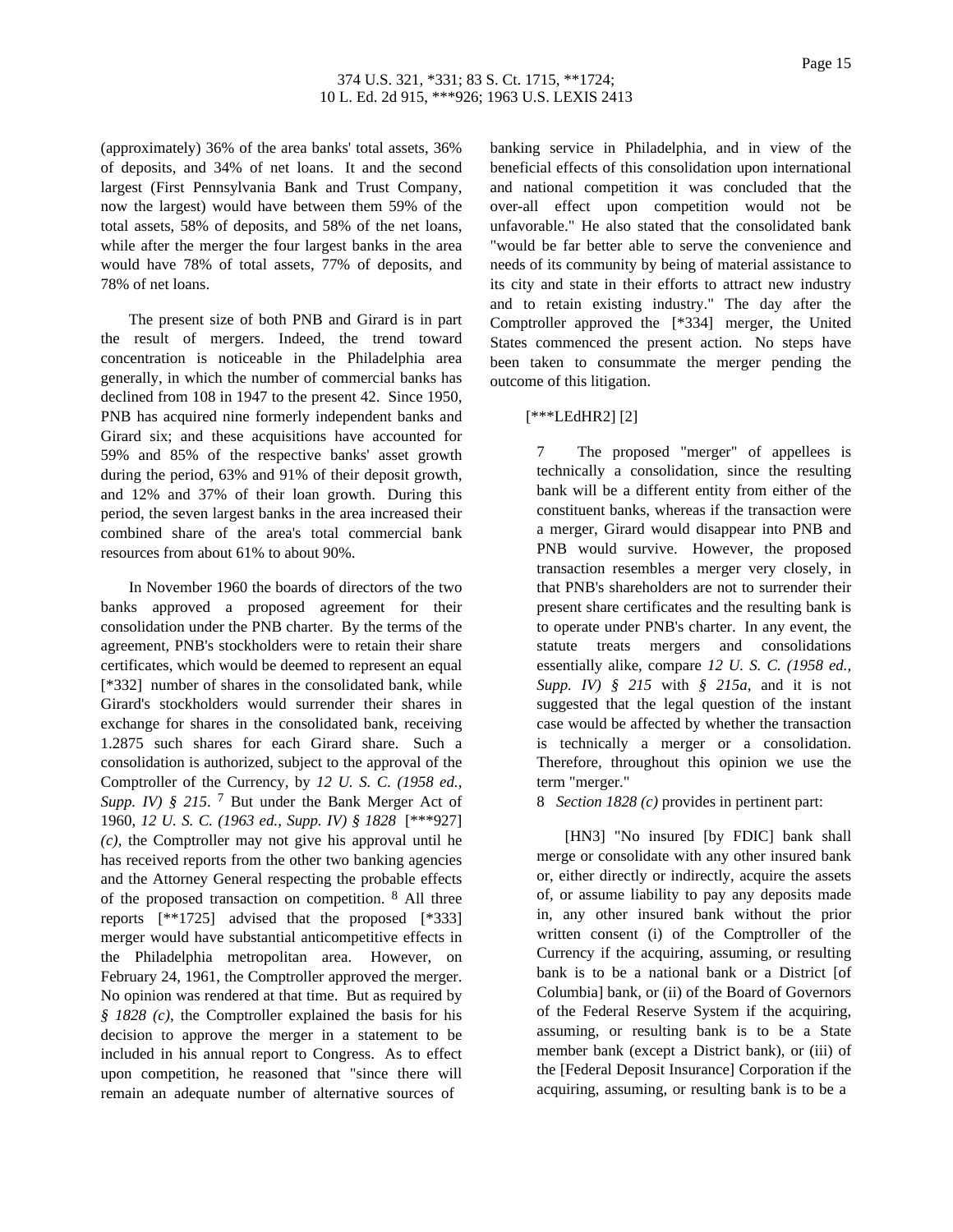nonmember insured bank (except a District bank). . . . In granting or withholding consent under this subsection, the Comptroller, the Board, or the Corporation, as the case may be, shall consider the financial history and condition of each of the banks involved, the adequacy of its capital structure, its future earnings prospects, the general character of its management, the convenience and needs of the community to be served, and whether or not its corporate powers are consistent with the purposes of this chapter. In the case of a merger, consolidation, acquisition of assets, or assumption of liabilities, the appropriate agency shall also take into consideration the effect of the transaction on competition (including any tendency toward monopoly), and shall not approve the transaction unless, after considering all of such factors, it finds the transaction to be in the public interest. In the interests of uniform standards, before acting on a merger, consolidation, acquisition of assets, or assumption of liabilities under this subsection, the agency (unless it finds that it must act immediately in order to prevent the probable failure of one of the banks involved) shall request a report on the competitive factors involved from the Attorney General and the other two banking agencies referred to in this subsection . . . . The Comptroller, the Board, and the Corporation shall each include in its annual report to the Congress a description of each merger, consolidation, acquisition of assets, or assumption of liabilities approved by it during the period covered by the report, along with the following information: . . . a statement by the Comptroller, the Board, or the Corporation, as the case may be, of the basis for its approval."

## C. [\*\*\*928] *The Trial and the District Court's Decision*.

The Government's case in the District Court relied chiefly on statistical evidence bearing upon market structure and on testimony by economists and bankers to the effect that, notwithstanding the intensive governmental regulation of banking, there was a substantial area for the free play of competitive forces; that concentration of commercial banking, which the proposed merger would increase, was inimical to that free play; that the principal anticompetitive effect of the

merger would be felt in the area in which the banks had their offices, thus making the four-county metropolitan area the relevant geographical market; and that commercial banking was the relevant product market. The defendants, in addition to offering contrary evidence on these points, attempted to show business justifications for the merger. They conceded that both banks were economically strong and had sound management, but offered the testimony of bankers to show that the resulting bank, with its greater prestige and increased lending limit, <sup>9</sup> would be better able to compete with large out-of-state [\*\*1726] (particularly New York) banks, would attract new business to Philadelphia, and in general would promote the economic development of the metropolitan area. 10

> 9 See *12 U. S. C. § 84*, p. 329, *supra*. The resulting bank would have a lending limit of \$ 15,000,000, of which \$ 1,000,000 would not be attributable to the merger but to unrelated accounting factors.

10 There was evidence that Philadelphia, although it ranks fourth or fifth among the Nation's urban areas in terms of general commercial activity, ranks only ninth in terms of the size of its largest bank, and that some large business firms which have their head offices in Philadelphia must seek elsewhere to satisfy their banking needs because of the inadequate lending limits of Philadelphia's banks; First Pennsylvania and PNB, currently the two largest banks in Philadelphia, each have a lending limit of \$ 8,000,000. Girard's is \$ 6,000,000.

Appellees offered testimony that the merger would enable certain economies of scale, specifically, that it would enable the formation of a more elaborate foreign department than either bank is presently able to maintain. But this attempted justification, which was not mentioned by the District Court in its opinion and has not been developed with any fullness before this Court, we consider abandoned.

[\*335] Upon this record, the District Court held that: (1) the passage of the Bank Merger Act of 1960 did not repeal by implication the antitrust laws insofar as they may apply to bank mergers; (2) *§ 7* of the Clayton Act is inapplicable to bank mergers because banks are not corporations "subject to the jurisdiction of the Federal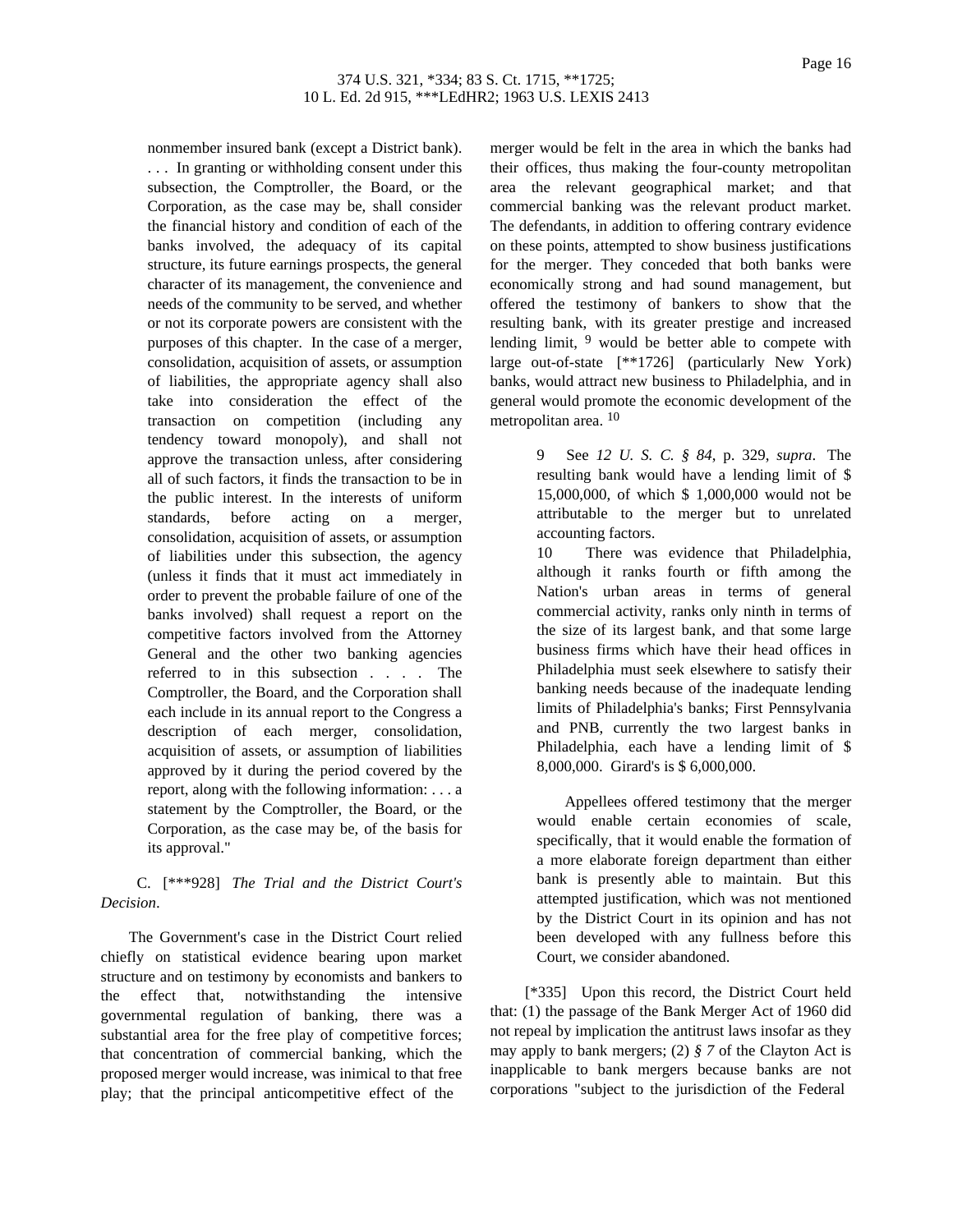Trade Commission"; (3) but assuming that *§ 7* is applicable, the four-county Philadelphia metropolitan area is not the relevant geographical market because PNB and Girard actively compete with other banks for bank business throughout the greater part of the northeastern United States; (4) but even assuming that *§ 7* is applicable and that the four-county area is the relevant market, there is no reasonable probability that competition among commercial banks in the area will be substantially lessened as the result of the merger; (5) since the merger does not violate *§ 7* of the Clayton Act, *a fortiori* it does not violate *§ 1* of the Sherman Act; (6) the merger will benefit the Philadelphia metropolitan area economically. The District Court also ruled that for the purposes of *§ 7*, commercial banking is a line of commerce; the appellees do not contest this ruling.

## [\*\*\*929] II. THE APPLICABILITY OF *SECTION 7* OF THE CLAYTON ACT TO BANK MERGERS.

#### A. *The Original Section and the 1950 Amendment*.

[\*\*\*LEdHR3] [3]By its terms, the present *§ 7* [HN4] reaches acquisitions of corporate stock or share capital by any corporation engaged [\*336] in commerce, but it reaches acquisitions of corporate assets only by corporations "subject to the jurisdiction of the Federal Trade Commission." The FTC, under *§ 5* of the Federal Trade Commission Act, has no jurisdiction over banks. *15 U. S. C. § 45 (a)(6)*. 11 Therefore, [\*\*1727] if the proposed merger be deemed an assets acquisition, it is not within *§ 7*. 12 Appellant argues vigorously that a merger is crucially different from a pure assets acquisition, <sup>13</sup> and [\*337] appellees argue with equal vigor that it is crucially different from a pure stock acquisition. 14 [\*\*\*930] Both positions, we think, have merit; a merger fits neither category neatly. Since the literal terms of *§ 7* thus do not dispose of our question, we must determine whether a congressional design to embrace bank mergers is revealed in the history of the statute. The question appears to be one of first impression; we have been directed to no previous case in which a merger or consolidation was challenged under *§ 7* of the Clayton Act, as amended, where the acquiring corporation was not subject to the FTC's jurisdiction.

[\*\*\*LEdHR4] [4]

11 We reject the argument that *§ 11* of the Clayton Act, as amended, *15 U. S. C. § 21*, confers jurisdiction over banks upon the FTC.

That section provides in pertinent part: "Authority to enforce compliance with sections 13, 14, 18, and 19 of this title [§§ 2, 3, 7, and 8 of the Clayton Act, as amended] by the persons respectively subject thereto is vested . . . in the Federal Reserve Board where applicable to banks, banking associations, and trust companies; and in the Federal Trade Commission where applicable to all other character of commerce . . . ." The argument is that since the FRB has no authority to enforce the Clayton Act against bank mergers, see note 22, *infra*, bank mergers must fall into the residual category of "all other character of commerce" and so be subject to the FTC. However, there is no intimation in the legislative history of the 1950 amendment to *§§ 7* and *11* that the FTC's traditional lack of jurisdiction over banks was to be disturbed. Moreover, it is clear from the language of *§ 11* that "banks, banking associations, and trust companies" are meant to comprise a distinct "character of commerce," and so cannot be part of the "other character of commerce" reserved to the FTC.

The exclusion of banks from the FTC's jurisdiction appears to have been motivated by the fact that banks were already subject to extensive federal administrative controls. See *T. C. Hurst & Son v. Federal Trade Comm'n, 268 F. 874, 877 (D. C. E. D. Va. 1920)*.

#### [\*\*\*LEdHR5] [5]

12 No argument is made in this case that banking is not commerce, and therefore that *§ 7* is inapplicable; plainly, such an argument would have no merit. See *Transamerica Corp*. v. *Board of Govs. of Fed. Res. Sys., 206 F.2d 163, 166 (C. A. 3d Cir. 1953)*; cf. *United States v. South-Eastern Underwriters Assn., 322 U.S. 533*. 13 "A merger necessarily involves the complete disappearance of one of the merging corporations. A sale of assets, on the other hand, may involve no more than a substitution of cash for some part of the selling company's properties, with no change in corporate structure and no change in stockholder interests. Shareholders of merging corporations surrender their interests in those corporations in exchange for their very different rights in the resulting corporation. In an asset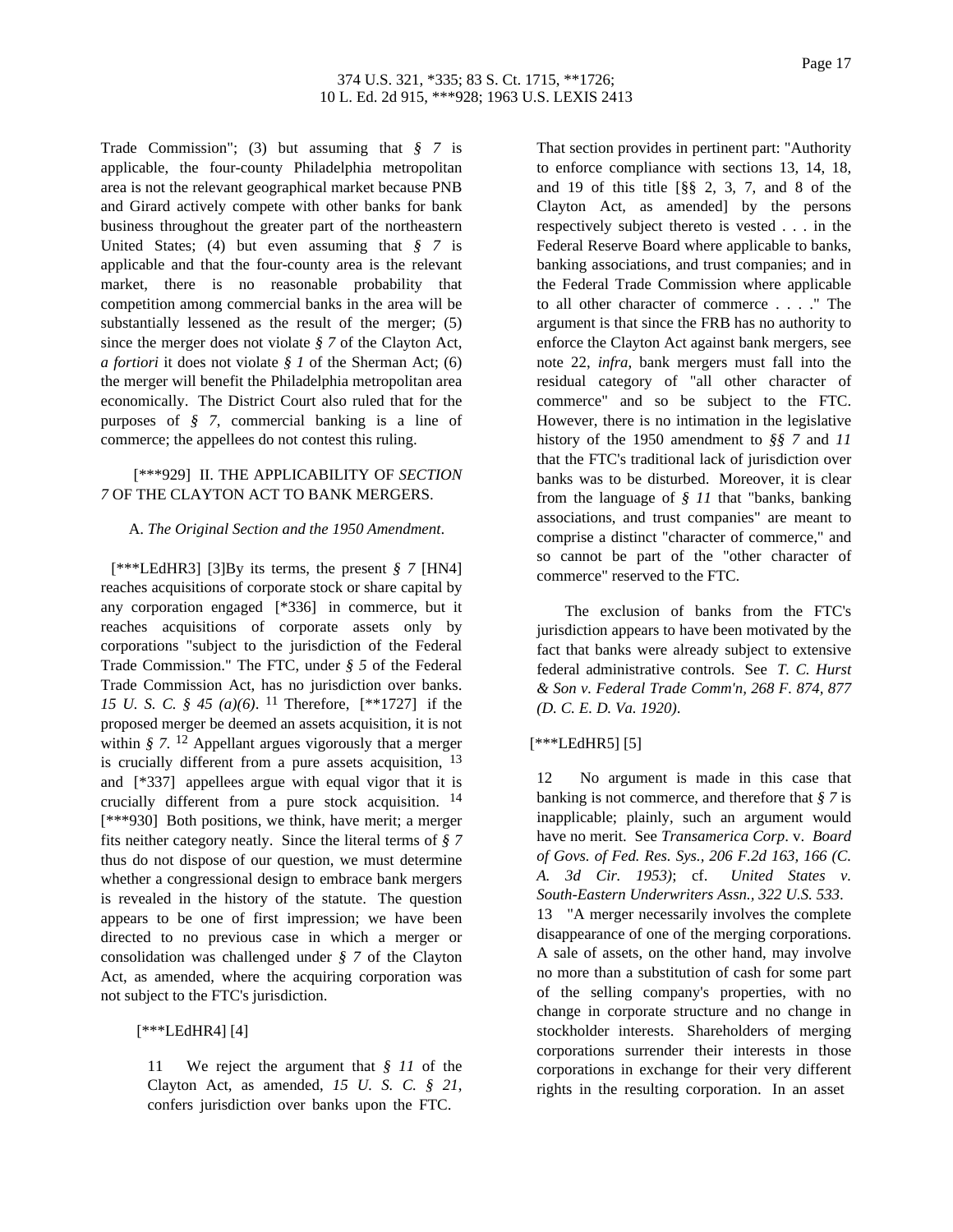acquisition, however, the shareholders of the selling corporation obtain no interest in the purchasing corporation and retain no interest in the assets transferred. In a merger, unlike an asset acquisition, the resulting firm automatically acquires all the rights, powers, franchises, liabilities, and fiduciary rights and obligations of the merging firms. In a merger, but not in an asset acquisition, there is the likelihood of a continuity of management and other personnel. Finally, a merger, like a stock acquisition, necessarily involves the acquisition by one corporation of an immediate voice in the management of the business of another corporation; no voice in the decisions of another corporation is acquired by purchase of some part of its assets." Brief for the United States, 75-76. 14 "[A] merger such as appellees' may be effected upon the affirmative vote of the holders of only two-thirds of the outstanding stock of each bank . . . but if PNB were acquiring all of the Girard stock each Girard shareholder could decide for himself whether to transfer his shares. A merger requires public notice whereas stock can be acquired privately. A shareholder dissenting from a merger has the right to receive the appraised value of his shares . . . whereas no shareholder has a comparable right in an acquisition of stock. Furthermore the corporate existence of a merged company is terminated by a merger, but remains unaffected by an acquisition of stock." Brief for Appellees, 30-31.

When it was first enacted in 1914, *§ 7* referred only to corporate acquisitions of stock and share capital; it was silent as to assets acquisitions and as to mergers and consolidations. [\*338] Act of October 15, 1914, c. 323, *§ 7*, 38 Stat. 731-732, note 18, *infra*. It is true that the omission may not have been an oversight. Congress' principal concern was with the activities of holding companies, and specifically with the practice whereby corporations secretly acquired control of their competitors by purchasing the stock of those companies. Although assets acquisitions and mergers were known forms of corporate amalgamation at the time, their no less dangerously anticompetitive effects may not have been fully apparent to the Congress. <sup>15</sup> Still, the statutory language, read in the light of the overriding congressional purpose to [\*\*1728] control corporate concentrations tending to monopoly, lent itself to a construction whereby

*§ 7* would have reached at least mergers and consolidations. It would hardly have done violence to the language so to have interpreted the vague term "share capital," see 30 Geo. Wash. L. Rev. 1024, 1027-1028 (1962), or to have adopted the view that: "where the assets are exchanged for the stock of the purchasing company, assuming that the two companies were previously in competition, it is apparent that the seller has acquired stock in a competing company . . . [and] therefore, that in effecting the merger *section 7* was violated and hence the distribution of the stock received by the selling company to its shareholders and its subsequent dissolution are no bar to proceedings by the government to set aside the purchase." Handler, Industrial Mergers and the Anti-Trust Laws, 32 Col. L. Rev. 179, 266 (1932). 16

> 15 The legislative history of the 1914 Act is reviewed in *Brown Shoe Co*. v. *United States, 370 U.S. 294, 313-314*, and notes 22-24.

> 16 In the case of an acquisition like the instant one, in which shares in the acquired corporation are to be exchanged for shares in the resulting corporation, *a fortiori* we discern no difficulty in conceptualizing the transaction as a "stock acquisition." Compare note 13, *supra*.

But the courts found mergers to be beyond the reach of *§ 7*, even when the merger technique had supplanted [\*339] stock acquisitions as the prevalent mode of corporate amalgamation. *United States v. Celanese Corp. of America, 91 F.Supp. 14 (D. C. S. D. N. Y. 1950)*; see *Thatcher Mfg. Co*. v. *Federal Trade Comm'n* and *Swift & Co*. v. *Federal Trade Comm'n* , decided together with *Federal Trade Comm'n v. Western Meat Co., 272 U.S. 554*; *Arrow-Hart & Hegeman Elec. Co*. v. *Federal Trade Comm'n,* [\*\*\*931] *291 U.S. 587*. 17 As a result, *§ 7* [\*\*1729] became largely [\*340] a dead letter. Comment, 68 Yale L. J. 1627, 1629-1630 (1959); see Federal Trade Commission, The Merger Movement: A Summary Report (1948), 1, 3-6; Henderson, The Federal Trade Commission (1924), 40. Meanwhile, this Court's decision in *United States v. Columbia Steel Co., 334 U.S. 495*, stirred concern whether the Sherman Act alone was a check against corporate acquisitions. Note, 52 Col. L. Rev. 766, 768 (1952).

[\*\*\*LEdHR6] [6]

17 Statements to the same effect may be found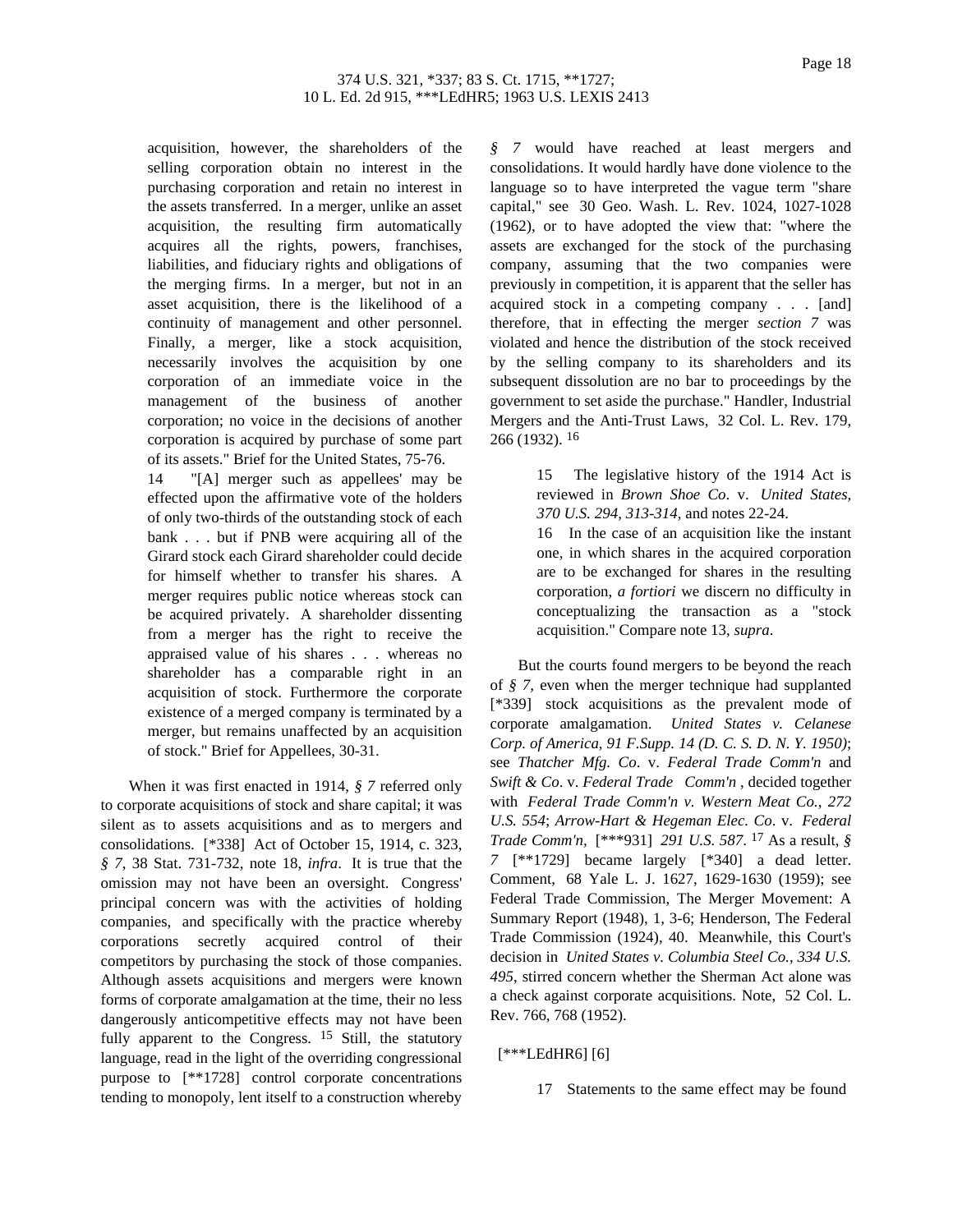in, *e. g., Brown Shoe Co., supra*, at 313-314, 316; *United States v. E. I. du Pont de Nemours & Co., 353 U.S. 586, 592*; *United States v. Columbia Steel Co., 334 U.S. 495, 507, n. 7*; *United States v. Columbia Pictures Corp., 189 F.Supp. 153, 182 (D. C. S. D. N. Y. 1960)*. See also *33 Op. Atty. Gen. 225, 241 (1922)*; Hernacki, Mergerism and *Section 7* of the Clayton Act, 20 Geo. Wash. L. Rev. 659, 676-677 (1952); Wemple and Cutler, The Federal Bank Merger Law and the Antitrust Laws, 16 Bus. Law. 994, 999-1000 (1961); Note, *Section 7* of the Clayton Act: A Legislative History, 52 Col. L. Rev. 766, 768-769 (1952).

Actually, the holdings in the three cases that reached this Court, *Thatcher, Swift*, and *Arrow-Hart*, were quite narrow. See generally Note, 26 Col. L. Rev. 594-596 (1926). They were based not on a lack of substantive power under *§ 7*, but on the enforcement section, *§ 11*, which limited the FTC's remedial powers to "an order requiring such person to cease and desist from such violations [of §§ 2, 3, 7, and 8 of the Clayton Act], and divest itself of the stock held or rid itself of the directors chosen contrary to the provisions of sections seven and eight of this Act." 38 Stat. 735. Faced with Congress' evident refusal to confer upon the FTC the ordinary powers of a court of equity, this Court held that unless the assets were acquired after the FTC's order of stock divestiture had been issued (which was the case in *Federal Trade Comm'n v. Western Meat Co., supra*, where the Commission was sustained), the Commission could not order a divestiture of assets. Compare *Board of Govs. of Fed. Res. Sys*. v. *Transamerica Corp., 184 F.2d 311 (C. A. 9th Cir. 1950)*, with *Federal Trade Comm'n v. International Paper Co., 241 F.2d 372 (C. A. 2d Cir. 1956)*. Since under this Court's decisions the FTC was powerless even where the transfer of assets was an evasive maneuver aimed at defeating the FTC's remedial jurisdiction over stock acquisitions violative of *§ 7*, *a fortiori* the Commission was powerless against the typical merger. See *Arrow-Hart & Hegeman Elec. Co*. v. *Federal Trade Comm'n, supra, at 595, 598-599*. As part of the 1950 amendments to the Clayton Act, *§ 11* was amended to read: "an order requiring such person to . . . divest itself of the stock, or other share capital, or assets, held . . . ."

*15 U. S. C. § 21*. Whether as an original matter *Thatcher, Swift* and *Arrow-Hart* were correctly decided is no longer an open question, since they were the explicit premise of the 1950 amendment to *§ 7*. See *State Bd. of Ins*. v. *Todd Shipyards Corp., 370 U.S. 451, 458*, p. 349, *infra*.

The question of the FTC's remedial powers under *§ 11* of the Clayton Act is to be distinguished from that of its remedial powers under *§ 5* of the Federal Trade Commission Act, *15 U. S. C. § 45 (b)*. In *Federal Trade Comm'n v. Eastman Kodak Co., 274 U.S. 619*, the Court, relying on *Thatcher* and *Swift*, held that the Commission had no power to order divestiture in *§ 5* proceedings. But cf. *Gilbertville Trucking Co*. v. *United States, 371 U.S. 115, 129-131*; *Pan American World Airways v. United States, 371 U.S. 296, 312*, and n. 17.

[\*\*\*LEdHR7] [7]It was against this background that Congress in 1950 amended *§ 7* to include an assets-acquisition provision. Act of December 29, 1950 (Celler-Kefauver Antimerger Act), c. 1184, 64 Stat. 1125-1126, *15 U. S. C. § 18*. 18 [\*341] The legislative history is  $[***932]$  silent on the specific questions why the amendment made no explicit reference to mergers, why assets acquisitions by corporations not subject to FTC jurisdiction were not included, and what these omissions signify. Nevertheless, the basic congressional design clearly emerges and from that design the answers to these questions may be inferred. Congress primarily sought to bring mergers within *§ 7* and thereby close what it regarded as a loophole in the section. 19 But, in addition, it sought [\*\*1730] to reach transactions such as that involved in *Columbia Steel*, which was a simple purchase [\*342] of assets and not a merger. 20 In other words, Congress contemplated that the 1950 amendment would give *§ 7* a reach which would bring the entire range of corporate amalgamations, from pure stock acquisitions to pure [\*\*\*933] assets acquisitions, within the scope of *§ 7*. Thus, the stock-acquisition and assets-acquisition provisions, *read together*, reach mergers, which fit neither category perfectly but lie somewhere between the two ends of the spectrum. See pp. 336-337, and notes 13, 14, *supra*. So construed, the specific exception for acquiring corporations not subject to the FTC's jurisdiction excludes from the coverage of *§ 7* only assets acquisitions by such corporations when not accomplished by merger.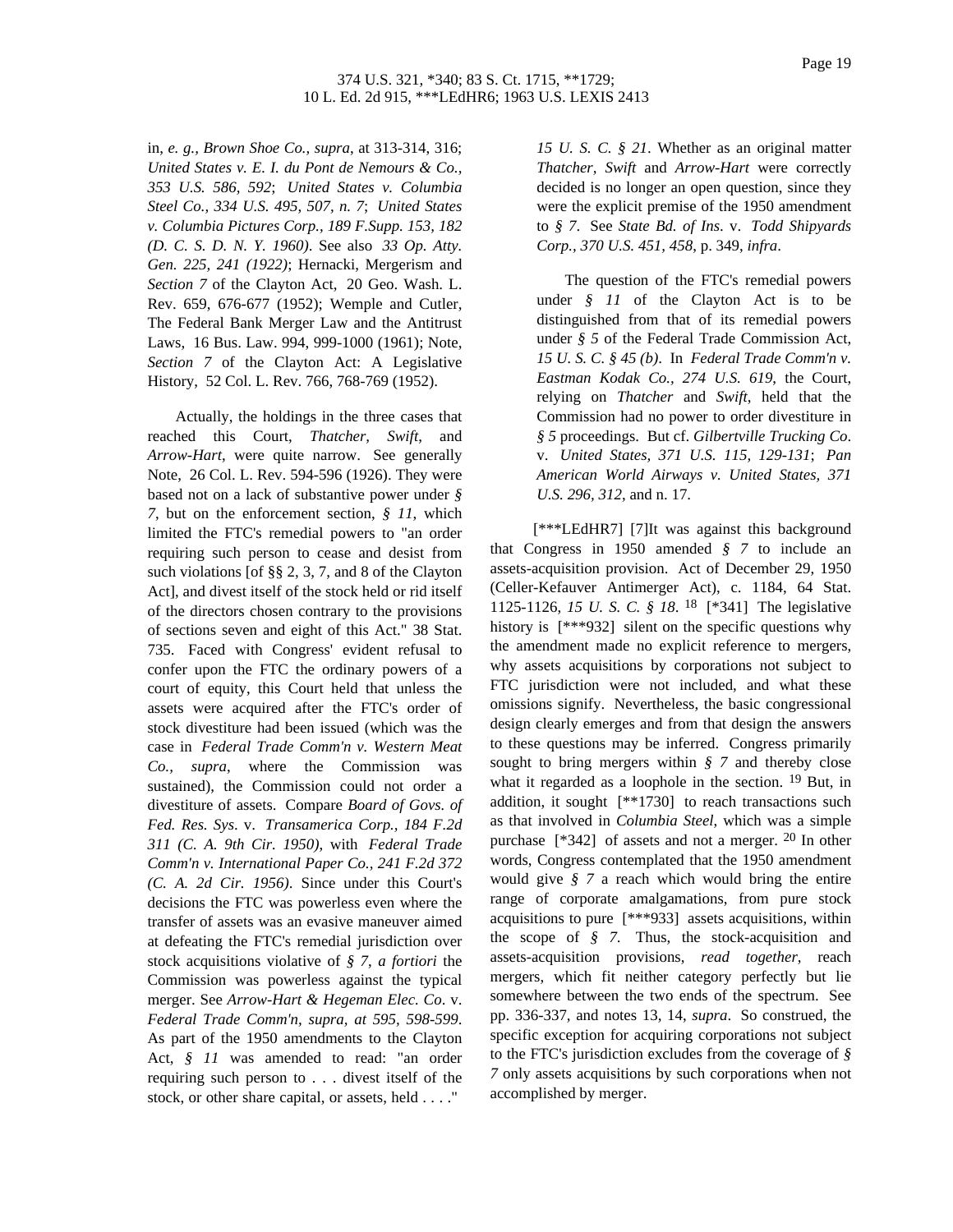18 See note 1, *supra*, for text of amended *§ 7*. The original *§ 7* read in pertinent part: "no corporation engaged in commerce shall acquire, directly or indirectly, the whole or any part of the stock or other share capital of another corporation engaged also in commerce, where the effect of such acquisition may be to substantially lessen competition between the corporation whose stock is so acquired and the corporation making the acquisition, or to restrain such commerce in any section or community, or tend to create a monopoly of any line of commerce."

The passage of the 1950 amendment followed many years of unsuccessful attempts to enact legislation plugging the assets-acquisition loophole. See Note, 52 Col. L. Rev. 766-767, notes 3 and 4 (1952). To be sure, the 1950 amendment was intended not only to enlarge the number of transactions covered by *§ 7* but also to change the test of illegality. The legislative history pertinent to the latter point is reviewed in *Brown Shoe Co., supra*, at 315-323, and is not directly relevant to the present discussion.

19 "The purpose of the proposed legislation [the 1950 amendments to *§ 7*] is to prevent corporations from acquiring another corporation by means of the acquisition of its assets, whereunder [*sic*] the present law it is prohibited from acquiring the stock of said corporation. Since the acquisition of stock is significant chiefly because it is likely to result in control of the underlying assets, failure to prohibit direct purchase of the same assets has been inconsistent and paradoxical as to the over-all effect of existing law." S. Rep. No. 1775, 81st Cong., 2d Sess. 2. This theme pervaded congressional consideration of the proposed amendments. See, *e. g*., H. R. Rep. No. 1191, 81st Cong., 1st Sess., *passim*; Hearing before Subcommittee No. 3 of the House Committee on the Judiciary on Amending *Sections 7* and *11* of the Clayton Act, 81st Cong., 1st Sess., ser. 10, pp. 11-13, 28-29, 39, 117; Hearings before a Subcommittee of the Senate Committee on the Judiciary on Corporate Mergers and Acquisitions, 81st Cong., 1st and 2d Sess. 4-5, 15, 20, 62-63, 126-129, 139, 321; 95 Cong. Rec. 11485 (Congressman Celler, sponsor of the bill to amend *§ 7* in the House: "this bill seeks to plug a loophole in the present antitrust

laws. . . . It is time to stop, look, and listen and to call a halt to the merger movement that is going on in this country"), 11493-11494, 11497, 11502; 96 Cong. Rec. 16433, 16443.

20 *Columbia Steel* involved the cash purchase by United States Steel Corporation of the physical assets of Consolidated Steel Corporation; there was no exchange of shares and no alteration of Consolidated's corporate identity. See Transcript of Record, *United States v. Columbia Steel Co., 334 U.S. 495* (No. 461, October Term, 1947), pp. 453-475. As a result of the purchase, in its horizontal aspect, U.S. Steel controlled about 24% of the structural steel fabricating market in an 11-state western area. This Court held that the acquisition could not be reached under *§ 7* of the Clayton Act, see *334 U.S., at 507, n. 7*, and did not violate the Sherman Act. It should be noted, however, that the Court regarded the 24% market-share figure proposed by the Government as a "doubtful assumption" and also pointed to "unusual conditions" tending to mitigate the anticompetitive effect of the acquisition. *334 U.S., at 529*. *Columbia Steel* was repeatedly cited by Congressmen considering the amendment of *§ 7* as an example of what they conceived to be the inability of the Sherman Act, as then construed, to deal with the problems of corporate concentration. See, *e. g*., H. R. Rep. No. 1191, 81st Cong., 1st Sess. 10-11, and n. 16; Hearing before Subcommittee No. 3 of the House Committee on the Judiciary on Amending *Sections 7* and *11* of the Clayton Act, 81st Cong., 1st Sess., ser. 10, pp. 28, 73; Hearings before a Subcommittee of the Senate Committee on the Judiciary on Corporate Mergers and Acquisitions, 81st Cong., 1st and 2d Sess. 24; 96 Cong. Rec. 16453 (Senator Kefauver, Senate sponsor of the bill to amend *§ 7*: "the Columbia Steel Co. case is a vivid illustration of the necessity for the proposed amendment of the Clayton Act"), 16503; and cf. 96 Cong. Rec. 16498-16499.

[\*343] This construction is supported by a number of specific considerations.

*First*. Any other construction would be illogical and disrespectful of the plain congressional purpose in amending *§ 7*, because it would create a large loophole in a statute designed to close a loophole. It is unquestioned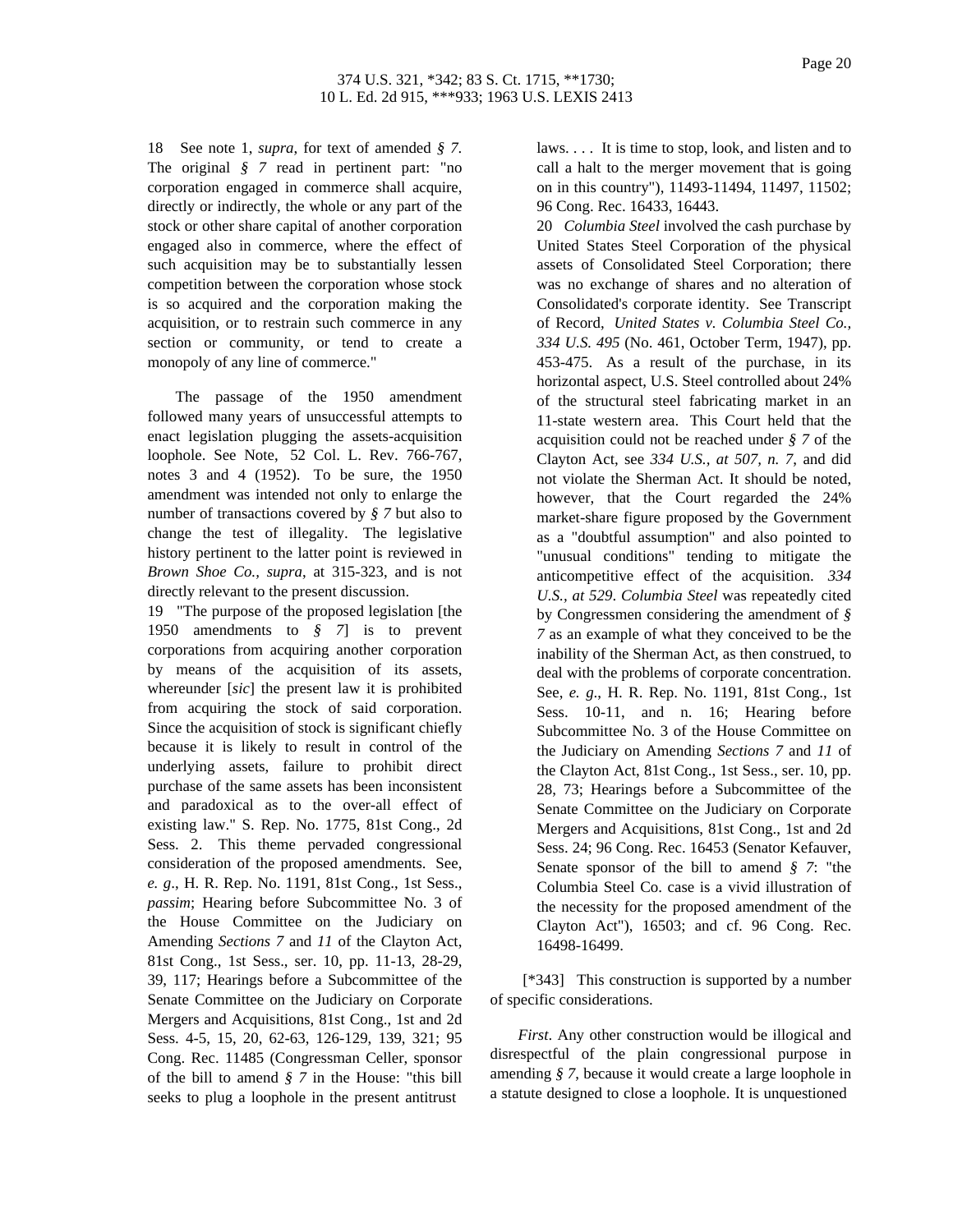that [HN5] the stock-acquisition provision of *§ 7* embraces every corporation engaged in commerce, including banks. And it is plain that Congress, in amending *§ 7*, considered a distinction for antitrust purposes between acquisition of corporate control by purchase of stock and acquisition by merger unsupportable in reason, and sought to overrule the decisions of this Court which had recognized such a distinction. 21 If, therefore, mergers in industries outside [\*344] the FTC's [\*\*1731] jurisdiction were deemed beyond the reach of *§ 7*, the result would be precisely that difference in treatment which Congress rejected. On the other hand, excluding from the section assets acquisitions not by merger in those industries does not appear to create a lacuna of practical importance. 22

> 21 See note 19, *supra*. The congressional attitude toward this Court's *Thatcher, Swift*, and *Arrow-Hart* decisions is typified in this remark of Senator O'Conor's: "The Court, in effect, said that the [Federal Trade] Commission was quite free to use the power which Congress had conferred upon it, so long as it confined the use of that power to ordering the divestiture of pieces of paper which happened to be worthless." 96 Cong. Rec. 16433. Senator O'Mahoney remarked, for example, that there was "no doubt of the fundamental fact that an innocent defect in the drafting of *section 7* of the Clayton Act back in 1914 had resulted in creating a great opportunity for escape by flagrant violators of the law." 96 Cong. Rec. 16443. After sharply criticizing this Court's decisions, the Senator continued: "I take it the record is perfectly clear that what this bill purports to do is to correct an omission in the original Clayton Act. When the authors of the Clayton Act and the Congress which passed it enacted the bill into law they thought they were giving the Federal Trade Commission administrative authority to prevent monopolistic mergers . . . ." *Ibid*. So also, Senator Kefauver observed: "it would have been much better for the economy of the country to have repealed *sections 7* and *11* of the Clayton Act rather than let this wide-open loophole to remain. Most of the large and monopolistic mergers which have become detrimental to the free-enterprise system of our Nation have occurred by way of this plain evasion of the intent of the original Clayton Act." 96 Cong. Rec. 16451.

#### [\*\*\*LEdHR8] [8]

22 A cash purchase of another bank's assets would not seem to be a fully effective method of corporate acquisition. In other industries, a cash purchase of plant, inventory, patents, trade secrets, and the like will often directly enhance the competitive position of the acquiring corporation, as in *Columbia Steel Co*. But a bank desiring to increase its share of banking business through corporate acquisition would ordinarily need to acquire the other bank's deposits and capital, not merely its assets. For more deposits mean more working capital, and additions to capital and surplus increase the lending limit. A cash purchase, in effect, only substitutes cash for cash, since bank assets consist principally of cash and very liquid securities and loans receivable, and adds nothing to the acquiring bank's capital and surplus or to its working capital. True, an exchange of its stock for assets would achieve the acquiring bank's objectives. We are clear, however, that in light of Congress' overriding purpose, in amending *§ 7*, to close the loophole in the original section, if such an exchange (or other clearly evasive transaction) were tantamount in its effects to a merger, the exchange would not be an "assets" acquisition within the meaning of *§ 7* but would be treated as a transaction subject to that section.

We have not overlooked the fact that there are corporations in other industries not subject to the FTC's jurisdiction. Chief among these are air carriers subject to the Civil Aeronautics Board and other carriers subject to the Interstate Commerce Commission. Both agencies have been given, expressly, broad powers to exempt mergers and acquisitions in whatever form from the antitrust laws. See *49 U. S. C. §§ 1378*, *1384*; *49 U. S. C. § 5 (11)* and *(13)*. Therefore, the exclusion of assets acquisitions in such industries from *§ 7* would seem to have little significance.

*Section 11* of the Clayton Act, *15 U. S. C. § 21*, vests the FRB with authority to enforce *§ 7* "where applicable to banks." This provision has been in the Act since it was first passed in 1914 and was not changed by the 1950 amendments. The Bank Merger Act of 1960, assigning roles in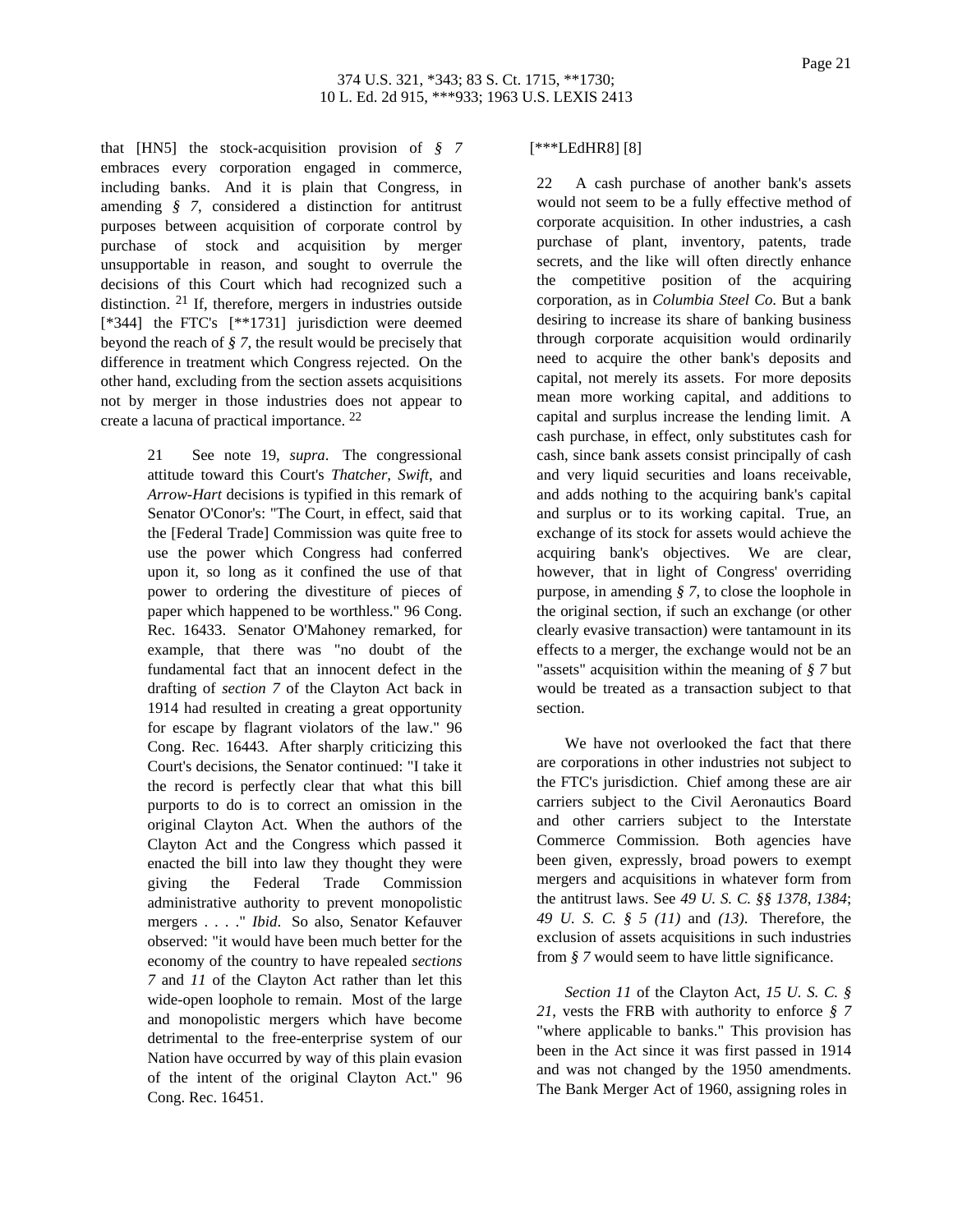merger applications to the FDIC and the Comptroller of the Currency as well as to the FRB, plainly supplanted, we think, whatever authority the FRB may have acquired under *§ 11*, by virtue of the amendment of *§ 7*, to enforce *§ 7* against bank mergers. Since the Bank Merger Act applies only to mergers, consolidations, acquisitions of assets, and assumptions of liabilities but not to outright stock acquisitions, the FRB's authority under *§ 11* as it existed before the 1950 amendment of *§ 7* remains unaffected. See, *e. g., Transamerica Corp*. v. *Board of Govs. of Fed. Res. Sys., 206 F.2d 163 (C. A. 3d Cir. 1953)*.

Nothing in this opinion, of course, limits the power of the FTC, under *§§ 7* and *11*, as amended, to reach any transaction, including mergers and consolidations, in the broad range between and including pure stock and pure assets acquisitions, where the acquiring corporation is subject to the FTC's jurisdiction, see *15 U. S. C. § 45 (a)(6)*, and to order divestiture of the stock, share capital, or assets acquired in the transaction, see *15 U. S. C. § 21*.

[\*345] *Second*. [\*\*\*934] The Congress which debated the bill to amend *§ 7* was fully aware of the important differences between a [\*\*1732] merger and a pure purchase of assets. For example, Senator Kilgore remarked:

"When you talk about mergers, you are talking about a stock transaction. . . .

. . . .

". . . Actually what you do is merge the stockholdings of both corporations, and instead of that -- I am thinking in practical terms -- you merge the corporate entities of the two corporations and you get one corporation out of it, and you issue stock in the one corporation in lieu of the stock in the other corporation, whereupon the stock of the corporation which had been merged is canceled by the new corporation, and you have one corporation handling the operation of two. So it really is a stock transaction in the final wind-up, regardless of what you call it. But what I call a purchase of assets is where you purchase physical assets, things upon which you could lay your hand, either in the records or on the ground . . . ." Hearings before a Subcommittee

of [\*346] the Senate Committee on the Judiciary on Corporate Mergers and Acquisitions, 81st Cong. , 1st and 2d Sess. 176; to the same effect, see, *e. g., id., at 100, 139, 320-325*.

[\*\*\*LEdHR9] [9]Plainly, acquisition of "assets" as used in amended *§ 7* was not meant to be a simple equivalent of acquisition by merger, but was intended rather to ensure against the blunting of the antimerger thrust of the section by evasive transactions such as had rendered the original section ineffectual. Thus, the stock-acquisition provision of *§ 7*, though reenacted *in haec verba* by the 1950 amendment, must be deemed expanded in its new context to include, at the very least, acquisitions by [\*\*\*935] merger or consolidation, transactions which entail a transfer of stock of the parties, while the assets-acquisition provision clearly reaches corporate acquisitions involving no such transfer. And see note 22, *supra*. This seems to be the point of Congressman Patman's remark, typical of many, that: "What this bill does is to put all corporate mergers on the same footing, whether the result of the acquisitions of stock or the acquisition of physical assets." Hearings, *supra*, at 126. To the same effect is the House Report on the bill to amend *§ 7*: "The bill retains language of the present statute which is broad enough to prevent evasion of the central purpose. It covers not only purchase of assets or stock but also any other method of acquisition . . . . It forbids not only direct acquisitions but also indirect acquisitions . . . ." H. R. Rep. No. 1191, 81st Cong., 1st Sess. 8-9.

[\*\*\*LEdHR10] [10] Third. The legislative history shows that the objective of including the phrase "corporation subject to the jurisdiction of the Federal Trade Commission" in *§ 7* was not to limit the amalgamations to be covered by the amended statute but to make explicit the role of the FTC in administering the section. The predominant focus of the hearings,  $[*347]$ debates, and committee reports was upon the powers of the FTC. The decisions of this Court which had uncovered the loophole in the original *§ 7 -- Thatcher, Swift*, and *Arrow-Hart* -- had not rested directly upon the substantive coverage of *§ 7*, but rather upon the limited scope of the FTC's divestiture powers under *§ 11*. See note 17, *supra*. There were intimations that the *courts*' power to enforce *§ 7* might be far greater. See *Thatcher Mfg. Co*. v. *Federal Trade Comm'n, supra, at 561*; *Swift & Co*. v. *Federal Trade Comm'n, supra, at 563*; *Federal Trade Comm'n v. Eastman Kodak Co., 274 U.S. 619, 624*;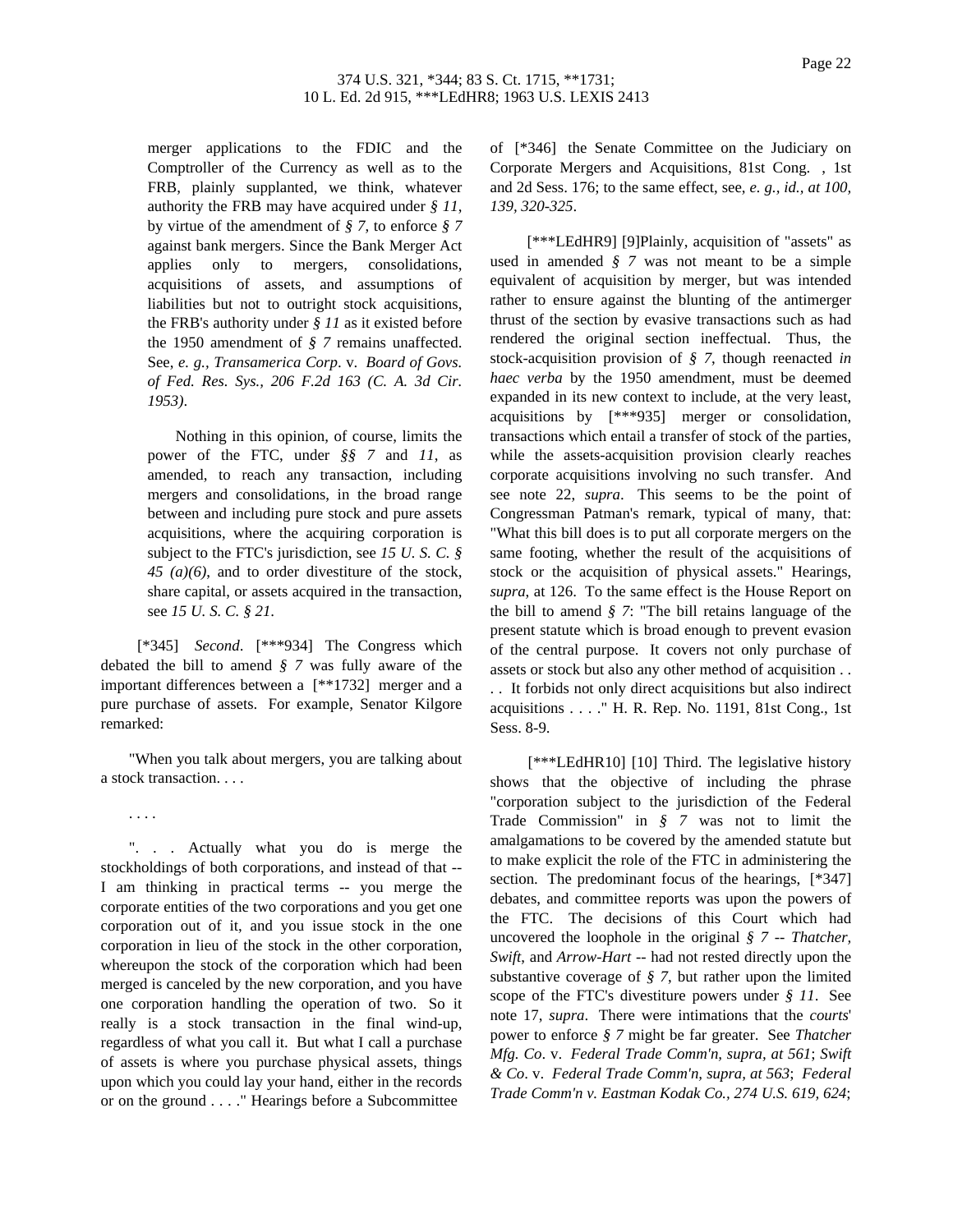*Arrow-Hart & Hegeman Elec. Co*. v. *Federal Trade Comm'n, supra, at 598-599*; Irvine, The Uncertainties of *Section 7* of the Clayton Act, 14 Cornell L. Q. 28 (1928). Thus, [\*\*1733] the loophole was sometimes viewed as primarily a gap in the FTC's jurisdiction. 23 Furthermore, although the Clayton Act has always provided for dual enforcement by court and agency, see *15 U. S. C. § 25*; *United States v. W. T. Grant Co., 345 U.S. 629*; *United States Alkali Export Assn*. v. *United States, 325 U.S. 196, 208*, prior to the 1950 amendment enforcement of *§ 7* was left largely to the FTC. Martin, Mergers and the Clayton Act (1959), 205, 219; Montague, The Celler Anti-Merger Act: An Administrative Problem in an Economic Crisis, 37 A. B. A. J. 253 [\*348] (1951). And the impetus to amend *§ 7* came in large part from the FTC. See, *e. g*., Martin, *supra*, 187-194; Federal [\*\*\*936] Trade Commission, Annual Reports, 1928, pp. 18-19; 1940, pp. 12-13; 1948, pp. 11-22; The Merger Movement: A Summary Report (1948). Congress in 1950 clearly intended to remove all question concerning the FTC's remedial power over corporate acquisitions, and therefore explicitly enlarged the FTC's jurisdiction. Congress' choice of this means of underscoring the FTC's role in enforcing *§ 7* provides no basis for a construction which would undercut the dominant congressional purpose of eliminating the difference in treatment accorded stock acquisitions and mergers by the original *§ 7* as construed.

> 23 See, *e. g*., statement of Assistant Attorney General Bergson: "If it *[§ 7*] is to have any significant effect for the future, it is essential that it be amended so that the Federal Trade Commission will be in a position to deal with the merger problem as it exists today." Hearing before Subcommittee No. 3 of the House Committee on the Judiciary on Amending *Sections 7* and *11* of the Clayton Act, 81st Cong., 1st Sess., ser. 10, p. 28. See also 96 Cong. Rec. 16437, 16452-16453; 95 Cong. Rec. 11490-11491, 11499, 11504 (Representative Byrne: "the suggested amendment to *sections 7* and *11* of the Clayton Act would merely give the [Federal Trade] Commission the same power in regard to asset acquisitions that it already possesses over acquisitions of stock. This would close the loophole and restore meaning to the statute.").

 $[***LEdHR11] [11]$  Fourth. It is settled law that [HN6] "immunity from the antitrust laws is not lightly implied." *California v. Federal Power Comm'n, 369 U.S. 482, 485*.Cf. *United States v. Borden Co., 308 U.S. 188, 198-199*; *United States v. Southern Pac. Co., 259 U.S. 214, 239-240*. This canon of construction, which reflects the felt indispensable role of antitrust policy in the maintenance of a free economy, is controlling here. For there is no indication in the legislative history to the 1950 amendment of *§ 7* that Congress wished to confer a special dispensation upon the banking industry; if Congress had so wished, moreover, surely it would have exempted the industry from the stock-acquisition as well as the assets-acquisition provision.

[\*\*\*LEdHR12] [12] [\*\*\*LEdHR13] [13] [\*\*\*LEdHR14] [14] Of course, our construction of the amended *§ 7* is not foreclosed because, after the passage of the amendment, some members of Congress, and for a time the Justice Department, voiced the view that bank mergers were still beyond the reach of the section. <sup>24</sup> "[HN7] The views of a subsequent [\*349] Congress form a hazardous basis for inferring the intent of an earlier one." *United States v. Price, 361 U.S. 304, 313*; see *Rainwater v. United* [\*\*1734] *States, 356 U.S. 590, 593*; *United States v. United Mine Workers, 330 U.S. 258, 282*; cf. *United States v. E. I. du Pont de Nemours & Co., 353 U.S. 586, 590*.This holds true even though misunderstanding of the scope of *§ 7* may have played some part in the passage of the Bank Merger Act of 1960. 25 There is a question, to which we shall shortly turn, whether there exists such inconsistency between the Bank Merger Act and *§ 7*, as we now construe it, as to require a holding that *§ 7* must be deemed repealed *pro tanto*; but that is a different question from whether misunderstanding of the scope of *§ 7* is relevant to our task of defining what scope Congress gave the section in 1950. When Congress enacted the Bank Merger Act, [\*\*\*937] the applicability of *§ 7* to bank mergers was still to be authoritatively determined; it was a subject of speculation. Thus, this is not a case in which our "earlier decisions are part of the arch on which the new structure rests, [and] we [must] refrain from disturbing them lest we change the design that Congress fashioned." *State Board of Ins* . v. *Todd Shipyards Corp., 370 U.S. 451, 458*. Cf. note 17, *supra*. The design fashioned in the Bank Merger Act was predicated upon uncertainty as to the scope of *§ 7*, and we do no violence to that design by dispelling the uncertainty.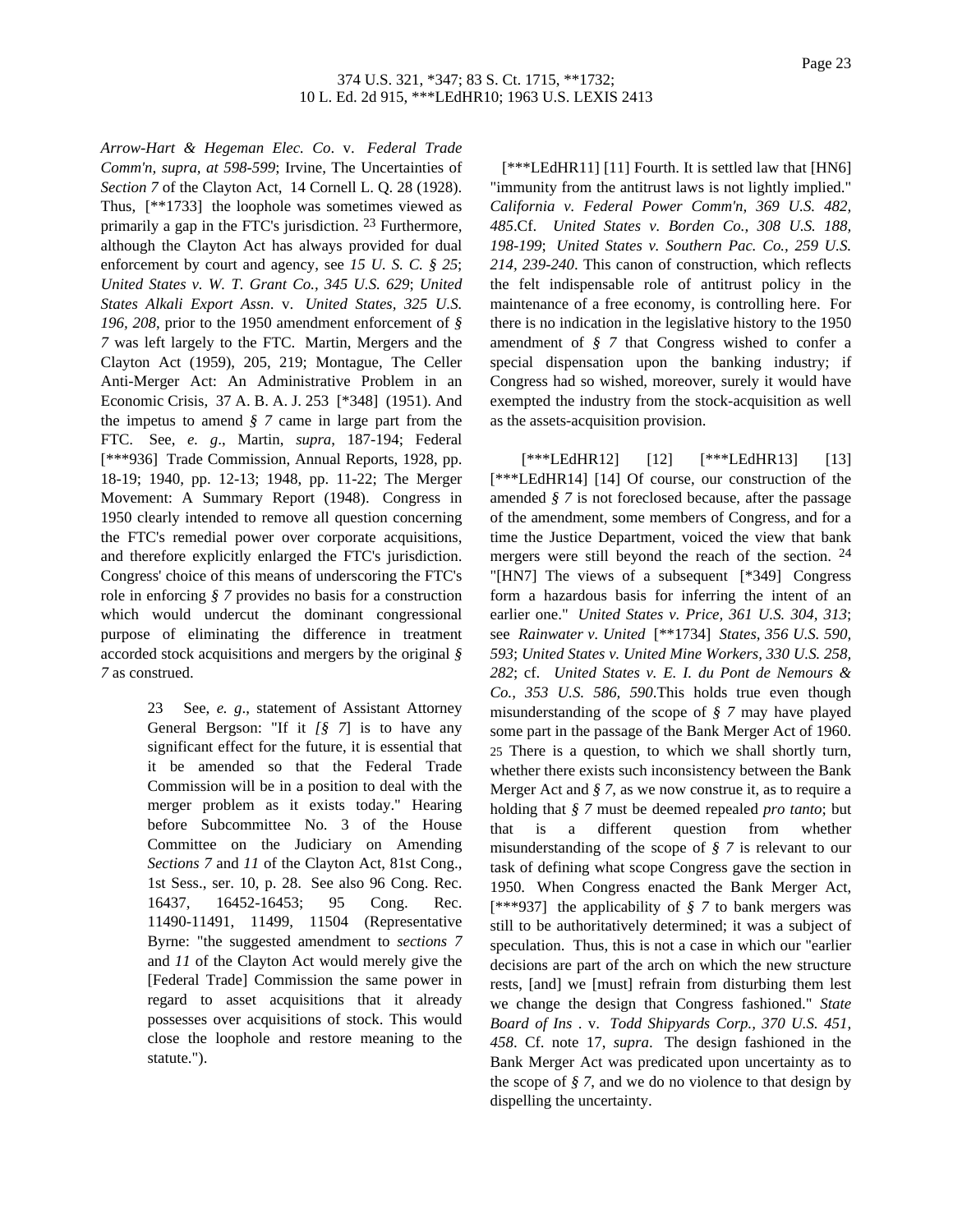24 See, *e. g*., Staff of Subcommittee No. 5 of House Committee on the Judiciary, 82d Cong., 2d Sess., Bank Mergers and Concentration of Banking Facilities (1952) vii; H. R. 5948, printed in 102 Cong. Rec. 2108-2109 (1956); Hearings before a Subcommittee of the Senate Committee on Banking and Currency on the Financial Institutions Act of 1957, 85th Cong., 1st Sess., pt. 2, p. 1030 (testimony of Attorney General Brownell); H. R. Rep. No. 1416, Regulation of Bank Mergers, 86th Cong., 2d Sess. 9; S. Rep. No. 196, Regulation of Bank Mergers, 86th Cong., 1st Sess. 1-2, 5.

25 See, *e. g*., remarks of Representative Spence: "The Clayton Act is ineffective as to bank mergers because in the case of banks it covers only stock acquisitions and bank mergers are not accomplished that way." 106 Cong. Rec. 7257 (1960). See also note 24, *supra*.

[\*350] B. *The Effect of the Bank Merger Act of 1960*.

[\*\*\*LEdHR15A] [\*\*\*LEdHR17] [17]Appellees contended below that the Bank Merger Act, by directing the banking agencies to consider competitive factors before approving mergers, *12 U. S. C. (1958 ed., Supp. IV) § 1828 (c)*, note 8, *supra*, immunizes approved mergers from challenge under the federal antitrust laws. 26 We think the District Court was correct in rejecting this contention. No express immunity is conferred by the Act. <sup>27</sup>[HN8] Repeals of the antitrust laws by implication from a regulatory statute are strongly disfavored, 28 and [\*351] have only been found [\*\*1735] in cases of plain repugnancy between the antitrust and regulatory provisions. 29 Two recent cases, *Pan American World Airways v. United States, 371 U.S. 296*, and *California v. Federal Power Comm'n, 369 U.S. 482*, [\*\*\*938] illustrate this principle. In *Pan American*, the Court held that because the Civil Aeronautics Board had been given broad powers to enforce the competitive standard clearly delineated by the Civil Aeronautics Act, and to immunize a variety of transactions from the operation of the antitrust laws, the Sherman Act could not be applied to facts composing the precise ingredients of a case subject to the Board's broad regulatory and remedial powers; in contrast, the banking agencies have authority neither to enforce the antitrust laws against mergers, cf. note 22, *supra*, nor to grant immunity from those laws.

#### [\*\*\*LEdHR16] [16]

26 This contention was abandoned on appeal. We consider it, nevertheless, because it touches the proper relations of the judicial and administrative spheres. *United States v. Western Pac. R. Co., 352 U.S. 59, 63*.

27 Contrast this with the express exemption provisions of, *e. g*., the Federal Aviation Act, *49 U. S. C. § 1384*; Federal Communications Act, *47 U. S. C. §§ 221 (a)*, *222 (c)(1)*; Interstate Commerce Act, *49 U. S. C. §§ 5 (11)*, *5b (9)*, *22*; Shipping Act, *46 U. S. C. (1958 ed. Supp. III) § 814*; Webb-Pomerene Act, *15 U. S. C. § 62*; and the Clayton Act itself, *§ 7*, *15 U. S. C. § 18*.

28 See *United States v. Trans-Missouri Freight Assn., 166 U.S. 290, 314-315*; *United States v. Joint Traffic Assn., 171 U.S. 505*; *Northern Securities Co*. v. *United States, 193 U.S. 197, 343* (plurality opinion), 374-376 (dissenting opinion); *United States v. Pacific & Arctic Ry. & Nav. Co., 228 U.S. 87, 105, 107*; *Keogh v. Chicago & N. W. R. Co., 260 U.S. 156, 161-162*; *Central Transfer Co*. v. *Terminal Railroad Assn., 288 U.S. 469, 474-475*; *Terminal Warehouse Co*. v. *Pennsylvania R. Co., 297 U.S. 500, 513-515*; *United States v. Borden Co., 308 U.S. 188, 197-206*; *United States v. Socony-Vacuum Oil Co., 310 U.S. 150, 226-228*; *Georgia v. Pennsylvania R. Co., 324 U.S. 439, 456-457*; *United States Alkali Export Assn*. v. *United States, 325 U.S. 196, 205-206*; *Allen Bradley Co*. v. *Local Union No. 3, 325 U.S. 797, 809-810*; *Northern Pac. R. Co*. v. *United States, 356 U.S. 1*; *United States v. Radio Corp. of America, 358 U.S. 334*; *Maryland & Va. Milk Producers Assn*. v. *United States, 362 U.S. 458, 464-467*; *California v. Federal Power Comm'n, 369 U.S. 482*; *Pan American World Airways v. United States, 371 U.S. 296, 304, 305*; *Silver v. New York Stock Exchange, 373 U.S. 341*.

29 See, *e. g., Keogh v. Chicago & N. W. R. Co., supra, at 163*; *Pan American World Airways v. United States, supra, at 309-310*. Cf. *Texas & Pac. R. Co*. v. *Abilene Cotton Oil Co., 204 U.S. 426*.

[\*\*\*LEdHR15A]

In the *California* case, on the other hand, the Court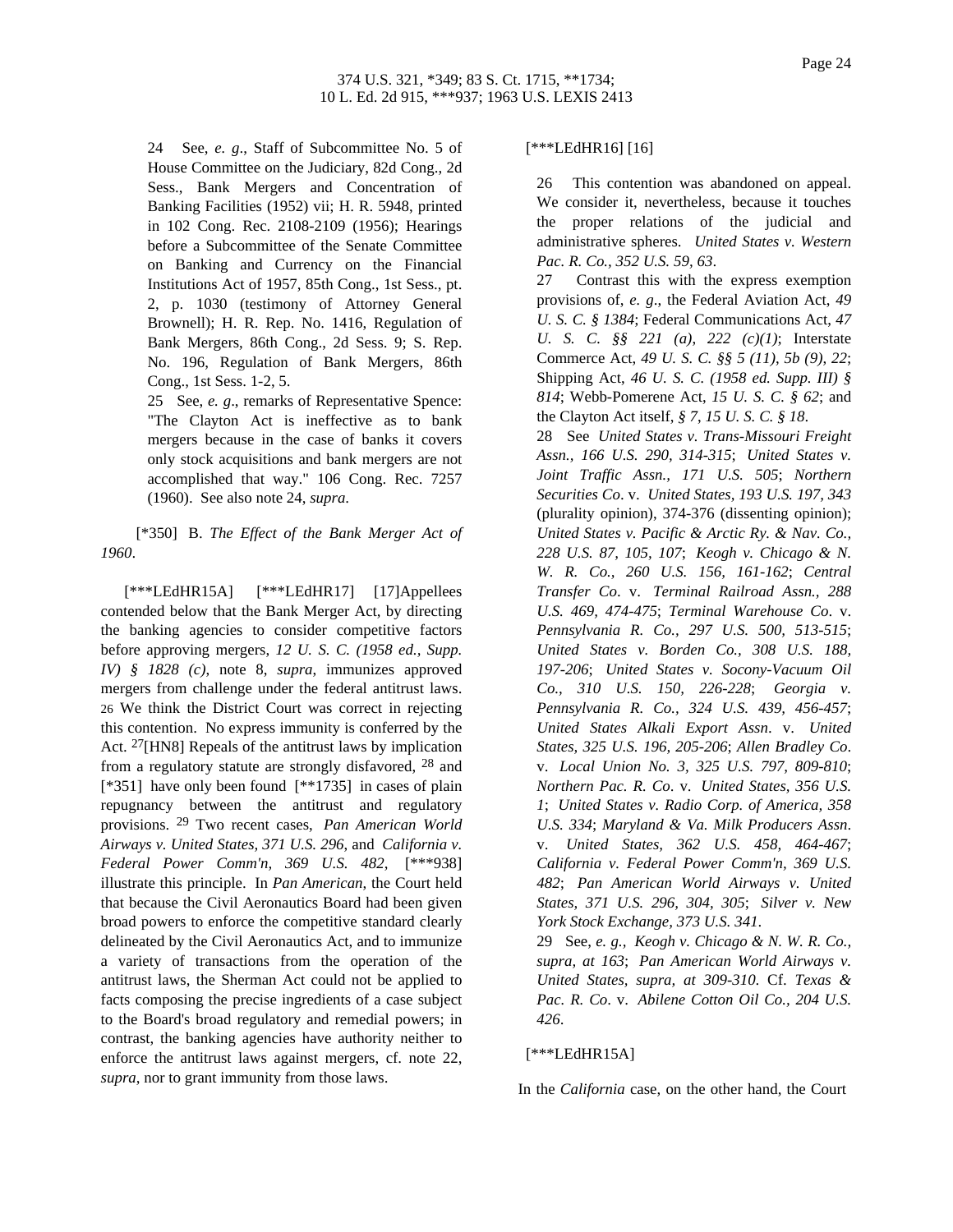held that the FPC's approval of a merger did not confer immunity from *§ 7* of the Clayton Act, even though, as in the instant case, the agency had taken the competitive factor into account in passing upon the merger application. See *369 U.S., at 484-485, 487-488*. We think *California* is controlling here. Although the Comptroller was required to consider effect upon competition in passing upon appellees' merger application, he was not required to give this factor any particular weight; he was not even required to (and did not) hold a hearing before approving the application; and there is no specific provision for judicial review of his decision.  $30$  Plainly, the [\*352] range and scope of administrative powers under the Bank Merger Act bear little resemblance to those involved in *Pan American*.

> 30 With respect to the question (upon which we intimate no view) whether judicial review of the Comptroller's decision is possible notwithstanding the absence of a specific provision, see Note, 75 Harv. L. Rev. 756, 762-763 (1962); Note, 37 N. Y. U. L. Rev. 735, 750, n. 95 (1962); cf. 1 Davis, Administrative Law (1958), § 4.04.

Nor did Congress, in passing the Bank Merger Act, embrace the view that federal regulation of banking is so comprehensive that enforcement of the antitrust laws would be either unnecessary, in light of the completeness of the regulatory structure, or disruptive of that structure. On the contrary, the legislative history of the Act seems clearly to refute any suggestion that applicability of the antitrust laws was to be affected. Both the House and Senate Committee Reports stated that the Act would not affect in any way the applicability of the antitrust laws to bank acquisitions. H. R. Rep. No. 1416, 86th Cong., 2d Sess. 9; S. Rep. No. 196, 86th Cong., 1st Sess. 3. See also, *e. g*., 105 Cong. Rec. 8131 (remarks of Senator Robertson, the Act's sponsor). Moreover, bank regulation is in most respects less complete than public utility regulation, to which interstate rail and air carriers, among others, are subject. Rate regulation in the banking industry is limited and largely indirect, see p. 328, *supra*; banks are under no duty not to discriminate in their services; and though the location of bank offices is regulated, banks may do business -- place loans and solicit deposits -- [\*\*1736] where they please. The fact that the banking agencies maintain a close surveillance of the industry with a view toward preventing unsound practices that might impair liquidity or lead to insolvency does not make federal banking regulation all-pervasive,

although it does minimize the hazards of intense competition. Indeed, that there are so many direct public controls over unsound competitive practices in the industry refutes the argument that private controls of competition are necessary in the [\*\*\*939] public interest and ought therefore to be immune from scrutiny under the antitrust laws. Cf. Kaysen and Turner, Antitrust Policy (1959), 206.

[\*353] [\*\*\*LEdHR18] [18] [\*\*\*LEdHR19] [19]We note, finally, that the doctrine of "primary jurisdiction" is not applicable here. [HN9] That doctrine requires judicial abstention in cases where protection of the integrity of a regulatory scheme dictates preliminary resort to the agency which administers the scheme. See *Far East Conference v. United States, 342 U.S. 570*; *Great Northern R. Co*. v. *Merchants Elevator Co., 259 U.S. 285*; Schwartz, Legal Restriction of Competition in the Regulated Industries: An Abdication of Judicial Responsibility, 67 Harv. L. Rev. 436, 464 (1954). 31 Court jurisdiction is not thereby ousted, but only postponed. See *General Am. Tank Car Corp*. v. *El Dorado Terminal Co., 308 U.S. 422, 433*; *Federal Maritime Bd*. v. *Isbrandtsen Co., 356 U.S. 481, 498-499*; 3 Davis, Administrative Law (1958), 1-55. Thus, even if we were to assume the applicability of the doctrine to merger-application proceedings before the banking agencies, 32 the present action would not be barred, for the agency proceeding was completed before the antitrust action was commenced. Cf. *United States v. Western Pac. R. Co., 352 U.S. 59, 69*; *Retail Clerks Int'l Assn*. v. *Schermerhorn, 373 U.S. 746, 756*. We recognize that the practical effect of applying the doctrine of primary [\*354] jurisdiction has sometimes been to channel judicial enforcement of antitrust policy into appellate review of the agency's decision, see *Federal Maritime Bd*. v. *Isbrandtsen Co., supra*; cf. *D. L. Piazza Co*. v. *West Coast Line, Inc., 210 F.2d 947 (C. A. 2d Cir. 1954)*, or even to preclude such enforcement entirely if the agency has the power to approve the challenged activities, see *United States Nav. Co*. v. *Cunard S. S. Co., 284 U.S. 474*; cf. *United States v. Railway Express Agency, 101 F.Supp. 1008 (D. C. D. Del. 1951)*; but see *Federal Maritime Bd*. v. *Isbrandtsen Co., supra.* But here there may be no power of judicial review of the administrative decision approving the merger, and such approval does not in any event confer immunity from the antitrust laws, see pp. 350-352, *supra*. Furthermore, the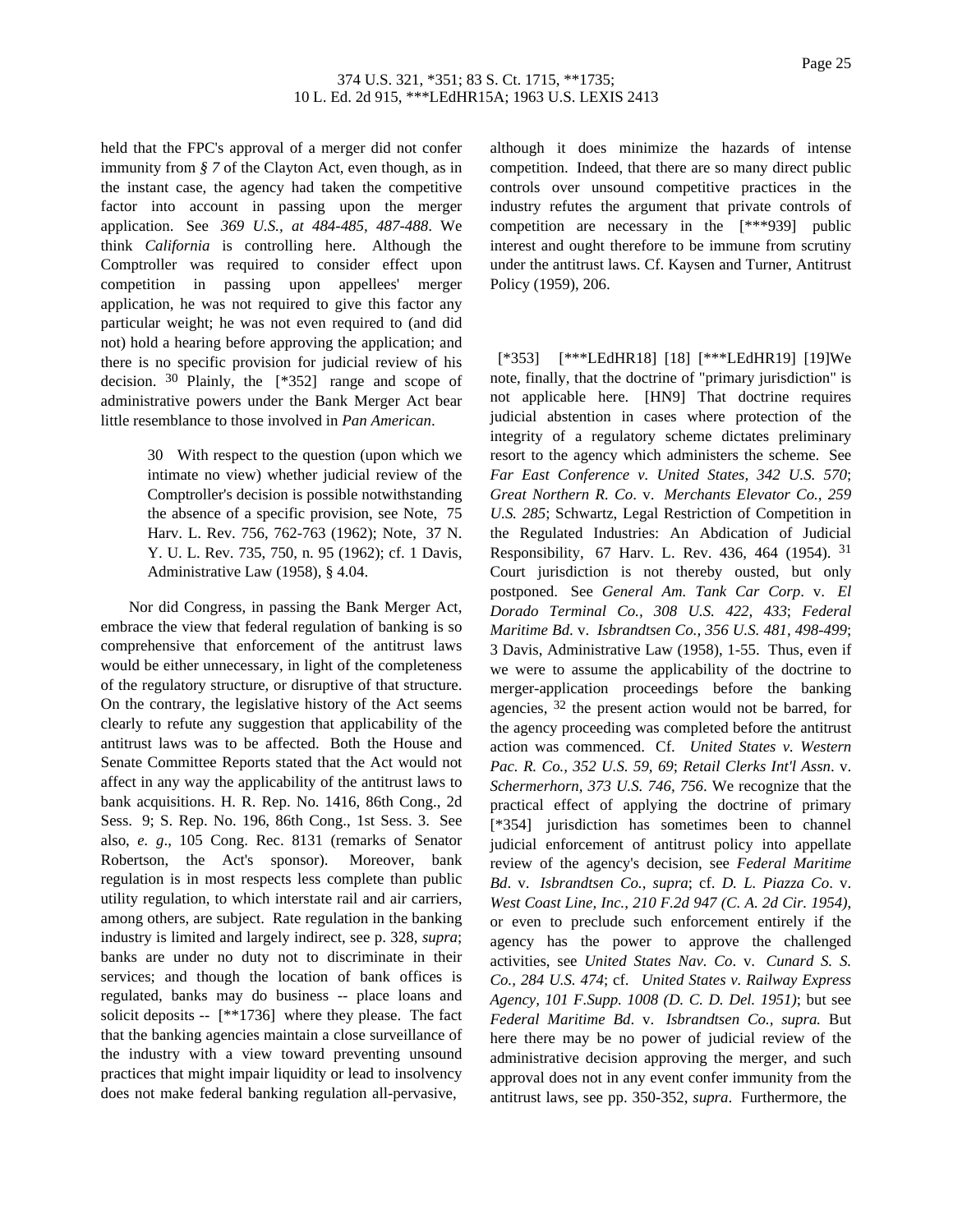considerations that militate against finding a repeal of the antitrust laws by implication from the existence of a regulatory scheme also argue persuasively against attenuating, by postponing, the courts' jurisdiction to enforce those laws.

> 31 See generally Jaffe, Primary Jurisdiction Reconsidered. The Anti-Trust Laws, 102 U. of Pa. L. Rev. 577 (1954); Latta, Primary Jurisdiction in the Regulated Industries and the Antitrust Laws, 30 U. of Cin. L. Rev. 261 (1961); Note, Regulated Industries and the Antitrust Laws: Substantive and Procedural Coordination, 58 Col. L. Rev. 673 (1958).

> 32 In *California v. Federal Power Comm'n, supra*, the Court held that the FPC must stay its proceeding on a merger application until the completion of a pending antitrust suit by the Justice Department; *a fortiori*, the court entertaining the suit would not be required to abstain pending consideration of the merger application by the FPC. We need not and do not consider the question whether the *California* decision would control here had the Comptroller been denied an opportunity to approve the merger before the antitrust suit was commenced.

[\*\*\*LEdHR20] [20] [\*\*\*LEdHR21] [21] [\*\*\*LEdHR22] [22] [\*\*\*LEdHR23] [23]It [\*\*\*940] [\*\*1737] should be unnecessary to add that in holding as we do that the Bank Merger Act of 1960 does not preclude application of *§ 7* of the Clayton Act to bank mergers, we deprive the later statute of none of its intended force. Congress plainly did not intend the 1960 Act to extinguish other sources of federal restraint of bank acquisitions having anticompetitive effects. For example, Congress certainly knew that bank mergers would continue subject to the Sherman Act, see p. 352, *supra*, as well as that pure stock acquisitions by banks would continue subject to *§ 7* of the Clayton Act. If, in addition, bank mergers are subject to *§ 7*, we do not see how the objectives of the 1960 Act are thereby thwarted. It is not as if the Clayton and Sherman Acts embodied approaches to antitrust policy inconsistent with or unrelated to each other. The Sherman Act, of course, forbids mergers effecting an unreasonable restraint of trade. See, *e. g., Northern* [\*355] *Securities Co*. v. *United States, 193 U.S. 197*; *United States v. Union Pac. R. Co., 226 U.S. 61*; indeed, there is presently pending before this Court a challenge to a bank merger predicated

solely on the Sherman Act. *United States* v. *First Nat. Bank & Trust Co. of Lexington*, prob. juris. noted, *post*, p. 824. And [HN10] the tests of illegality under the Sherman and Clayton Acts are complementary. "The public policy announced by *§ 7* of the Clayton Act is to be taken into consideration in determining whether acquisition of assets . . . violates the prohibitions of the Sherman Act against unreasonable restraints." *United States v. Columbia Steel Co., 334 U.S. 495, 507, n. 7*; see Note, 52 Col. L. Rev. 766, 768, n. 10 (1952). To be sure, not every violation of *§ 7*, as amended, would necessarily be a violation of the Sherman Act; our point is simply that since Congress passed the 1960 Act with no intention of displacing the enforcement of the Sherman Act against bank mergers -- or even of *§ 7* against pure stock acquisitions by banks -- continued application of *§ 7* to bank mergers cannot be repugnant to the design of the 1960 Act. It would be anomalous to conclude that Congress, while intending the Sherman Act to remain fully applicable to bank mergers, and *§ 7* of the Clayton Act to remain fully applicable to pure stock acquisitions by banks, nevertheless intended *§ 7* to be completely inapplicable to bank mergers.

# III. THE LAWFULNESS OF THE PROPOSED MERGER UNDER *SECTION 7*.

[HN11] The statutory test is whether the effect of the merger "may be substantially to lessen competition" "in any line of commerce in any section of the country." We analyzed the test in detail in *Brown Shoe Co*. v. *United States, 370 U.S. 294*, and that analysis need not be repeated or extended here, for the instant case presents only a straightforward problem of application to particular facts.

[\*356] [\*\*\*LEdHR24] [24] We have no difficulty in determining the "line of commerce" (relevant product or services market) and "section of the country" (relevant geographical market) in which to appraise the probable competitive effects of appellees' proposed merger. We agree with the District Court that the cluster of products (various kinds of credit) and services [\*\*\*941] (such as checking accounts and trust administration) denoted by the term "commercial banking," see note 5, *supra*, composes a distinct line of commerce. Some commercial banking products or services are so distinctive that they are entirely free of effective competition from products or services of other financial institutions; the checking account is in this category. Others enjoy such cost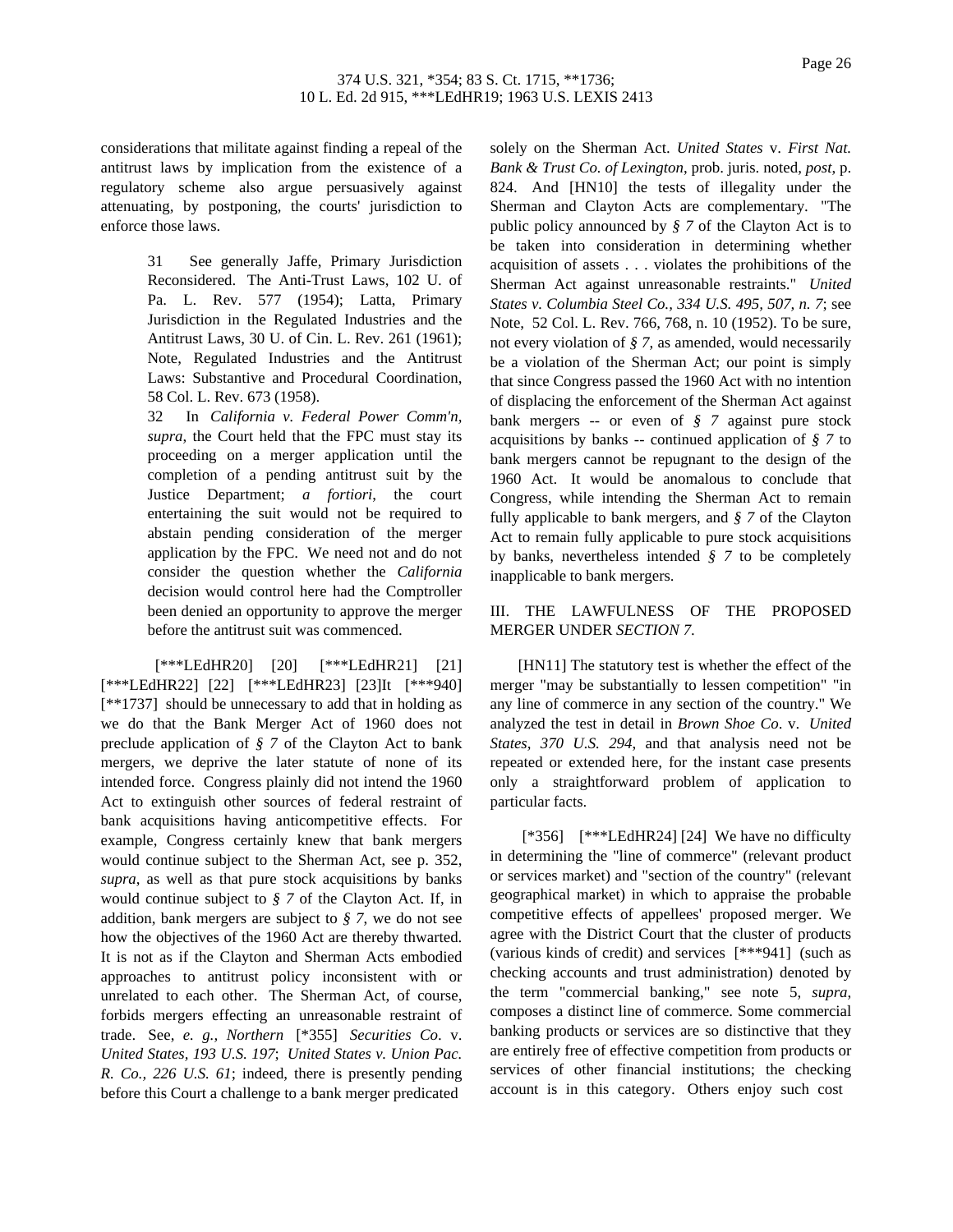advantages as to be insulated within a broad range from substitutes furnished by other institutions. For example, commercial banks compete with small-loan companies in the personal-loan market; but the small-loan companies' rates are [\*\*1738] invariably much higher than the banks', in part, it seems, because the companies' working capital consists in substantial part of bank loans. 33 Finally, there are banking facilities which, [\*357] although in terms of cost and price they are freely competitive with the facilities provided by other financial institutions, nevertheless enjoy a settled consumer preference, insulating them, to a marked degree, from competition; this seems to be the case with savings deposits. 34 In sum, it is clear that commercial banking is a market "sufficiently inclusive to be meaningful in terms of trade realities." *Crown Zellerbach Corp*. v. *Federal Trade Comm'n, 296 F.2d 800, 811 (C. A. 9th Cir. 1961)*.

> 33 Cf. *United States v. Aluminum Co. of America, 148 F.2d 416, 425 (C. A. 2d Cir. 1945)*. In the instant case, unlike *Aluminum Co*., there is virtually no time lag between the banks' furnishing competing financial institutions (small-loan companies, for example) with the raw material, *i. e*., money, and the institutions' selling the finished product, *i. e*., loans; hence the instant case, compared with *Aluminum Co*. in this respect, is *a fortiori*. As one banker testified quite frankly in the instant case in response to the question: "Do you feel that you are in substantial competition with these institutions [personal-finance and sales-finance companies] that you lend . . . such money to for loans that you want to make?" -- "Oh, no, we definitely do not. If we did, we would stop making the loans to them." (R. 298.) The reason for the competitive disadvantage of most lending institutions *vis-a-vis* banks is that only banks obtain the bulk of their working capital without having to pay interest or comparable charges thereon, by virtue of their unique power to accept demand deposits. The critical area of short-term commercial credit, see pp. 326-327, *supra*, appears to be one in which banks have little effective competition, save in the case of very large companies which can meet their financing needs from retained earnings or from issuing securities or paper.

34 As one witness for the defendants testified:

"We have had in Philadelphia for 50 years or

more the mutual savings banks offering 1/2 per cent and in some instances more than 1/2 per cent higher interest than the commercial banks. Nevertheless, the rate of increase in savings accounts in commercial banks has kept pace with and in many of the banks exceeded the rate of increase of the mutual banks paying 3 1/2 per cent. . . .

"I have made some inquiries. There are four banks on the corner of Broad and Chestnut. Three of them are commercial banks all offering 3 per cent, and one is a mutual savings bank offering 3 1/2. As far as I have been able to discover, there isn't anybody in Philadelphia who will take the trouble to walk across Broad Street to get 1/2 of 1 per cent more interest. If you ask me why, I will say I do not know. Habit, custom, personal relationships, convenience, doing all your banking under one roof appear to be factors superior to changes in the interest rate level." (R. 1388-1389.)

[\*\*\*LEdHR25] [25] [\*\*\*LEdHR26] [26]We part company with the District Court on the determination of the appropriate "section of the country." [HN12] The proper question to be asked in this case is not where the parties to the merger do business or even where they compete, but where, within the area of competitive overlap, the effect of the merger on competition will be direct and immediate. [\*\*\*942] See Bock, Mergers and Markets (1960), 42. This depends upon "the geographic structure of supplier-customer relations." Kaysen and Turner, Antitrust [\*358] Policy (1959), 102. In banking, as in most service industries, convenience of location is essential to effective competition. Individuals and corporations typically confer the bulk of their patronage on banks in their local community; they find it impractical to conduct their banking business at a distance. 35 See *Transamerica Corp*. v. *Board* [\*\*1739] *of Govs. of Fed. Res. Sys., 206 F.2d 163, 169 (C. A. 3d Cir. 1953)*. The factor of inconvenience localizes banking competition as effectively as high transportation costs in other industries. See, *e. g., American* [\*359] *Crystal Sugar Co*. v. *Cuban-American Sugar Co., 152 F.Supp. 387, 398 (D. C. S. D. N. Y. 1957)*, aff'd, *259 F.2d 524 (C. A. 2d Cir. 1958)*. Therefore, since, as we recently said in a related context, the "area of effective competition in the known line of commerce must be charted by careful selection of the market area in which the seller operates, *and to which the purchaser can practicably turn for*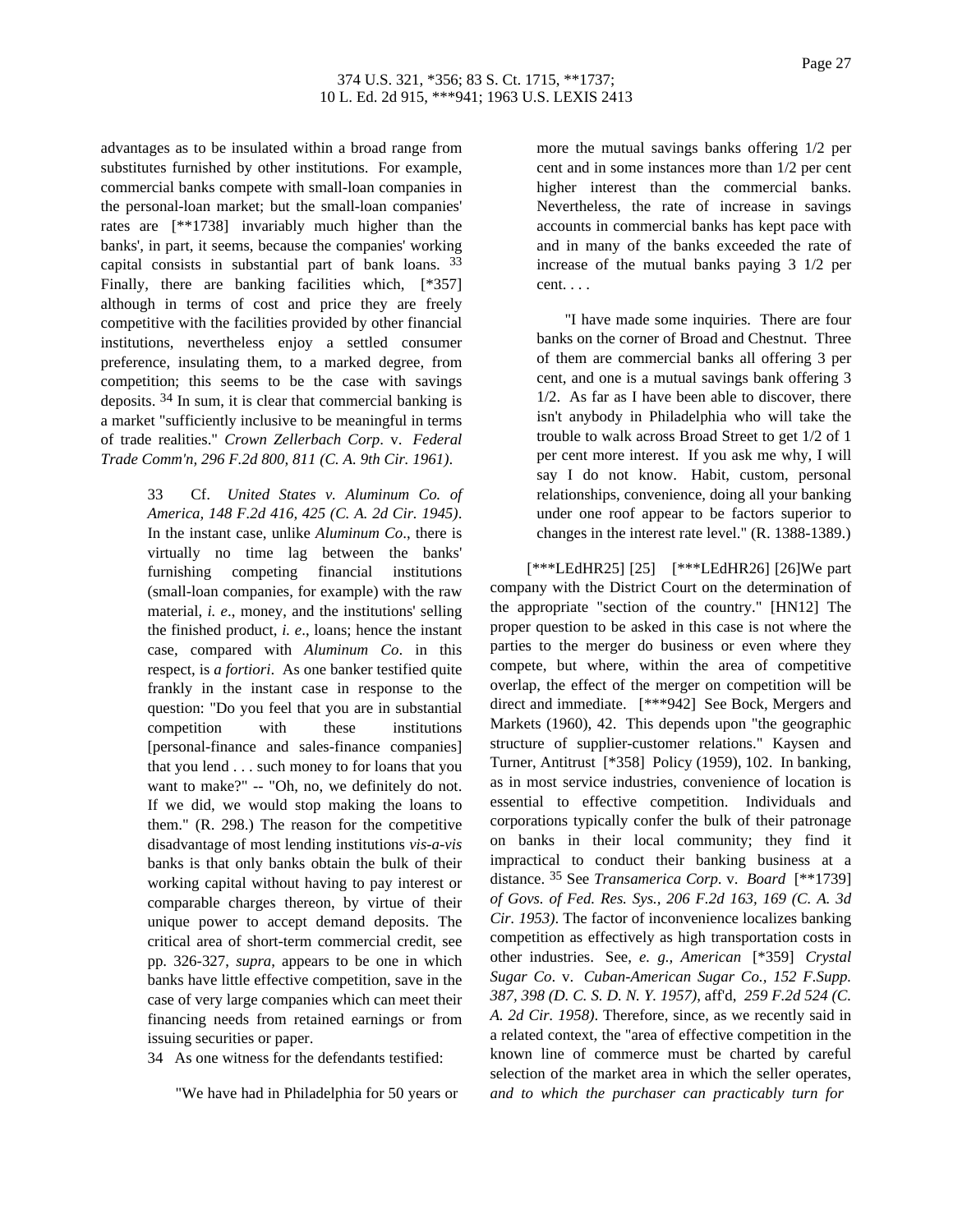*supplies," Tampa Elec. Co*. v. *Nashville Coal Co., 365 U.S. 320, 327* (emphasis supplied); see *Standard Oil Co*. v. *United States, 337 U.S. 293, 299* and 300, n. 5, the four-county area in which appellees' offices are located would seem to be the relevant geographical market. Cf. *Brown Shoe Co., supra*, at 338-339. In fact, the vast bulk of appellees' business originates in the four-county area. 36 Theoretically, we should be concerned with the [\*\*\*943] possibility that bank offices on the perimeter of the area may be in [\*360] effective competition with bank offices within; actually, this seems to be a factor of little significance. 37

> 35 Consider the following colloquy between governmental counsel and a witness for the defendants:

> "Q. What do you consider to be the area of a branch office?

> "A. Well, there is no set rule on that. We hope to have an area from 1 1/2 to 2 miles.

> "However, we have opened branches directly in the communities where other banks are established, in fact, across the street from them because it is not only a question of getting new business, it's a question of servicing and retaining the accounts that we now have.

. . . . .

"Q. And your business is not necessarily dependent upon it [the customer] being within a mile or two of a branch, is it?

"A. To a large degree, it is, because we found that we were losing deposit accounts regularly from our in-town offices because other banks were opening or had offices in other sections of the city; and in order to retain those accounts and to get additional business we felt it was necessary to establish branches." (R. 1815.)

As far as the customer for a bank loan is concerned, "the size of his market is somewhat dependent upon his own size, how well he is known, and so on. For example, for small business concerns known primarily locally, they may consider that their market is a strictly local one, and they may be forced by circumstances to

do business with banks in a nearby geographic relationship to them. On the other hand, as businesses increase in size, the scope of their business activities, their national reputation, the alternatives they have available to them will be spread again over a very large area, possibly as large as the entire United States." (R. 1372.) (Defendants' testimony on direct examination.)

36 The figures for PNB and Girard respectively are: 54% and 63% of the dollar volume of their commercial and industrial loans originate in the four-county area; 75% and 70%, personal loans; 74% and 84%, real estate loans; 41% and 62%, lines of credit; 94% and 72%, personal trusts; 81% and 94%, time and savings deposits; 56% and 77%, demand deposits; 93% and 87%, demand deposits of individuals. Actually, these figures may be too low. The evidence discloses that most of the business done outside the area is with large borrowers and large depositors; appellees do not, by and large, deal with small businessmen and average individuals not located in the four-county area. For example, of appellees' combined total business demand deposits under \$ 10,000, 94% originate in the four-county area. This reinforces the thesis that the smaller the customer, the smaller is his banking market geographically. See note 35, *supra*.

The appellees concede that the four-county area has sufficient commercial importance to qualify, under *Brown Shoe Co., supra*, at 336-337, as a "section of the country" within the meaning of *§ 7*. See *Maryland & Va. Milk Producers Assn*. v. *United States, 362 U.S. 458, 469*; cf. *United States v. Yellow Cab Co., 332 U.S. 218, 226*; *Indiana Farmer's Guide Publishing Co*. v. *Prairie Farmer Publishing Co., 293 U.S. 268, 279*.

37 Appellees suggest not that bank offices skirting the four-county area provide meaningful alternatives to bank customers within the area, but that such alternatives are provided by large banks, from New York and elsewhere, which solicit business in the Philadelphia area. There is no evidence of the amount of business done in the area by banks with offices outside the area; it may be that such figures are unobtainable. In any event, it would seem from the local orientation of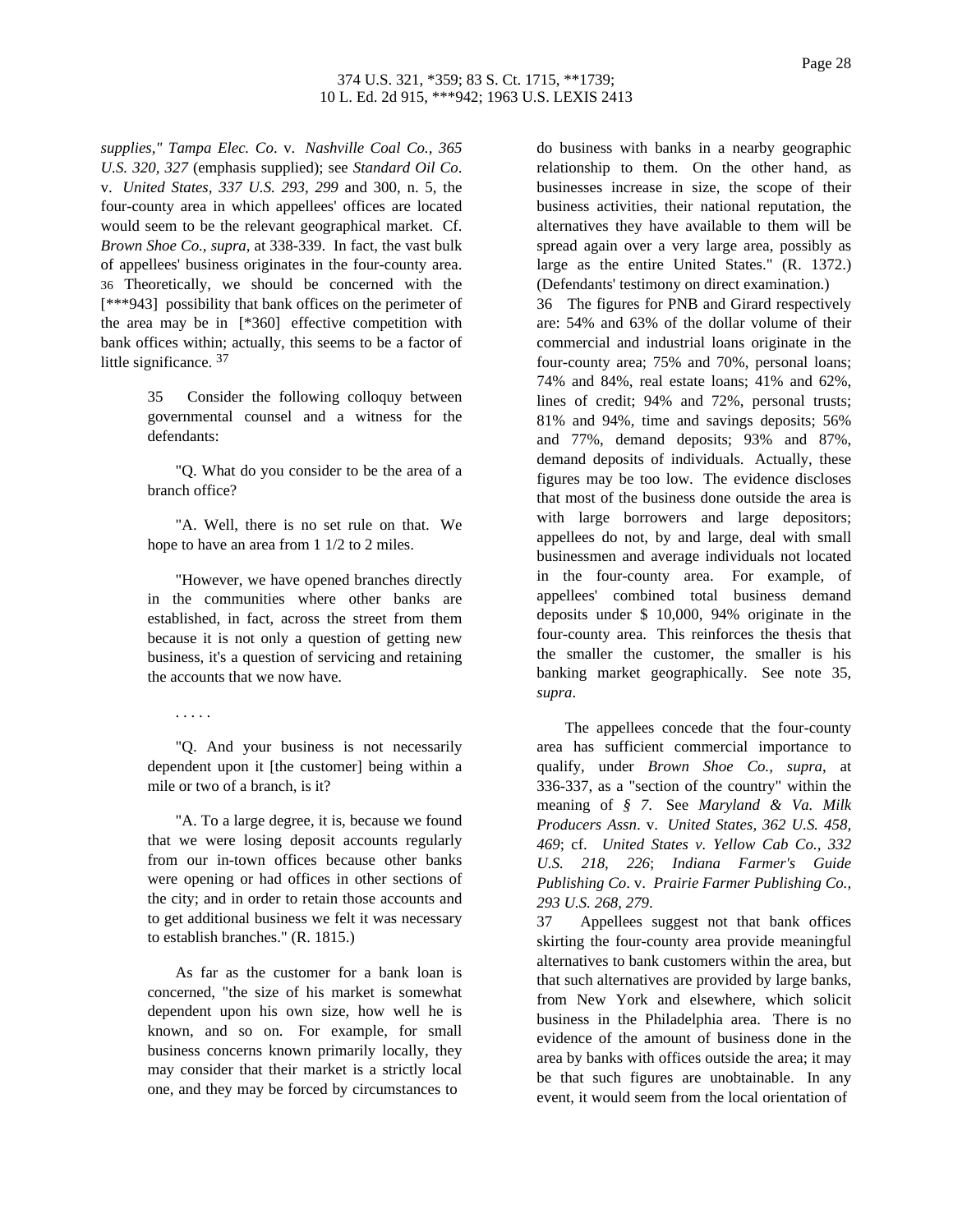#### 374 U.S. 321, \*360; 83 S. Ct. 1715, \*\*1739; 10 L. Ed. 2d 915, \*\*\*943; 1963 U.S. LEXIS 2413

banking insofar as smaller customers are concerned, see notes 35 and 36, *supra*, that competition from outside the area would only be important to the larger borrowers and depositors. If so, the four-county area remains a valid geographical market in which to assess the anticompetitive effect of the proposed merger upon the banking facilities available to the smaller customer -- a perfectly good "line of commerce," in light of Congress' evident concern, in enacting the 1950 amendments to *§ 7*, with preserving small business. See *Brown Shoe Co., supra*, at 315-316. As a practical matter the small businessman can only satisfy his credit needs at local banks. To be sure, there is still some artificiality in deeming the four-county area the relevant "section of the country" so far as businessmen located near the perimeter are concerned. But such fuzziness would seem inherent in any attempt to delineate the relevant geographical market. Note, 52 Col. L. Rev. 766, 778-779, n. 77 (1952). And it is notable that outside the four-county area, appellees' business rapidly thins out. Thus, the other six counties of the Delaware Valley account for only 2% of appellees' combined individual demand deposits; 4% demand deposits of partnerships and corporations; 7%, loans; 2%, savings deposits; 4%, business time deposits.

[\*\*\*LEdHR27] [27]We recognize that the area in which appellees have their offices does not [\*\*1740] delineate with perfect accuracy an appropriate "section of the country" in which to appraise the effect of the merger upon competition. Large borrowers and large depositors, the record shows, may find it practical to do a large part of their banking business outside their home community; very small borrowers and depositors may, as a practical matter, be confined to bank offices in their immediate neighborhood; and customers [\*361] of intermediate size, it would appear, deal with banks within an area intermediate between these extremes. See notes 35-37, *supra*. So also, some banking services are evidently more local in nature than others. But that in banking the relevant geographical market is a function of each separate customer's economic scale means simply that a workable compromise must be found: some fair intermediate delineation which avoids the indefensible extremes of drawing the market either so expansively as to make the effect of the merger upon competition seem

insignificant, because only the very largest bank customers are taken into account in defining the market, or so narrowly as to place appellees in different markets, because only the smallest customers are considered. We think that the four-county Philadelphia metropolitan area, which state law apparently recognizes as a meaningful banking community in allowing [\*\*\*944] Philadelphia banks to branch within it, and which would seem roughly to delineate the area in which bank customers that are neither very large nor very small find it practical to do their banking business, is a more appropriate "section of the country" in which to appraise the instant merger than any larger or smaller or different area. Cf. Hale and Hale, Market Power: Size and Shape Under the Sherman Act (1958), 119. We are helped to this conclusion by the fact that the three federal banking agencies regard the area in which banks have their offices as an "area of effective competition." Not only did the FDIC and FRB, in the reports they submitted to the Comptroller of the Currency in connection with appellees' application for permission to merge, so hold, but the Comptroller, in his statement approving the merger, agreed: "With respect to the effect upon competition, there are three separate levels and effective areas of competition involved. These are the national level for national [\*362] accounts, the regional or sectional area, and the local area of the City of Philadelphia and the immediately surrounding area."

[\*\*1741] [\*\*\*LEdHR28] [28] [\*\*\*LEdHR29] [29]Having determined the relevant market, we come to the ultimate question under *§ 7*: whether the effect of the merger "may be substantially to lessen competition" in the relevant market. Clearly, this is not the kind of question which is susceptible of a ready and precise answer in most cases. [HN13] It requires not merely an appraisal of the immediate impact of the merger upon competition, but a prediction of its impact upon competitive conditions in the future; this is what is meant when it is said that the amended *§ 7* was intended to arrest anticompetitive tendencies in their "incipiency." See *Brown Shoe Co., supra*, at 317, 322. Such a prediction is sound only if it is based upon a firm understanding of the structure of the relevant market; yet the relevant economic data are both complex and elusive. See generally Bok, *Section 7* of the Clayton Act and the Merging of Law and Economics, 74 Harv. L. Rev. 226 (1960). And unless businessmen can assess the legal consequences of a merger with some confidence, sound business planning is retarded. See *Crown Zellerbach Corp*. v. *Federal Trade Comm'n, 296 F.2d 800, 826-827*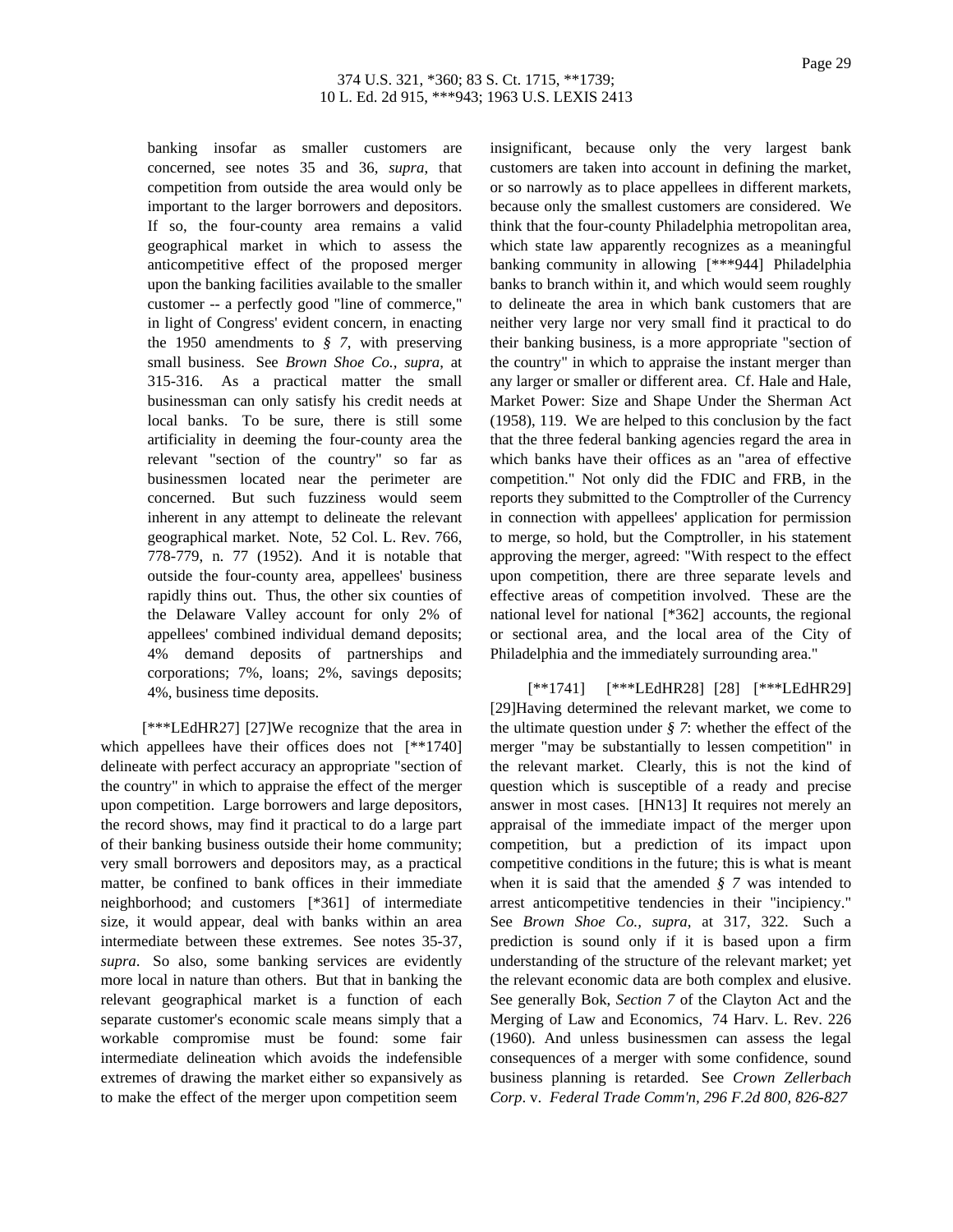*(C. A. 9th Cir. 1961)*. So also, we must be alert to the danger of subverting congressional intent by permitting a too-broad economic investigation. *Standard Oil Co*. v. *United States, 337 U.S. 293, 313*. And so in any case in which it is possible, without doing violence to the congressional objective embodied in *§ 7*, to simplify the test of illegality, the courts ought to do so in the interest of sound and practical judicial administration. See *Union Carbide Corp*., Trade Reg. Rep., FTC Complaints and Orders, 1961-1963, para. 15503, at 20375-20376 (concurring opinion). This is such a case.

[\*\*\*LEdHR30] [30] We noted in *Brown Shoe Co., supra*, at 315, that "the dominant theme pervading congressional consideration of [\*363] the 1950 amendments [to *§ 7*] was a fear of what was considered to be a rising tide of economic concentration in the American economy." This intense congressional concern with the trend toward concentration warrants dispensing, in certain cases, with elaborate proof of market structure, market behavior, or probable [\*\*\*945] anticompetitive effects. Specifically, we think that [HN14] a merger which produces a firm controlling an undue percentage share of the relevant market, and results in a significant increase in the concentration of firms in that market, is so inherently likely to lessen competition substantially that it must be enjoined in the absence of evidence clearly showing that the merger is not likely to have such anticompetitive effects. See *United States v. Koppers Co., 202 F.Supp. 437 (D. C. W. D. Pa. 1962)*.

Such a test lightens the burden of proving illegality only with respect to mergers whose size makes them inherently suspect in light of Congress' design in *§ 7* to prevent undue concentration. Furthermore, the test is fully consonant with economic theory. <sup>38</sup> That "competition is likely to be greatest when there are many sellers, none of which has any significant market share," 39 is common ground among most economists, and was undoubtedly a premise [\*\*1742] of congressional reasoning about the antimerger statute.

> 38 See Kaysen and Turner, Antitrust Policy (1959), 133; Stigler, Mergers and Preventive Antitrust Policy, 104 U. of Pa. L. Rev. 176, 182 (1955); Bok, *supra*, at 308-316, 328. Cf. Markham, Merger Policy Under the New *Section 7*: A Six-Year Appraisal, 43 Va. L. Rev. 489, 521-522 (1957).

39 Comment, "Substantially to Lessen

Competition . . .": Current Problems of Horizontal Mergers, 68 Yale L. J. 1627, 1638-1639 (1959); see, *e. g*., Machlup, The Economics of Sellers' Competition (1952), 84-93, 333-336; Bain, Barriers to New Competition (1956), 27. Cf. Mason, Market Power and Business Conduct: Some Comments, 46-2 Am. Econ. Rev. (1956), 471.

[\*364] [\*\*\*LEdHR1A] The merger of appellees will result in a single bank's controlling at least 30% of the commercial banking business in the four-county Philadelphia metropolitan area. 40 Without attempting to specify the smallest market share which would still be considered to threaten undue concentration, we are clear that 30% presents that threat.  $41$  [\*365] Further, [\*\*\*946] whereas presently the two largest banks in the area (First Pennsylvania and PNB) control between them approximately 44% of the area's commercial banking business, the two largest after the merger (PNB-Girard and First Pennsylvania) will control 59%. Plainly, we think, this increase of more than 33% in concentration must be regarded as significant. 42

> 40 See p. 331, *supra*. We note three factors that cause us to shade the percentages given earlier in this opinion, in seeking to calculate market share. (1) The percentages took no account of banks which do business in the four-county area but have no offices there; however, this seems to be a factor of little importance, at least insofar as smaller customers are concerned, see note 37, *supra*. (2) The percentages took no account of banks which have offices in the four-county area but not their home offices there; however, there seem to be only two such offices and appellees in this Court make no reference to this omission. (3) There are no percentages for the amount of business of banks located in the area, other than appellees, which originates in the area. Appellees contend that since most of the 40 other banks are smaller, they do a more concentratedly local business than appellees, and hence account for a relatively larger proportion of such business. If so, we doubt much correction is needed. The five largest banks in the four-county area at present control some 78% of the area banks' assets. Thus, even if the small banks have a somewhat different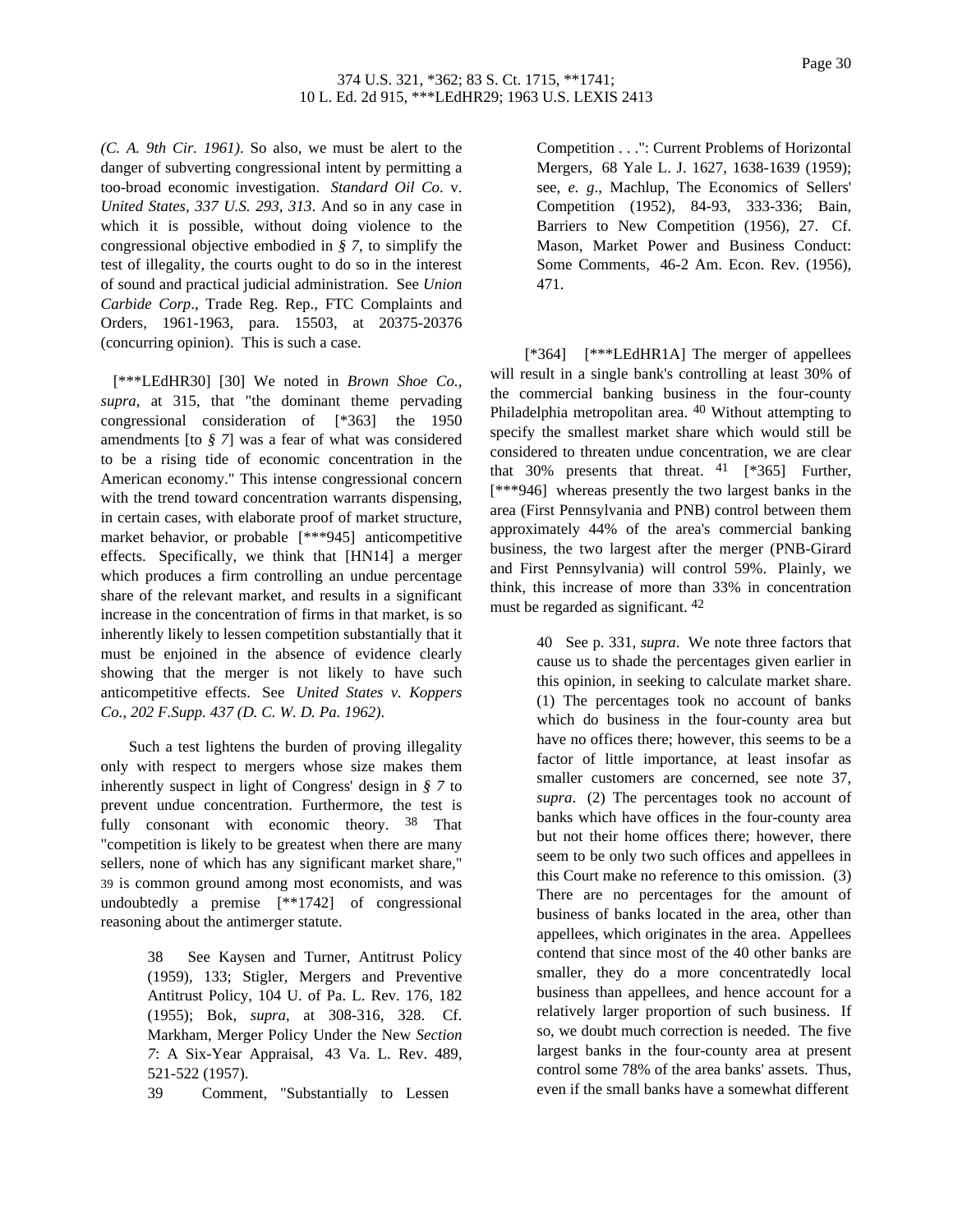pattern of business, it is difficult to see how that would substantially diminish the appellees' share of the local banking business.

No evidence was introduced as to the quantitative significance of these three factors, and appellees do not contend that as a practical matter such evidence could have been obtained. Under the circumstances, we think a downward correction of the percentages to 30% produces a conservative estimate of appellees' market share.

41 Kaysen and Turner, *supra*, note 38, suggest that 20% should be the line of prima facie unlawfulness; Stigler suggests that any acquisition by a firm controlling 20% of the market after the merger is presumptively unlawful; Markham mentions 25%. Bok's principal test is increase in market concentration, and he suggests a figure of 7% or 8%. And consult note 20, *supra*. We intimate no view on the validity of such tests for we have no need to consider percentages smaller than those in the case at bar, but we note that such tests are more rigorous than is required to dispose of the instant case. Needless to say, the fact that a merger results in a less-than-30% market share, or in a less substantial increase in concentration than in the instant case, does not raise an inference that the merger is *not* violative of *§ 7*. See, *e. g., Brown Shoe Co., supra*.

42 See note 41, *supra*. It is no answer that, among the three presently largest firms (First Pennsylvania, PNB, and Girard), there will be no increase in concentration. If this argument were valid, then once a market had become unduly concentrated, further concentration would be legally privileged. On the contrary, if concentration is already great, the importance of preventing even slight increases in concentration and so preserving the possibility of eventual deconcentration is correspondingly great. Comment, note 39, *supra*, at 1644.

[\*\*\*LEdHR31] [31]Our conclusion that these percentages raise an inference that the effect of the contemplated merger of appellees may be substantially to lessen competition is not an arbitrary one, although neither the terms of *§ 7* nor the legislative history suggests that any particular percentage share was deemed critical. The House Report states that the tests of illegality under amended *§ 7* "are intended to be similar

to those which the courts have applied in interpreting the same language as used in other sections of the Clayton Act." H. R. Rep. No. 1191, 81st Cong., 1st Sess. 8. Accordingly, we [\*\*1743] have relied upon decisions under these other sections in applying *§ 7*. See *Brown Shoe Co., supra, passim*; cf. *United States v. E. I. du Pont de Nemours & Co., 353 U.S. 586, 595*, and n. 15. In *Standard Oil Co*. v. *United States, 337 U.S. 293*, cited in S. Rep. No. 1775, 81st Cong., 2d Sess. 6, this Court held violative of § 3 of the Clayton Act exclusive contracts [\*366] whereby the defendant company, which accounted for 23% of the sales in the relevant market and, together with six other firms, accounted for 65% of such sales, maintained control over outlets through which approximately 7% of the sales were made. In *Federal Trade Comm'n v. Motion Picture Adv. Serv. Co., 344 U.S. 392*, we held unlawful, under *§ 1* of the Sherman Act and *§ 5* of the Federal Trade Commission Act, rather than under § 3 of the Clayton Act, exclusive arrangements whereby the four major firms in the industry had foreclosed 75% of the relevant market; the respondent's market share, evidently, was 20%. Kessler and Stern, Competition, Contract, and Vertical Integration, 69 Yale L. J. 1, 53 n. 231 (1959). In the instant case, by way of comparison, the four largest banks after the merger will foreclose 78% of the relevant market. P. 331, *supra*. And in *Standard Fashion Co*. v. *Magrane-Houston Co., 258 U.S. 346*, the Court held violative of § 3 a series of exclusive contracts whereby a single manufacturer controlled 40% of the industry's retail outlets. [\*\*\*947] Doubtless these cases turned to some extent upon whether "by the nature of the market there is room for newcomers." *Federal Trade Comm'n* v. *Motion Picture Adv. Serv. Co., supra*, at 395. But they remain highly suggestive in the present context, for as we noted in *Brown Shoe Co., supra*, at 332, n. 55, integration by merger is more suspect than integration by contract, because of the greater permanence of the former. The market share and market concentration figures in the contract-integration cases, taken together with scholarly opinion, see notes 41 and 42, *supra*, support, we believe, the inference we draw in the instant case from the figures disclosed by the record.

[\*\*\*LEdHR32A] There is nothing in the record of this case to rebut the inherently anticompetitive tendency manifested by these percentages. There was, to be sure, testimony by bank officers to the effect that competition among banks in [\*367] Philadelphia was vigorous and would continue to be vigorous after the merger. We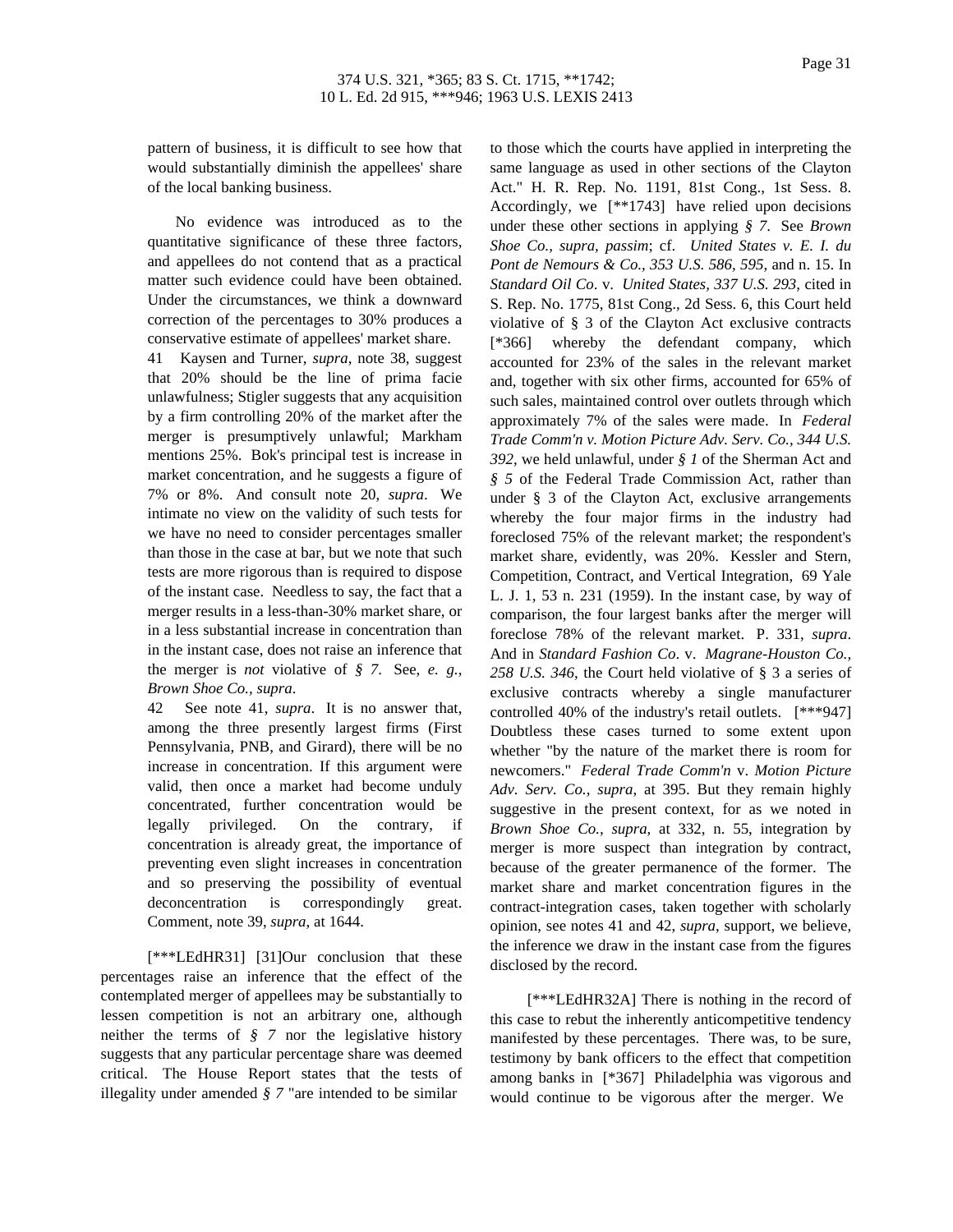think, however, that the District Court's reliance on such evidence was misplaced. This lay evidence on so complex an economic-legal problem as the substantiality of the effect of this merger upon competition was entitled to little weight, in view of the witnesses' failure to give concrete reasons for their conclusions. 43

## [\*\*\*LEdHR32A] [\*\*\*LEdHR33] [33]

43 The fact that some of the bank officers who testified represented small banks in competition with appellees does not substantially enhance the probative value of their testimony. [HN15] The test of a competitive market is not only whether small competitors flourish but also whether consumers are well served. See *United States v. Bethlehem Steel Corp., 168 F.Supp. 576, 588, 592 (D. C. S. D. N. Y. 1958)*. "Congressional concern [was] with the protection of *competition*, not *competitors." Brown Shoe Co., supra*, at 320. In an oligopolistic market, small companies may be perfectly content to follow the high prices set by the dominant firms, yet the market may be profoundly anticompetitive.

Of equally little value, we think, are the assurances offered by appellees' witnesses that customers dissatisfied with the services of the resulting  $[**1744]$  bank may readily turn to the 40 other banks in the Philadelphia area. In every case short of outright monopoly, the disgruntled customer has alternatives; even in tightly oligopolistic markets, there may be small firms operating. A fundamental purpose of amending *§ 7* was to arrest the trend toward concentration, the *tendency* to monopoly, before the consumer's alternatives disappeared through merger, and that purpose would be ill-served if the law stayed its hand until 10, or 20, or 30 more Philadelphia banks were absorbed. This is not a fanciful eventuality, in view of the strong trend toward mergers evident in the area, see p. 331, *supra*; and we might note also that entry of new competitors into the banking field is far from easy. 44

> 44 Entry is, of course, wholly a matter of governmental grace. See p. 328, *supra*. In the 10-year period ending in 1961, only one new bank opened in the Philadelphia four-county area. That was in 1951. At the end of 10 years, the new bank controlled only one-third of 1% of the area's deposits.

[\*368] [\*\*\*LEdHR34] [34]So also, we reject the position that commercial banking, because it is subject to a high degree of governmental regulation, or because it deals in the intangibles of credit and services rather than in the manufacture or sale of tangible commodities, is [\*\*\*948] somehow immune from the anticompetitive effects of undue concentration. Competition among banks exists at every level -- price, variety of credit arrangements, convenience of location, attractiveness of physical surroundings, credit information, investment advice, service charges, personal accommodations, advertising, miscellaneous special and extra services - and it is keen; on this appellees' own witnesses were emphatic.  $45$  [\*369] There is no reason to [\*\*1745] think that concentration is less inimical to the free play of competition in banking than in other service industries. On the contrary, it is in all probability more inimical. For example, banks compete to fill the credit needs of businessmen. Small businessmen especially are, as a practical matter, confined to their locality for the satisfaction of their credit needs. See note 35, *supra*. If the number of banks in the locality is reduced, the vigor of competition for filling the marginal small business borrower's needs is likely to diminish. [\*370] At the same time, his concomitantly greater difficulty in obtaining credit is likely to put him at a disadvantage *vis-a-vis* larger businesses with [\*\*\*949] which he competes. In this fashion, concentration in banking accelerates concentration generally.

45 The following colloquy is representative:

"Q. Mr. Jennings, what is the nature of competition among commercial banks?

"A. Keen, highly competitive. I think, from my own observation, that I have never known competition among banks to be keener than it is today. . . .

"Q. In what area does competition exist? . . .

"A. I think the stiffest, sternest competition of all is in the field to obtain demand deposits and loans. . . .

"Q. What form does the competition take?

"A. It takes many forms. If we are dealing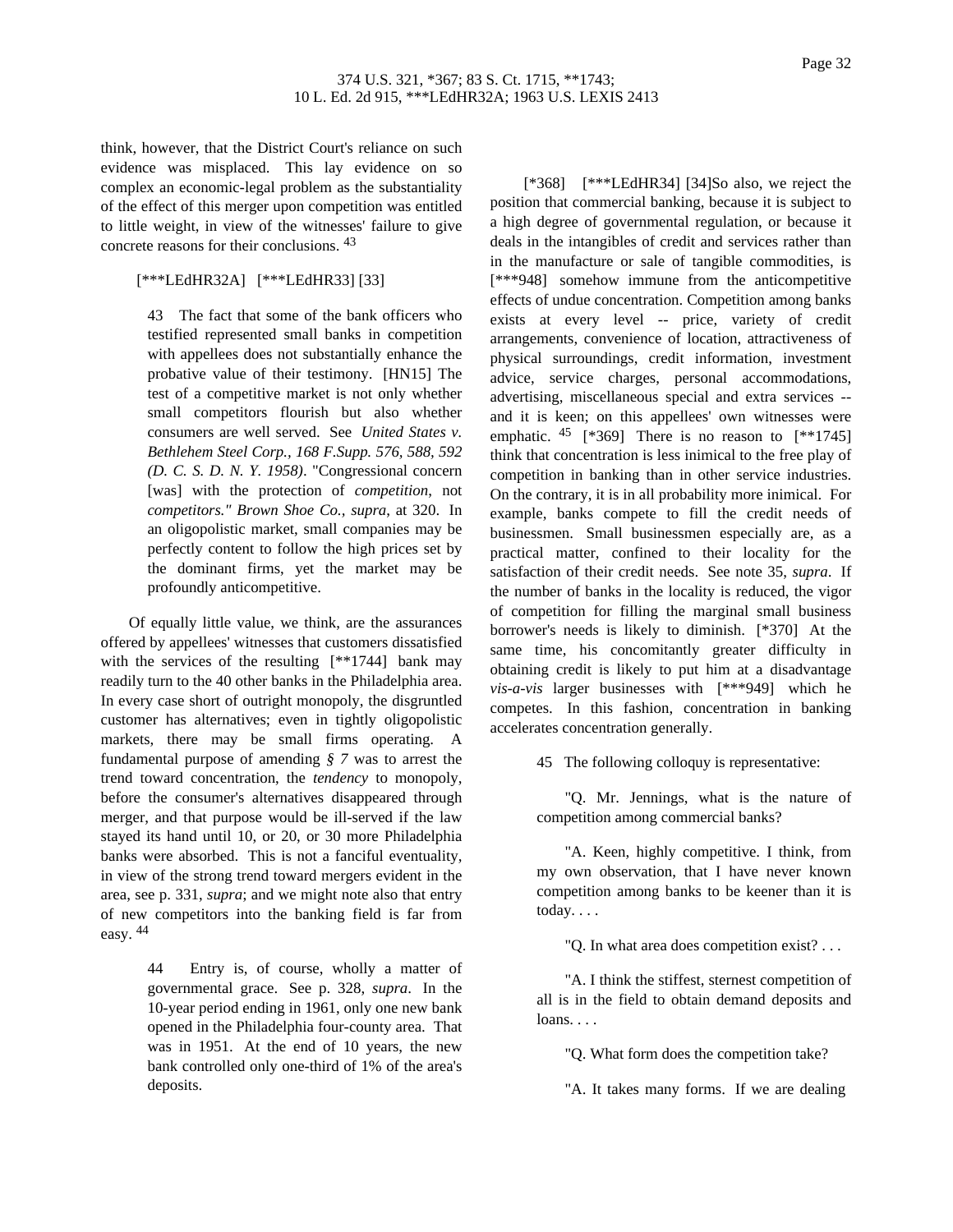with the deposits of large corporations, wealthy individuals, I would say that most, if not all, of the major banks of the country are competing for such deposits. The same would hold true as regards loans to those corporations or wealthy individuals.

"If we go into the field of smaller loans, smaller deposits, the competition is more regional -- wide but nevertheless regional -- and there the large banks as well as the small banks are after that business with everything they have.

"Q. What form does the competition take? Is it competition in price?

"A. No, I wouldn't say that it is competition as to price. After all, interest rates are regulated at the top level by the laws of the 50 states. Interest rates at the bottom level have no legal limitation, but for practical purposes the prime rate . . . furnishes a very effective floor. I would say that the area of competition for interest rates would range between, let us say, the prime rate of 4 1/2 and 6 per cent for normal loans exclusive of consumer loans, where higher rates are permitted.

. . . .

. . . .

"In the area of service charges, I would say that banks are competitive in that field. They base their service charges primarily on their costs, but they have to maintain a weather eye to windward as to what the competitors are charging in the service charge field. The minute they get out of line in connection with service charges they find their customers will start to protest, and if something isn't done some of the customers will leave them for a differential in service charges of any significance.

"I do not believe that competition is really affected by the price area. I think it is affected largely by the quality and the caliber of service that banks give and whether or not they feel they are being received in the right way, whether they are welcome in the bank. Personalities enter into it very heavily, but I do not think price as such is a major factor in banking competition. It is there,

it is a factor, but not major." (R. 1940-1942.)

It should be noted that besides competition in interest rates, there is a great deal of indirect price competition in the banking industry. For example, the amount of compensating balance a bank requires of a borrower (*i. e*., the amount the borrower must always retain in his demand deposit account with the bank) affects the real cost of the loan, and varies considerably in the bank's discretion.

#### [\*\*\*LEdHR35A]

We turn now to three affirmative justifications which appellees offer for the proposed merger. The first is that only through mergers can banks follow their customers to the suburbs and retain their business. This justification does not seem particularly related to the instant merger, but in any event it has no merit. There is an alternative to the merger route: the opening of new branches in the areas to which the customers have moved -- so-called *de novo* branching. Appellees do not contend that they are unable to expand thus, by opening new offices rather than acquiring existing ones, and surely one premise of an antimerger statute such as *§ 7* is that corporate growth by internal expansion is socially preferable to growth by acquisition.

[\*\*\*LEdHR36] [36]Second, it is suggested that the increased lending limit of the resulting bank will enable it to compete with the large out-of-state banks, particularly the New York banks, for very large loans. We reject this application of the concept of "countervailing power." Cf. *Kiefer-Stewart Co*. v. *Joseph E. Seagram & Sons, 340 U.S. 211*.If anticompetitive effects in one market could be justified by procompetitive consequences in another, the logical upshot would be that every firm in an industry could, without violating *§ 7*, embark on a series of mergers that would make it in the end as large as the industry leader. For if all the commercial banks in the Philadelphia area merged into one, it would be smaller than the largest bank in New York City. This is not a case, plainly, where two small firms in a market propose to merge in order to be able to compete more successfully with the leading firms in that [\*371] market. Nor is it a case in which lack of adequate banking facilities is causing hardships to individuals or businesses in the community. The present two largest banks in Philadelphia have lending limits of \$ 8,000,000 each.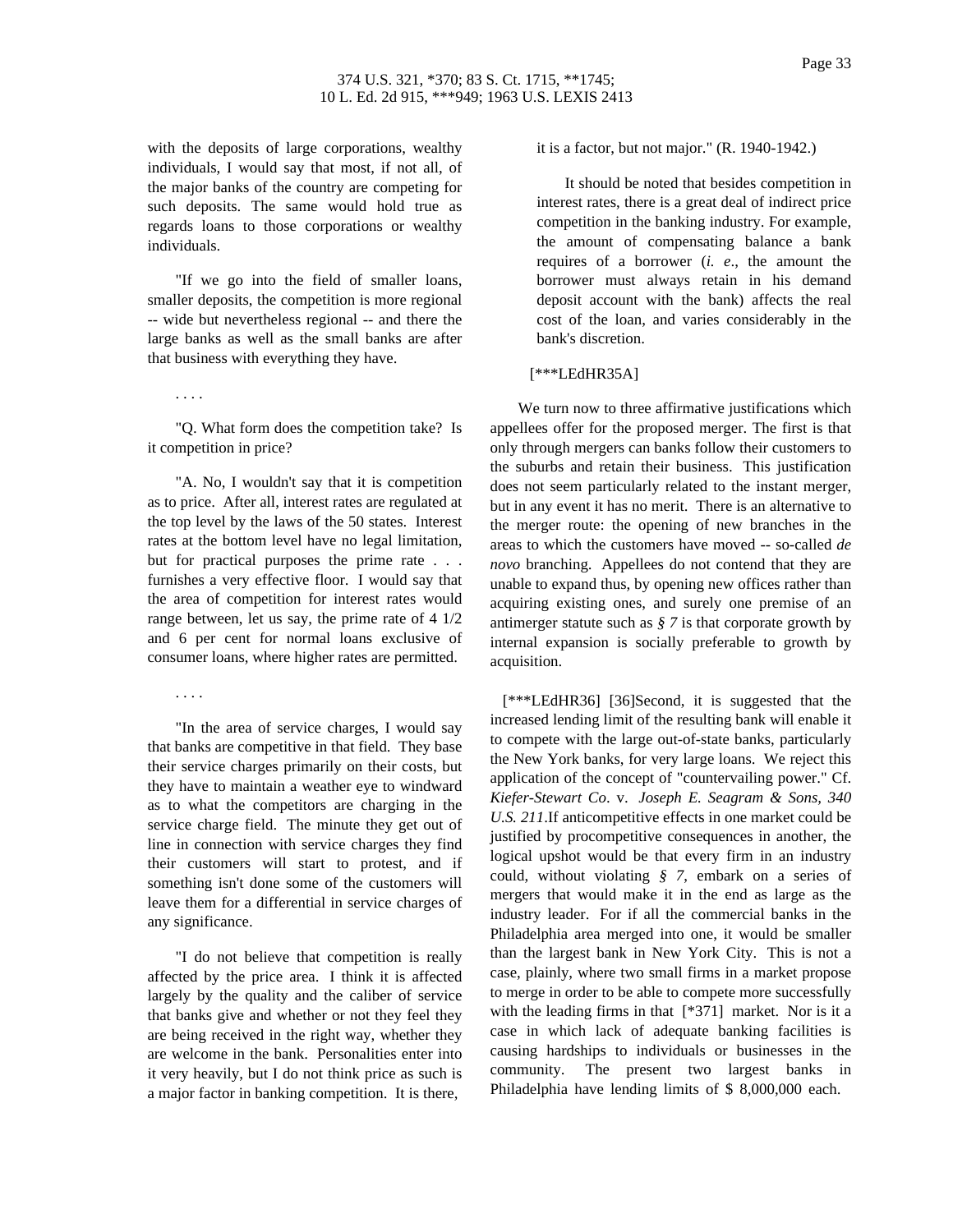The only businesses located in the Philadelphia area which find such limits inadequate are large enough readily to obtain bank credit in other cities.

[\*\*\*LEdHR35A] [\*\*\*LEdHR37] [37] This brings us to appellees' final contention, that Philadelphia needs a bank larger than it now has in order to bring business to the area and stimulate its economic development. See p. 334 and note 10, *supra*. We are clear, however, that a merger the effect of which "may be substantially to lessen competition" is not saved because, on some ultimate reckoning of social or economic debits and credits, it may be deemed beneficial. A value choice of such magnitude is beyond the ordinary limits of judicial competence, and in any event has been made for us already, by Congress when it enacted the amended *§ 7*. Congress determined to preserve our traditionally competitive economy. [\*\*1746] It therefore proscribed anticompetitive mergers, the benign and the malignant alike, fully aware, we must assume, that some price might have to be paid.

[\*\*\*LEdHR38] [38]In holding as we do that the merger of appellees would violate *§ 7* and must therefore be enjoined, we reject appellees' pervasive suggestion that application of the procompetitive policy of *§ 7* to the banking industry will have dire, although unspecified, consequences for the national economy. Concededly, [\*\*\*950] PNB and Girard are healthy and strong; they are not undercapitalized or overloaned; they have no management problems; the Philadelphia area is not overbanked; ruinous competition is not in the offing. *Section 7* does not mandate cutthroat competition in the banking industry, and does not exclude defenses based on dangers to liquidity or [\*372] solvency, if to avert them a merger is necessary. 46 It does require, however, that the forces of competition be allowed to operate within the broad framework of governmental regulation of the industry. The fact that banking is a highly regulated industry critical to the Nation's welfare makes the play of competition not less important but more so. At the price of some repetition, we note that if the businessman is denied credit because his banking alternatives have been eliminated by mergers, the whole edifice of an entrepreneurial system is threatened; if the costs of banking services and credit are allowed to become excessive by the absence of competitive pressures, virtually all costs, in our credit economy, will be affected; and unless competition is allowed to fulfill its role as an economic regulator in the banking industry, the result

may well be even more governmental regulation. Subject to narrow qualifications, it is surely the case that competition is our fundamental national economic policy, offering as it does the only alternative to the cartelization or governmental regimentation of large portions of the economy. Cf. *Northern Pac. R. Co*. v. *United States, 356 U.S. 1, 4*. There is no warrant for declining to enforce it in the instant case.

> 46 Thus, arguably, the so-called failing-company defense, see *International Shoe Co*. v. *Federal Trade Comm'n, 280 U.S. 291, 299-303*, might have somewhat larger contours as applied to bank mergers because of the greater public impact of a bank failure compared with ordinary business failures. But the question what defenses in *§ 7* actions must be allowed in order to avert unsound banking conditions is not before us, and we intimate no view upon it.

The judgment of the District Court is reversed and the case remanded with direction to enter judgment enjoining the proposed merger.

#### *It is so ordered*.

MR. JUSTICE WHITE took no part in the consideration or decision of this case.

#### **DISSENT BY:** HARLAN

#### **DISSENT**

[\*373] MR. JUSTICE HARLAN, whom MR. JUSTICE STEWART joins, dissenting.

I suspect that no one will be more surprised than the Government to find that the Clayton Act has carried the day for its case in this Court.

In response to an apparently accelerating trend toward concentration in the commercial banking system in this country, a trend which existing laws were evidently illsuited to control, numerous bills were introduced in Congress from 1955 to 1960. 1 During this period, the Department of Justice and the federal banking agencies  $2$  advocated  $[***951]$  divergent methods of dealing with the competitive aspects of bank mergers, the former urging [\*\*1747] the extension of *§ 7* of the Clayton Act to cover such mergers and the latter supporting a regulatory scheme under which the effect of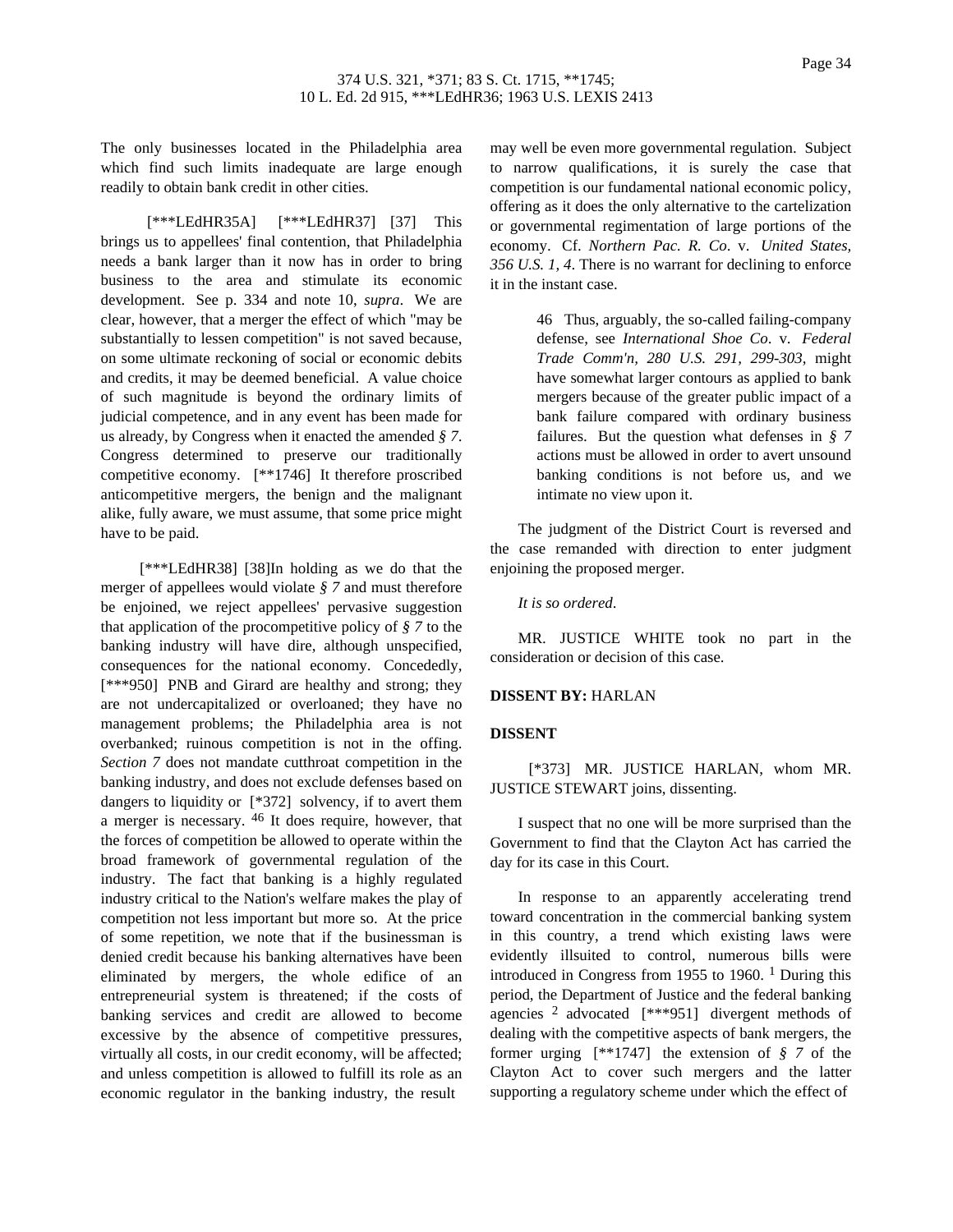a bank merger on competition would be only one of the factors to be considered in determining whether the merger would be in the public interest. The Justice Department's proposals were repeatedly rejected by Congress, and the regulatory approach of the banking agencies was adopted in the Bank Merger Act of 1960. See *infra*, pp. 379-383.

> 1 See Wemple and Cutler, The Federal Bank Merger Law and the Antitrust Laws, 16 Bus. Law. 994, 995 (1961). Many of the bills are summarized in Funk, Antitrust Legislation Affecting Bank Mergers, 75 Banking L. J. 369 (1958).

> 2 These agencies and the areas of their primary supervisory responsibility are: (1) the Comptroller of the Currency -- national banks; (2) the Federal Reserve System -- state Reserve-member banks; (3) the FDIC -- insured nonmember banks.

Sweeping aside the "design fashioned in the Bank Merger Act" as "predicated upon uncertainty as to the scope of *§ 7*" of the Clayton Act (*ante*, p. 349), the Court today holds *§ 7* to be applicable to bank mergers and concludes that it has been violated in this case. I respectfully submit that this holding, which sanctions a remedy [\*374] regarded by Congress as inimical to the best interests of the banking industry and the public, and which will in large measure serve to frustrate the objectives of the Bank Merger Act, finds no justification in either the terms of the 1950 amendment of the Clayton Act or the history of the statute.

I.

The key to this case is found in the special position occupied by commercial banking in the economy of this country. With respect to both the nature of the operations performed and the degree of governmental supervision involved, it is fundamentally different from ordinary manufacturing and mercantile businesses.

The unique powers of commercial banks to accept demand deposits, provide checking account services, and lend against fractional reserves permit the banking system as a whole to create a supply of "money," a function which is indispensable to the maintenance of the structure of our national economy. And the amount of the funds held by commercial banks is very large indeed; demand deposits alone represent approximately three-fourths of the money supply in the United States.<sup>3</sup>

Since a bank's assets must be sufficiently liquid to accommodate demand withdrawals, short-term commercial and industrial loans are the major element in bank portfolios, thus making commercial banks the principal source of short-term business credit. Many other services are also provided by banks, but in these more or less collateral areas they receive more active competition from other financial institutions. 4

> 3 Samuelson, Economics (5th ed. 1961), p. 311. 4 For example, savings and loan associations, credit unions, and other institutions compete with banks in installment lending to individuals, and banks are in competition with individuals in the personal trust field.

[\*375] Deposit banking operations affect not only the volume of money and credit, but also the value of the dollar and the stability of the currency system. In this field, considerations other than simply the preservation of competition are relevant. Moreover, commercial banks are entrusted with the safekeeping of large amounts of funds belonging to individuals and corporations. Unlike the ordinary investor, these depositors do not regard their funds as [\*\*\*952] subject to a risk of loss and, at least in the case of demand depositors, they do not receive a return for taking such a risk. A bank failure is a community disaster; its impact first strikes the bank's depositors most heavily, and then spreads throughout the economic life of the community. 5 Safety and soundness of banking practices are thus critical factors in any banking system.

> 5 Since bank insolvencies destroy sources of credit, not only borrowers but also others who rely on the borrowers' ability to secure loans may be adversely affected. See Berle, Banking Under the Anti-Trust Laws, 49 Col. L. Rev. 589, 592 (1949).

The [\*\*1748] extensive blanket of state and federal regulation of commercial banking, much of which is aimed at limiting competition, reflects these factors. Since the Court's opinion describes, at some length, aspects of the supervision exercised by the federal banking agencies (*ante*, pp. 327-330), I do no more here than point out that, in my opinion, such regulation evidences a plain design grounded on solid economic considerations to deal with banking as a specialized field.

This view is confirmed by the Bank Merger Act of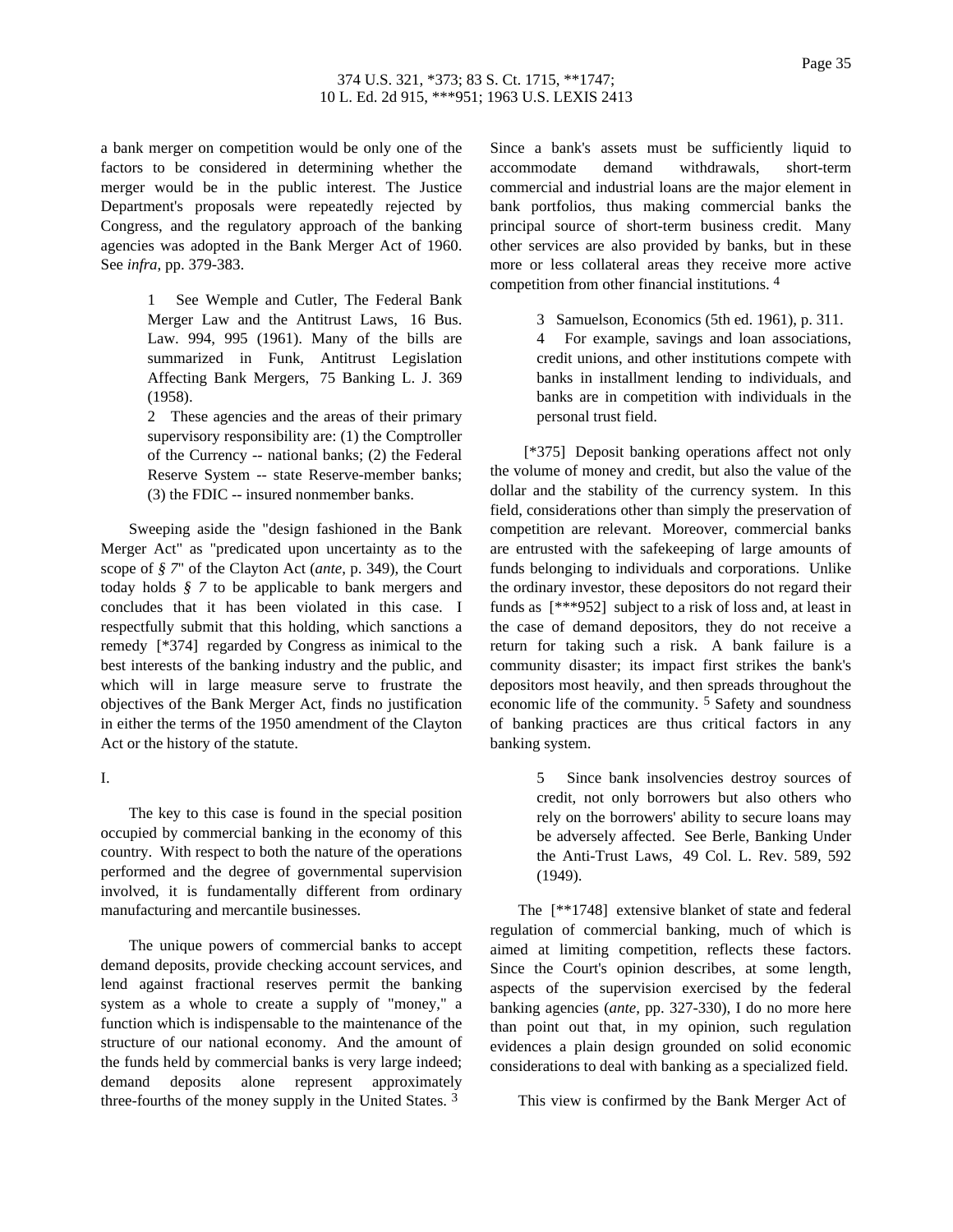1960 and its history.

Federal legislation dealing with bank mergers 6 dates from 1918, when Congress provided that, subject to the [\*376] approval of the Comptroller of the Currency, two or more national banks could consolidate to form a new national bank; 7 similar provision was made in 1927 for the consolidation of a state and a national bank resulting in a national bank. 8 In 1952 mergers of national and state banks into national banks were authorized, also conditioned on approval by the Comptroller of the Currency. <sup>9</sup> In 1950 Congress authorized the theretofore prohibited 10 merger or consolidation of a national bank with a state bank when the assuming or resulting bank would be a state bank.  $11$  In addition, the Federal Deposit Insurance Act was amended to require the approval of the FDIC for all mergers and consolidations between insured and noninsured banks, and of specified federal banking agencies for conversions of insured banks into insured state banks if the conversion would result in the capital stock or surplus of the newly formed bank being less than that of the converting bank. 12 The Act further required insured banks merging with insured state banks to secure the approval of the Comptroller of the Currency if the assuming bank would be a national bank, and the [\*377] approval of the Board of Governors of the Federal Reserve System and the FDIC, respectively, if the assuming or resulting bank would be a state member bank or nonmember insured bank. 13

> 6 The term "merger" is generally used throughout this opinion to designate any form of corporate amalgamation. See note 7 in the Court's opinion, *ante*, p. 332. Occasionally, however, as in the above paragraph, the terms "merger" and "consolidation" are used in their technical sense.

> 7 40 Stat. 1043, as amended, *12 U. S. C. (Supp. IV, 1963) § 215*.

> 8 44 Stat. 1225, as amended, *12 U. S. C. (Supp. IV, 1963) § 215*.

> 9 66 Stat. 599, as amended, *12 U. S. C. (Supp. IV, 1963) § 215a*.

> 10 See Paton, Conversion, Merger and Consolidation Legislation -- "Two-Way Street" For National and State Banks, 71 Banking L. J. 15 (1954).

> 11 64 Stat. 455, as amended, *12 U. S. C. § 214a*. 12 64 Stat. 457; see 64 Stat. 892 (now 74 Stat. 129, *12 U. S. C. (Supp. IV, 1963) § 1828 (c)*).

13 *Ibid*. However, under the Act, insured banks

merging with insured state banks did not have to obtain approval unless the capital stock or surplus of the resulting or assuming bank would be less than the aggregate capital stock or surplus of all the merging banks.

None [\*\*\*953] of this legislation prescribed standards by which the appropriate federal banking agencies were to be guided in determining the significance to be attributed to the anticompetitive effects of a proposed merger. As previously noted (*supra, p. 373*), Congress became increasingly concerned with this problem in the 1950's. The antitrust laws apparently provided no solution; in only one case prior to 1960, *United States* v. *Firstamerica Corp*., Civil No. 38139, N. D. Cal., March 30, 1959, settled by consent decree, had either the Sherman or Clayton Act been invoked to attack a commercial bank merger.

[\*\*1749] Indeed the inapplicability to bank mergers of *§ 7* of the Clayton Act, even after it was amended in 1950, was, for a time, an explicit premise on which the Department of Justice performed its antitrust duties. In passing upon an application for informal clearance of a bank merger in 1955, the Department stated:

"After a complete consideration of this matter, we have concluded that this Department would not have jurisdiction to proceed under *section 7* of the Clayton Act. For this reason this Department does not presently plan to take any action on this matter." Hearings before the Antitrust Subcommittee of the House Committee on the Judiciary, 84th Cong., 1st Sess., Ser. 3, pt. 3, p. 2141 (1955).

[\*378] And in testifying before the Senate Committee on Banking and Currency in 1957 Attorney General Brownell, speaking of bank mergers, noted:

"On the basis of these provisions the Department of Justice has concluded, and all apparently agree, that asset acquisitions by banks are not covered by *section 7* [of the Clayton Act] as amended in 1950." Hearings on the Financial Institutions Act of 1957 before a Subcommittee of the Senate Committee on Banking and Currency, 85th Cong. , 1st Sess., pt. 2, p. 1030 (1957).

Similar statements were repeatedly made to Congress by Justice Department representatives in the years prior to the enactment of the Bank Merger Act. 14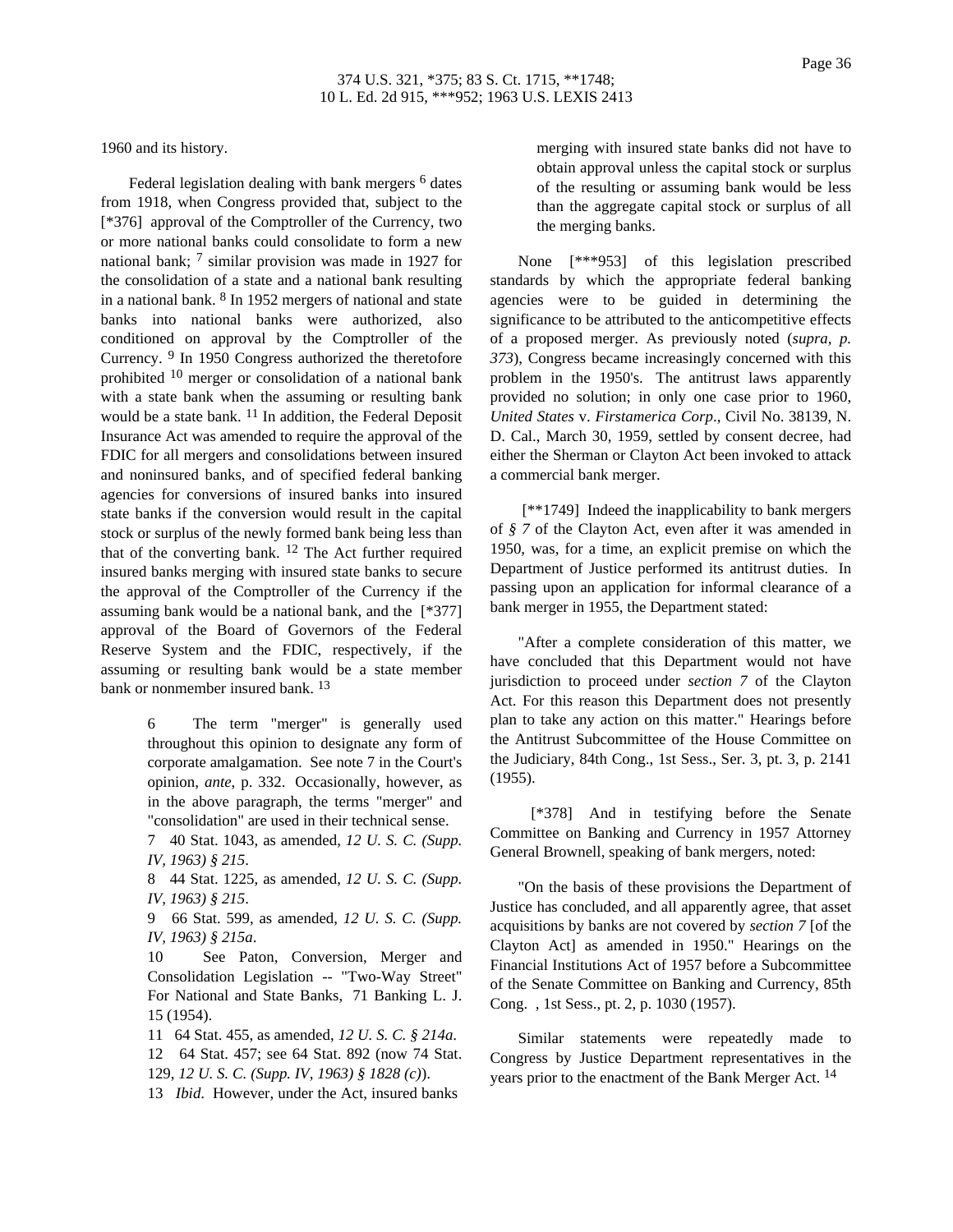14 See Hearings before the Antitrust Subcommittee of the House Committee on the Judiciary, 84th Cong., 1st Sess., Ser. 3, pt. 1, pp. 243-244 (1955); Hearings on S. 3911 before a Subcommittee of the Senate Committee on Banking and Currency, 84th Cong., 2d Sess. 60-61, 84 (1956); Hearings on S. 1062 before the Senate Committee on Banking and Currency, 86th Cong., 1st Sess. 9 (1959).

The inapplicability of *§ 7* to bank mergers was also an explicit basis on which Congress acted in passing the Bank Merger Act of 1960. The Senate Report on S. 1062, the bill that was finally enacted, stated:

"Since bank mergers are customarily, if not invariably, carried out by asset acquisitions, they are exempt from *section 7* of the Clayton Act. (Stock acquisitions by bank holding companies, as distinguished from mergers and consolidations, are subject to both the Bank Holding Company Act of 1956 and *sec. 7* of the Clayton Act.)" S. Rep. No. 196, 86th Cong., 1st Sess. 1-2 (1959).

"In 1950 (64 Stat. 1125) *section 7* of the Clayton Act was amended to correct these deficiencies. Acquisitions of assets were included within the section, [\*379] in addition to stock acquisitions, but only in the [\*\*\*954] case of corporations subject to the jurisdiction of the Federal Trade Commission (banks, being subject to the jurisdiction of the Federal Reserve Board for purposes of the Clayton Act by virtue of *section 11* of that act, were not affected)." *Id., at 5*. 15

During the floor debates Representative Spence, the Chairman of the House Committee on Banking and Currency, recognized the same difficulty: "The Clayton Act is ineffective as to bank mergers because [\*\*1750] in the case of banks it covers only stock acquisitions and bank mergers are not accomplished that way." 106 Cong. Rec. 7257 (1960). 16

> 15 See also H. R. Rep. No. 1416, 86th Cong., 2d Sess. 5 (1960) ("The Federal antitrust laws are also inadequate to the task of regulating bank mergers; while the Attorney General may move against bank mergers to a limited extent under the Sherman Act, the Clayton Act offers little help."); *id., at 9* ("Because *section 7* [of the Clayton Act] is limited, insofar as banks are concerned, to cases where a merger is accomplished through

acquisition of stock, and because bank mergers are accomplished by asset acquisitions rather than stock acquisitions, the act offers 'little help,' in the words of Hon. Robert A. Bicks, acting head of the Antitrust Division, in controlling bank mergers."). 16 In the Senate, a sponsor of S. 1062, Senator Fulbright, reported that the "1950 amendment to *section 7* of the Clayton Act, which for the first time imposed controls over mergers by means other than stock acquisitions, did not apply to bank mergers which are practically invariably accomplished by means other than stock acquisition. Accordingly for all practical purposes bank mergers have been and still are exempt from *section 7* of the Clayton Act." 106 Cong. Rec. 9711 (1960).

But instead of extending the scope of *§ 7* to cover bank mergers, as numerous proposed amendments to that section were designed to accomplish, 17 Congress made the [\*380] deliberate policy judgment that "it is impossible to subject bank mergers to the simple rule of *section 7* of the Clayton Act. Under that act, a merger would be barred if it might tend substantially to lessen competition, regardless of the effects on the public interest." 105 Cong. Rec. 8076 (1959) (remarks of Senator Robertson, a sponsor of S. 1062). Because of the peculiar nature of the commercial banking industry, its crucial role in the economy, and its intimate connection with the fiscal and monetary operations of the Government, Congress rejected the notion that the general economic and business premises of the Clayton Act should be the only considerations applicable to this field. Unrestricted bank competition was thought to have been a major cause of the panic of 1907 and of the bank failures of the 1930's,  $18$  and was regarded as a highly undesirable condition to impose on banks in the future:

[\*\*\*955] "Banking is too important to depositors, to borrowers, to the Government, and the public generally, to permit unregulated and unrestricted competition in that field.

[\*381] "The antitrust laws have reflected an awareness of the difference between banking and other regulated industries on the one hand, and ordinary unregulated industries and commercial enterprises on the other hand." 106 Cong. Rec. 9711 (1960) (remarks of Senator Fulbright, a sponsor of S. 1062).

"It is this distinction between banking and other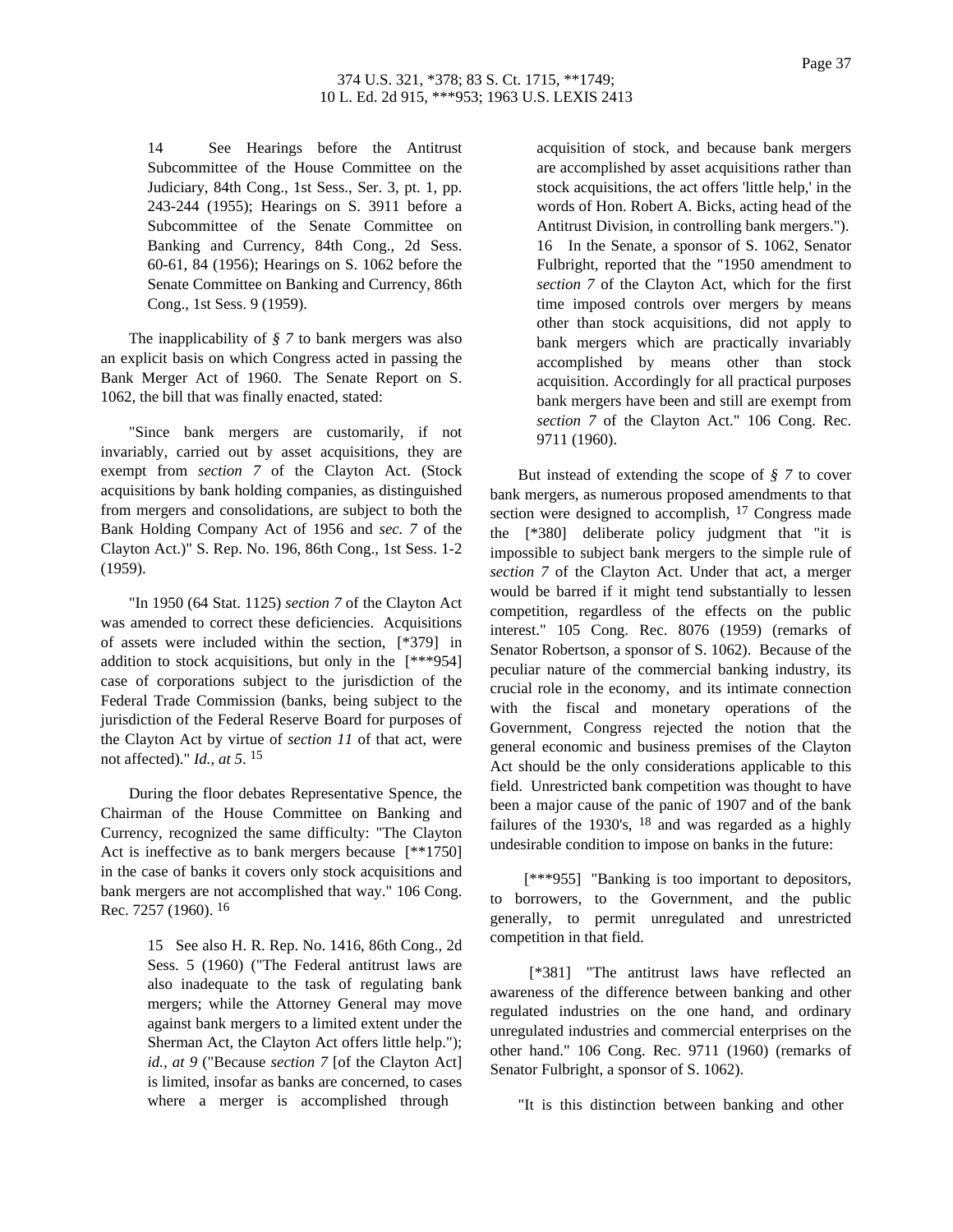businesses which justifies different treatment for bank mergers and other mergers. It was this distinction that led the Senate to reject the flat prohibition of the Clayton Act test which applies to other mergers." *Id*., at 9712. 19

> 17 *E. g*., H. R. 5948, 84th Cong. 1st Sess. (1955); S. 198, 85th Cong., 1st Sess. (1957); S. 722, 85th Cong., 1st Sess. (1957); see note 1, *supra*.

18 S. Rep. No. 196, 86th Cong., 1st Sess. 17 (1959): "Time and again the Nation has suffered from the results of unregulated and uncontrolled competition in the field of banking, and from insufficiently regulated competition. . . . The rapid increase in the number of small weak banks, to such a large number that the Comptroller could not effectively supervise them or control any but the worst abuses, was one of the factors which led to the panic of 1907.

"The banking collapse in the early 1930's again was in large part the result of insufficient regulation and control of banks, in effect the result of too much competition." See also 105 Cong. Rec. 8076 (1959): "But unlimited and unrestricted competition in banking is just not possible. We have had too many panics and banking crises and bank failures, largely as the result of excessive competition in banking, to consider for a moment going back to the days of free banking or unregulated banking."

19 See also S. Rep. No. 196, 86th Cong., 1st Sess. 16 (1959): "But it is impossible to require unrestricted competition in the field of banking, and it would be impossible to subject banks to the rules applicable to ordinary industrial and commercial concerns, not subject to regulation and not vested with a public interest."

Thus the Committee on Banking and Currency recommended "continuance of the existing exemption from *section* 7 [\*\*1751] of the Clayton Act." 105 Cong. Rec. 8076 (1959). Congress accepted this recommendation; it decided to handle the problem of concentration in commercial banking "through banking laws, specially framed to fit the particular needs of the field . . . ." S. Rep. No. 196, 86th Cong., 1st Sess. 18 (1959). As finally enacted in 1960, the Bank Merger Act embodies the regulatory approach advocated by the banking agencies, vesting in them responsibility for its

administration and placing the scheme within the framework of existing banking laws as an amendment to *§ 18 (c)* of the Federal Deposit Insurance Act, *12 U. S. C. (Supp. IV, 1963), § 1828 (c)*. 20 It maintains the latter Act's requirement of advance approval by the appropriate federal agency for mergers between insured banks and between insured and noninsured [\*382] banks (*supra, pp. 375-377*), but establishes that such approval is necessary in every merger of this type. To aid the respective agencies in determining whether to approve a merger, and in "the interests of uniform standards" (*12 U. S. C. (Supp. IV, 1963) § 1828 (c)*), the Act requires the two agencies not making the particular decision and the Attorney General to submit to the immediately responsible agency reports on the competitive factors involved. It further provides that in addition to considering the banking factors examined by the FDIC in connection with applications to become an insured bank, which focus primarily on matters of safety and soundness, 21 the approving agency "shall also take into consideration the effect of the transaction on competition (including any tendency toward monopoly), and shall not approve the transaction unless, after considering all of such factors, it finds the transaction to [\*\*\*956] be in the public interest." *12 U. S. C. (Supp. IV, 1963) § 1828 (c)*.

> 20 For the pertinent text of the statute, see note 8 in the Court's opinion, *ante*, pp. 332-333.

21 These factors are: "the financial history and condition of each of the banks involved, the adequacy of its capital structure, its future earnings prospects, the general character of its management, the convenience and needs of the community to be served, and whether or not its corporate powers are consistent with the purposes of this chapter." *12 U. S. C. (Supp. IV, 1963) § 1828 (c)*. Compare § 6 of the Federal Deposit Insurance Act, *12 U. S. C. § 1816*.

The congressional purpose clearly emerges from the terms of the statute and from the committee reports, hearings, and floor debates on the bills. Time and again it was repeated that effect on competition was *not to be the controlling factor* in determining whether to approve a bank merger, that a merger could be approved as being in the public interest even though it would cause a substantial lessening of competition. The following statement is typical: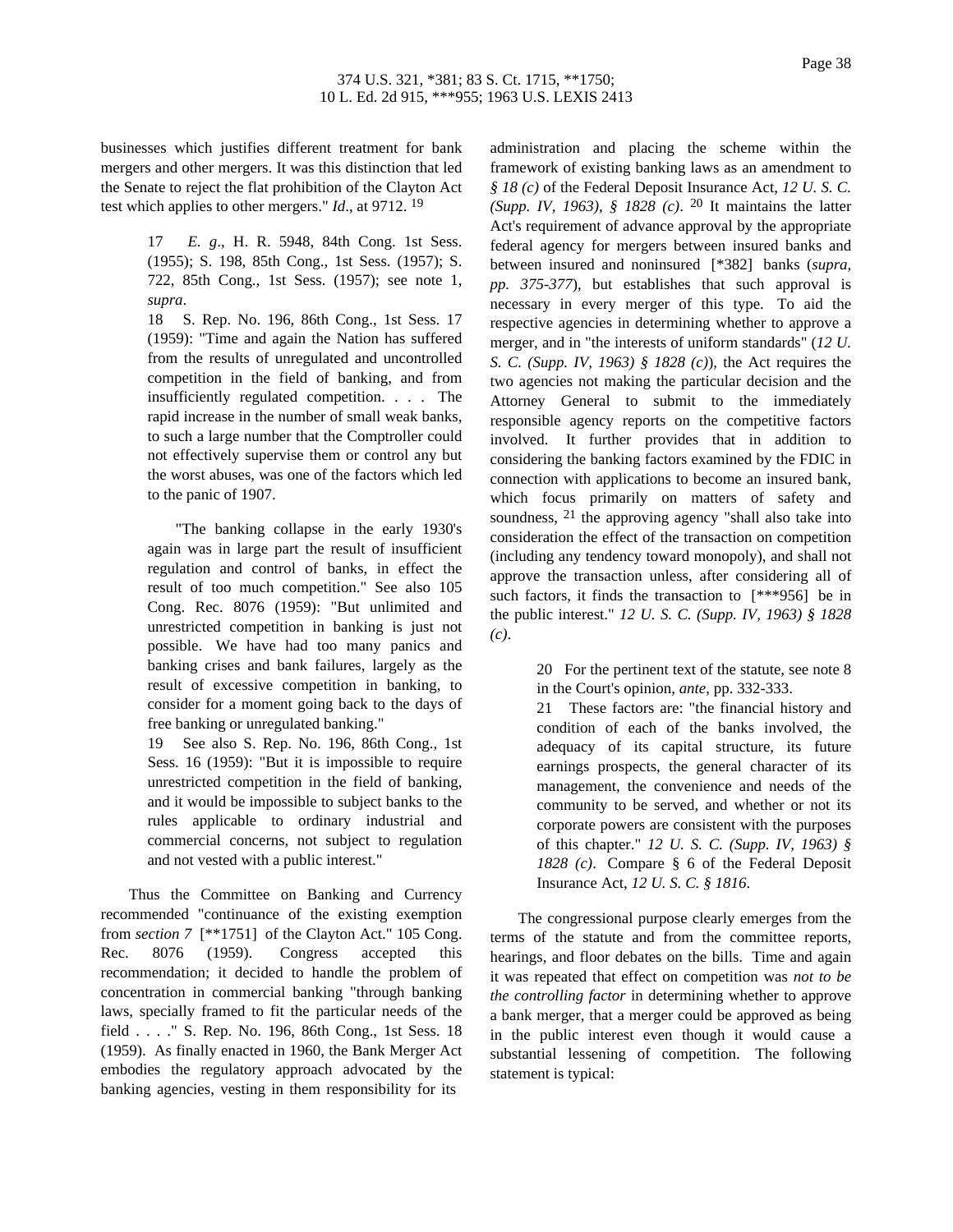"The committee wants to make crystal clear its intention that the various banking factors in any particular [\*383] case may be held to outweigh the competitive factors, and that the competitive factors, however favorable or unfavorable, are not, in and of themselves, controlling on the decision. And, of course, the banking agencies are not bound in their consideration of the competitive factors by the report of the Attorney General." S. Rep. No. 196, 86th Cong., 1st Sess. 24 (1959); *id., at 19, 21*. 22

[\*\*1752] The foregoing statement also shows that it was the congressional intention to place the responsibility for approval squarely on the banking agencies; the report of the Attorney General on the competitive aspects of a merger was to be advisory only. 23 And there was deliberately omitted any attempt to specify or restrict the kinds of circumstances in which the agencies might properly determine that a proposed merger would be in the public interest notwithstanding its adverse effect on competition. 24

> 22 See also 106 Cong. Rec. 7259 (1960): "The language of S. 1062 as amended by the House Banking and Currency Committee and as it appears in the bill we are now about to pass in the House makes it clear that the competitive and monopolistic factors are to be considered along with the banking factors and that after considering all of the factors involved, if the resulting institution will be in the public interest, then the application should be approved and otherwise disapproved."

> 23 106 Cong. Rec. 7257 (1960): "This puts the responsibility for acting on a proposed merger where it belongs -- in the agency charged with supervising and examining the bank which will result from the merger. Out of their years of experience in supervising banks, our Federal banking agencies have developed specialized knowledge of banking and the people who engage in it. They are experts at judging the condition of the banks involved, their prospects, their management, and the needs of the community for banking services. They should have *primary responsibility* in deciding whether a proposed merger would be in the public interest." (Emphasis added.)

24 H. R. Rep. No. 1416, 86th Cong., 2d Sess. 11-12 (1960): "We are convinced, also, that

approval of a merger should depend on a positive showing of some benefit to be derived from it. As previously indicated, your committee is not prepared to say that the cases enumerated in the hearings are the only instances in which a merger is in the public interest, nor are we prepared to devise a specific and exclusive list of situations in which a merger should be approved."

[\*384] What Congress has chosen to do about mergers and their effect on competition in the highly specialized field of commercial banking could not be more "crystal clear." (*Supra, p. 382*.) But in the face of overwhelming evidence to the contrary, the Court, with perfect equanimity, finds "uncertainty" in the foundations of the Bank Merger Act (*ante*, p. 349) and on this premise puts it aside as irrelevant to the task of construing the scope of *§ 7* of the Clayton Act.

I am unable to conceive of a more inappropriate case in which to overturn the considered opinion of all concerned as to the reach of prior [\*\*\*957] legislation. 25 For 10 years everyone -- the department responsible for antitrust law enforcement, the banking industry, the Congress, and the bar -- proceeded on the assumption that the 1950 amendment of the Clayton Act did not affect bank mergers. This assumption provided a major impetus to the enactment of remedial legislation, and Congress, when it finally settled on what it thought was the solution to the problem at hand, emphatically rejected the remedy now brought to life by the Court.

> 25 Compare *State Board of Ins*. v. *Todd Shipyards Corp., 370 U.S. 451, 457*, in which this Court refused to reconsider certain prior decisions because Congress had "posited a regime of state regulation" of the insurance business on their continuing validity. Cf. *Toolson v. New York Yankees, Inc., 346 U.S. 356*.

The result is, of course, that the Bank Merger Act is almost completely nullified; its enactment turns out to have been an exorbitant waste of congressional time and energy. As the present case illustrates, the Attorney General's report to the designated banking agency is no longer truly advisory, for if the agency's decision is not [\*385] satisfactory a *§ 7* suit may be commenced immediately. 26 The bank merger's legality will then be judged solely from its competitive aspects, unencumbered by any considerations peculiar [\*\*1753] to banking. 27 And if such a suit were deemed to lie after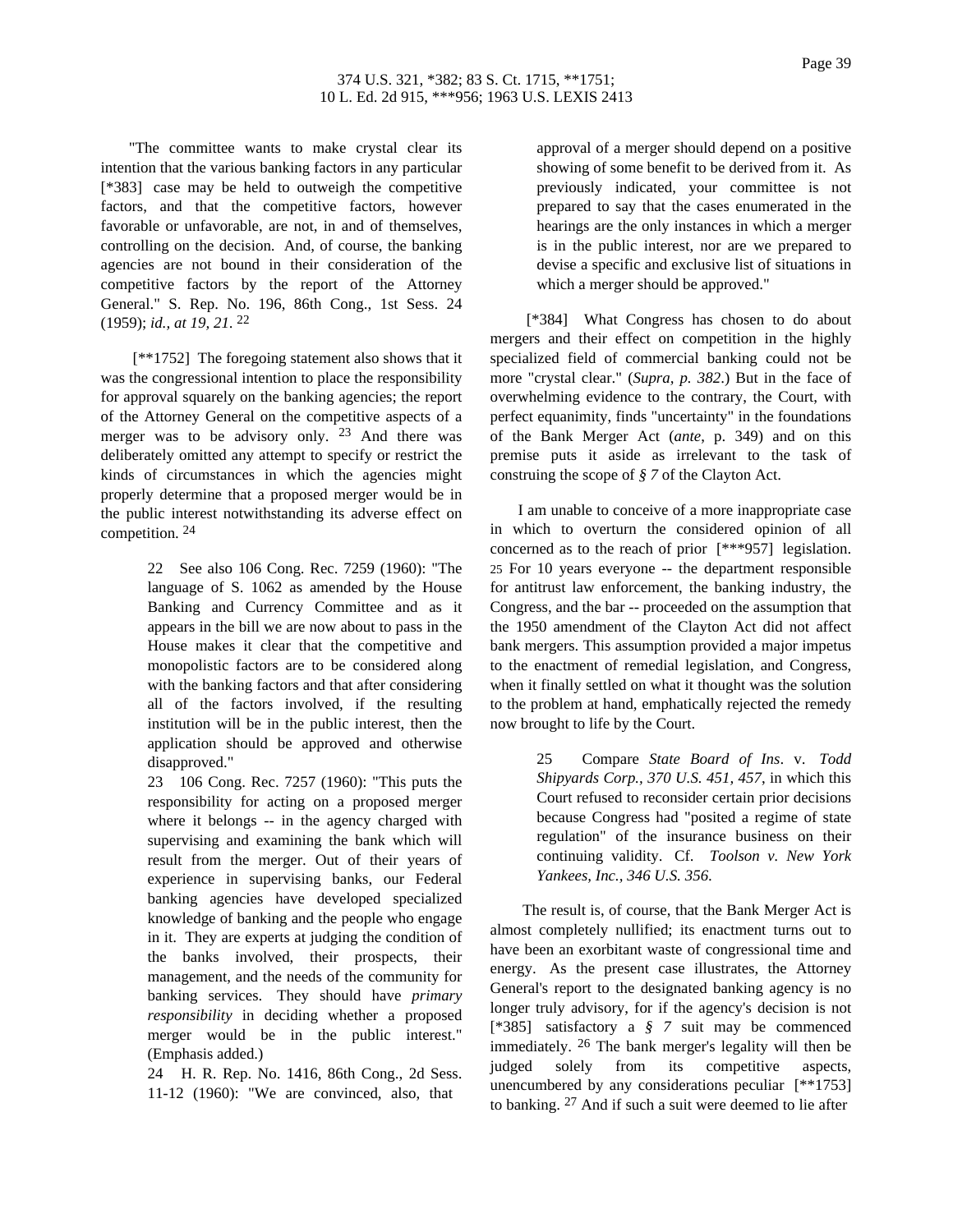a bank merger has been consummated, there would then be introduced into this field, for the first time to any significant extent, the threat of divestiture of assets and all the complexities and disruption attendant upon the use of that sanction. 28 The only vestige of the Bank Merger Act which remains is that the banking agencies will have an initial veto. 29

> 26 If a bank merger such as this falls within the category of a "stock" acquisition, a *§ 7* suit to enjoin it may be brought not only by the Attorney General, but by the Federal Reserve Board as well. See *§ 11* of the Clayton Act, *15 U. S. C. § 21* (vesting authority in the Board to enforce *§ 7* "where applicable to banks"). In an attempt to retain some semblance of the structure erected by Congress in the Bank Merger Act, the Court states that it "supplanted . . . whatever authority the FRB may have acquired under *§ 11*, by virtue of the amendment of *§ 7*, to enforce *§ 7* against bank mergers." *Ante*, p. 344, note 22. Since both the Attorney General and the Federal Reserve Board have purely advisory roles where a bank merger will result in a national bank, the Court's reasoning with respect to the effect of the Bank Merger Act upon enforcement authority should apply with equal force to both.

> 27 Indeed the Court has erected a simple yardstick in order to alleviate the agony of analyzing economic data -- control of 30% of a commercial banking market is prohibited. *Ante*, pp. 363-364.

> 28 Although *§ 7* of the Clayton Act is applicable to an outright purchase of bank stock, this form of amalgamation is infrequently used in the banking field and does not involve divestiture problems of the same magnitude as does an asset acquisition.

> 29 It is true, as the Court points out (*ante*, p. 354), that Congress, in enacting the Bank Merger Act, agreed that the applicability of the Sherman Act to banking should not be disturbed. See, *e. g*., 105 Cong. Rec. 8076 (1959). But surely this alone provides no conceivable justification for applying the Clayton Act as well. Apart from the fact that the Sherman Act covers many kinds of restraints besides mergers, one of the sponsors of the Bank Merger Act (Senator Fulbright) expressed his expectation that in a Sherman Act case a bank merger would not be subjected to strict antitrust standards to the exclusion of all

other considerations: "And even if the Sherman Act is held to apply to banking and to bank mergers, it seems clear that under the rule of reason spelled out in the Standard Oil case, different considerations will be found applicable, in a regulated field like banking, in determining whether activities would 'unduly diminish competition,' in the words of the Supreme Court in that case." 106 Cong. Rec. 9711 (1960). Moreover, this Court has recognized in other areas that it may be necessary to accommodate the Sherman Act to regulatory policy. *McLean Trucking Co*. v. *United States, 321 U.S. 67, 83*; *Federal Communications Comm'n v. RCA Communications, Inc., 346 U.S. 86, 91-92*. See also *United States v. Columbia Steel Co., 334 U.S. 495, 527*. And of course the Sherman Act is concerned more with existing anticompetitive effects than with future probabilities, and thus would not reach incipient restraints to the same extent as would *§ 7* of the Clayton Act. See *Brown Shoe Co*. v. *United States, 370 U.S. 294, 317-318* and notes 32, 33.

[\*386] [\*\*\*958] This frustration of a manifest congressional design is, in my view, a most unwarranted intrusion upon the legislative domain. I submit that *whatever* may have been the congressional purpose in 1950, Congress has now so plainly pronounced its current judgment that bank mergers are not within the reach of *§ 7* that this Court is duty bound to effectuate its choice.

But I need not rest on this proposition, for, as will now be shown, there is nothing in the 1950 amendment to *§ 7* or its legislative history to support the conclusion that Congress even then intended to subject bank mergers to this provision of the Clayton Act.

II.

Prior to 1950, *§ 7* of the Clayton Act read, in pertinent part, as follows:

"That no corporation engaged in commerce shall acquire, directly or indirectly, the whole or any part of the stock or other share capital of another corporation engaged also in commerce, where the effect of [\*387] such acquisition may be to substantially lessen competition between the corporation whose stock is so acquired and the corporation making the acquisition, [\*\*1754] or to restrain such commerce in any section or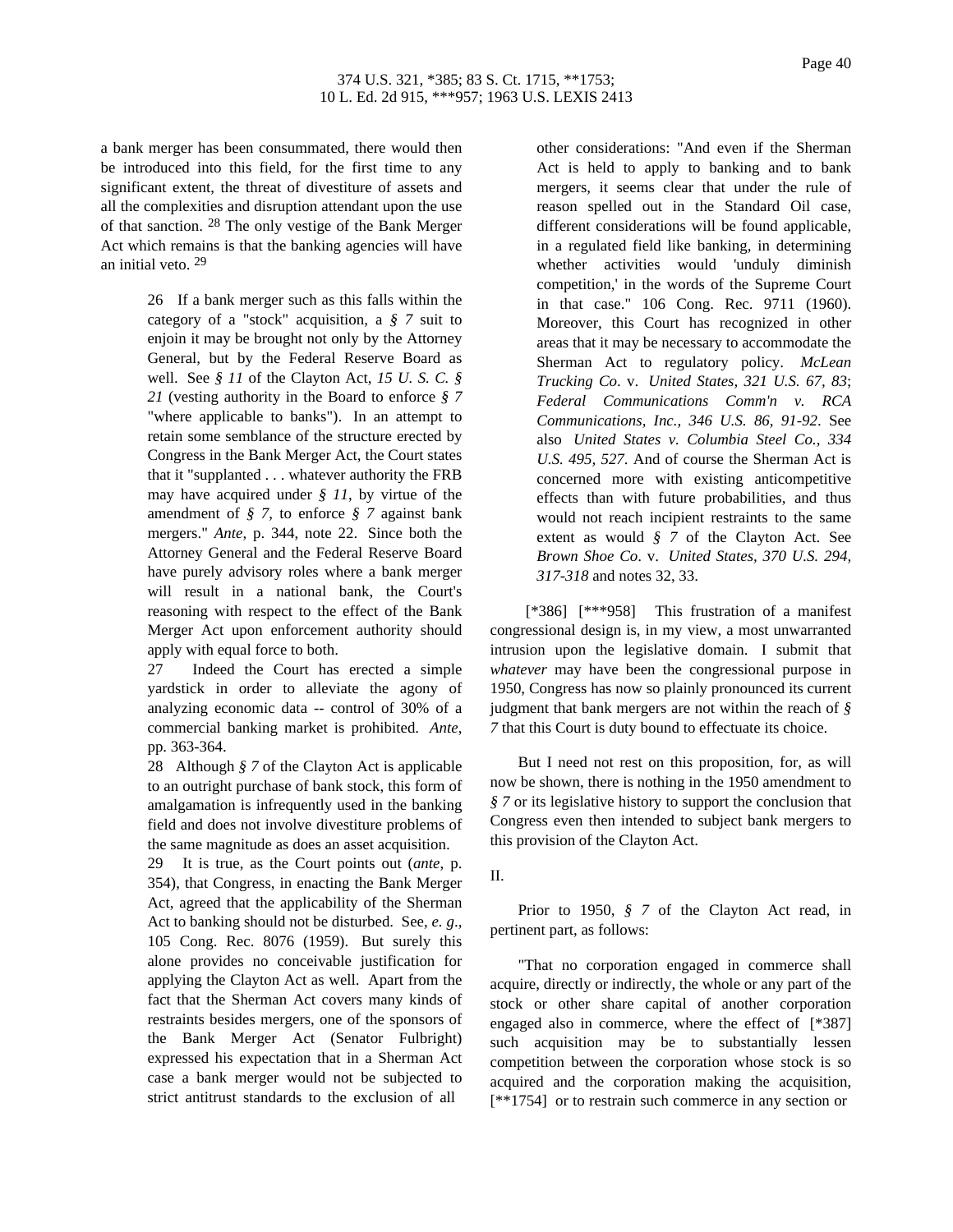community, or tend to create a monopoly of any line of commerce."

In 1950 this section was amended to read (the major amendments being indicated in italics):

"That no corporation engaged in commerce shall acquire, directly or indirectly, the whole or any part of the stock or other share capital *and no corporation subject to the jurisdiction of the Federal Trade Commission shall acquire the whole or any part of the assets* of another corporation engaged also in commerce, where *in any line of commerce in any section of the country*, the effect of such acquisition may be substantially to lessen competition, or to tend to create a monopoly."

If Congress did intend the 1950 amendment to reach bank mergers, it certainly went at the matter in a very peculiar way. While prohibiting asset acquisitions having the anticompetive effects described in *§ 7*, it limited the applicability of that provision to corporations subject to the jurisdiction of the Federal Trade Commission, which does not include banks. And it reenacted the stock-acquisition provision in the very same language which -- as it was fully aware -- had been interpreted not to reach the type of merger customarily used in the banking industry. See *infra* , pp. 389-393. In the past this Court has drawn the normal inference that such a reenactment indicates congressional adoption of the prior judicial statutory construction. *E. g., United States v. Dixon, 347 U.S. 381*; *Overstreet v. North Shore Corp., 318 U.S. 125, 131-132*. [\*\*\*959]

[\*388] In this instance, however, the Court holds that the stock-acquisition provision underwent an expansive metamorphosis, so that it now embraces all mergers or consolidations involving an exchange of stock. Since bank mergers usually, if not always, do involve exchanges of stock, the effect of this construction is to rob the Federal Trade Commission provision relating to asset acquisitions of all force as a substantive limitation upon the scope of *§ 7*; according to the Court the purpose of that provision was merely to ensure the Commission's role in the enforcement of *§ 7*. *Ante*, pp. 346-348. In short, under this reasoning bank mergers to all intents and purposes are fully within the reach of *§ 7*.

A more circumspect look at the 1950 amendment of *§ 7* and its background will show that this construction is not tenable.

The language of the stock-acquisition provision itself is hardly congenial to the Court's interpretation. The PNB-Girard merger is technically a consolidation, governed by § 20 of the national banking laws, *12 U. S. C. (Supp. IV, 1963) § 215*. Under that section, the corporate existence of both PNB and Girard, all of their rights, franchises, assets, and liabilities, would be automatically vested in the resulting bank, which would operate under the PNB charter. PNB itself would acquire nothing. Rather, the two banks would be creating a new entity by the amalgamation of their properties, and the subsequent conversion of Girard stock (which would then represent ownership in a nonfunctioning entity) into stock of the resulting bank would simply be part of the mechanics by which ownership in the new entity would be reflected. Clearly this is not a case of a corporation acquiring the stock of another functioning corporation, which is the only situation where "the *effect* of . . . [a stock] acquisition may be substantially to lessen competition." (Emphasis added.)

[\*389] There are further crucial differences between a merger and a stock acquisition. A merger normally requires public [\*\*1755] notice and the approval of the holders of two-thirds of the outstanding shares of each corporation, and dissenting shareholders have the right to receive in cash the appraised value of their shares. 30 A purchase of stock may be done privately, and the only approval involved is that of the individual parties to the transaction. Unlike a merged company, a corporation whose stock is acquired usually remains in business as a subsidiary of the acquiring corporation. 31

> 30 In these respects a merger is precisely the contrary of what *§ 7* was originally designed to proscribe -- the secret acquisition of corporate control. See the Court's opinion, *ante*, p. 338.

31 That the stock-acquisition provision was not intended to cover mergers is strongly suggested by the second paragraph of *§ 7*: "No corporation shall acquire . . . any part of the stock . . . of one or more corporations . . . where . . . the effect . . . of *the use* of such stock by the voting or granting of proxies . . . may be substantially to lessen competition, or to tend to create a monopoly." *15 U. S. C. § 18*. (Emphasis added.) After a merger has been consummated, the resulting corporation holds no stock in any party to the merger; thus there can be in this situation no such thing as a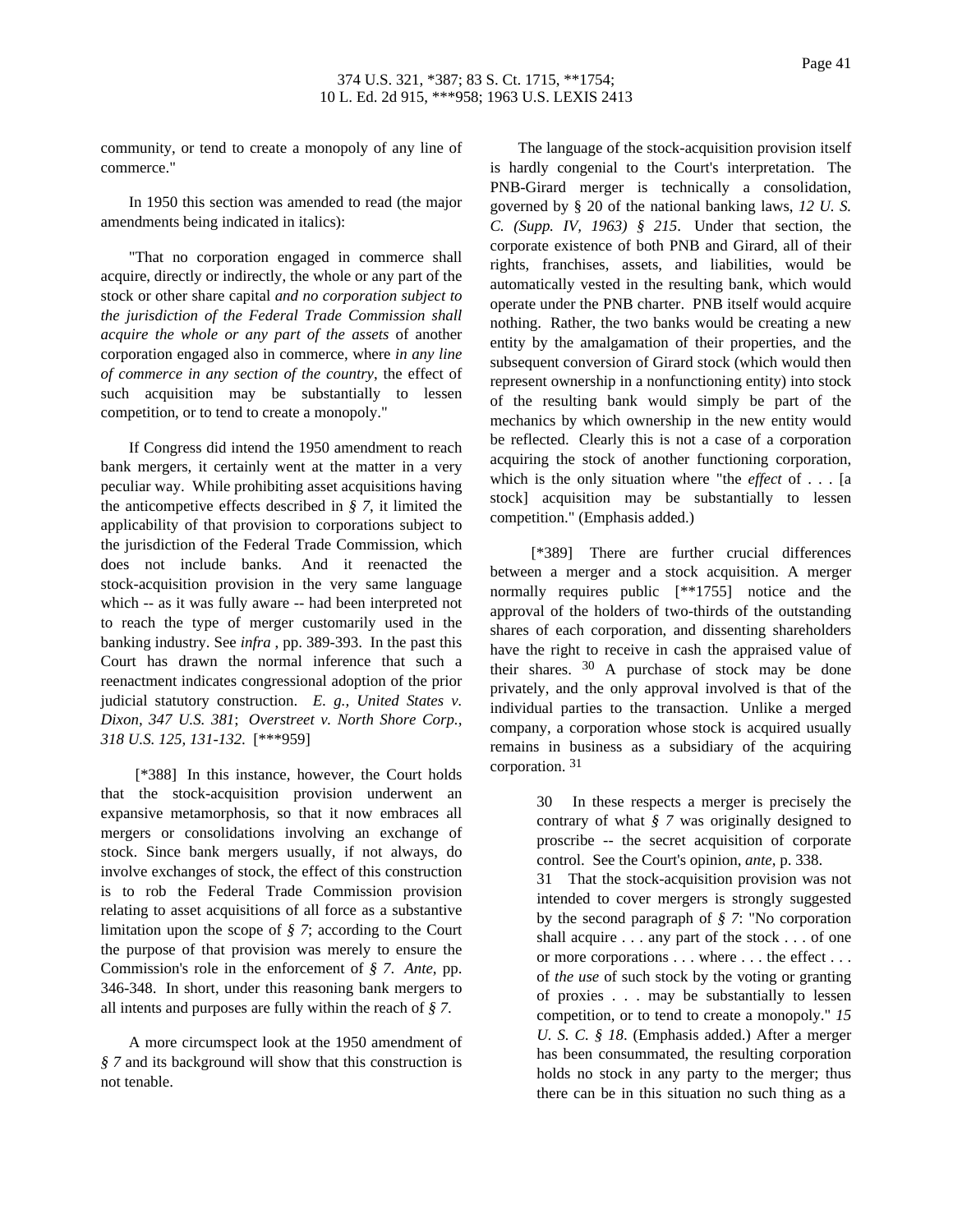restraint of trade by "the use" of the voting power of acquired stock.

The Government, however, contends that a merger more closely resembles a stock acquisition than an asset acquisition because of one [\*\*\*960] similarity of central importance: the acquisition by one corporation of an immediate voice in the management of the business of another corporation. But this is obviously true *a fortiori* of asset acquisitions of sufficient magnitude to fall within the prohibition of  $\frac{8}{3}$  7; if a corporation buys the plants, equipment, inventory, etc., of another corporation, it acquires absolute control over, not merely a voice in the management of, another business.

The legislative history of the 1950 amendment also unquestionably negates any inference that Congress intended [\*390] to reach bank mergers. It is true that the purpose was "to plug a loophole" in *§ 7* (95 Cong. Rec. 11485 (1949) (remarks of Representative Celler)). But simply to state this broad proposition does not answer the precise questions presented here: what was the nature of the loophole sought to be closed; what were the means chosen to close it?

The answer to the latter question is unmistakably indicated by the relationship between the 1950 amendment and previous judicial decisions. In *Arrow-Hart & Hegeman Elec. Co*. v. *Federal Trade Comm'n, 291 U.S. 587*, this Court, by a divided vote, ruled on the scope of the Federal Trade Commission's remedial powers under the original Clayton Act. After the Commission had issued a *§ 7* complaint against a holding company which had been formed by the stockholders of two manufacturing corporations, steps were taken to avoid the Commission's jurisdiction. Two new holding companies were formed, each acquired all the common stock of one of the manufacturing companies, and each issued its stock directly to the stockholders of the original holding company. This company then dissolved and the two new holding companies and their respective manufacturing subsidiaries merged into one corporation. This Court held that the Commission had no authority, after the merger, to order the resulting corporation to divest itself of assets. An essential part of this holding was that the merger in question, which was technically a consolidation similar to that here planned by PNB and Girard, was not a stock acquisition within the prohibitions of *§ 7*: "If the merger of the two manufacturing corporations and the combination of their

assets was in any respect a violation of any antitrust law, as to which we express no opinion, it was necessarily a [\*\*1756] violation of statutory prohibitions other [\*391] than those found in the Clayton Act." *291 U.S., at 599*; see *id., at 595*. 32

> 32 On this point, the dissenters agreed: "It is true that the Clayton Act does not forbid corporate mergers . . . ." *291 U.S., at 600*. See also *United States v. Celanese Corp. of America, 91 F.Supp. 14*.

This decision, along with two others earlier handed down by this Court (*Thatcher Mfg. Co*. v. *Federal Trade Comm'n* and *Swift & Co*. v. *Federal Trade Comm'n*, decided together with *Federal Trade Comm'n v. Western Meat Co., 272 U.S. 554*), perhaps provided more of a spur to enactment of the "assets" amendment to *§ 7* than any other single factor. These decisions were universally regarded as opening the unfortunate loophole whereby *§ 7* could be evaded through the use of an asset acquisition. Representative Celler expressed the view of Congress in this fashion:

"The result of these decisions has so weakened *sections 7* and *11* . . . as to give to the Federal Trade Commission [\*\*\*961] and the Department of Justice merely a paper sword to prevent improper mergers." 95 Cong. Rec. 11485 (1949). 33

> 33 See also Hearings on H. R. 988, H. R. 1240, H. R. 2006, H. R. 2734 before Subcommittee No. 3 of the House Committee on the Judiciary, 81st Cong., 1st Sess. 38-39 (1949); Hearings on H. R. 2734 before a Subcommittee of the Senate Committee on the Judiciary, 81st Cong., 1st & 2d Sess. 109-110 (1950): "The loophole sought to be filled resulted from a series of Supreme Court decisions. (*Swift & Co*. v. *FTC* and *Thatcher Mfg. Co*. v. *FTC (272 U.S. 554*); *Arrow-Hart & Hegeman Co*. v. *FTC (291 U.S. 587*).) In these decisions the Supreme Court held that *section 7* of the Clayton Act, while prohibiting the acquisition of stock of a competitor, gave the Federal Trade Commission no authority under *section 11* to order divestiture of assets which had been acquired before a cease-and-desist order was issued, even though the acquisition resulted from the voting of illegally held stock."

[\*392] Since this Court's decisions were cast in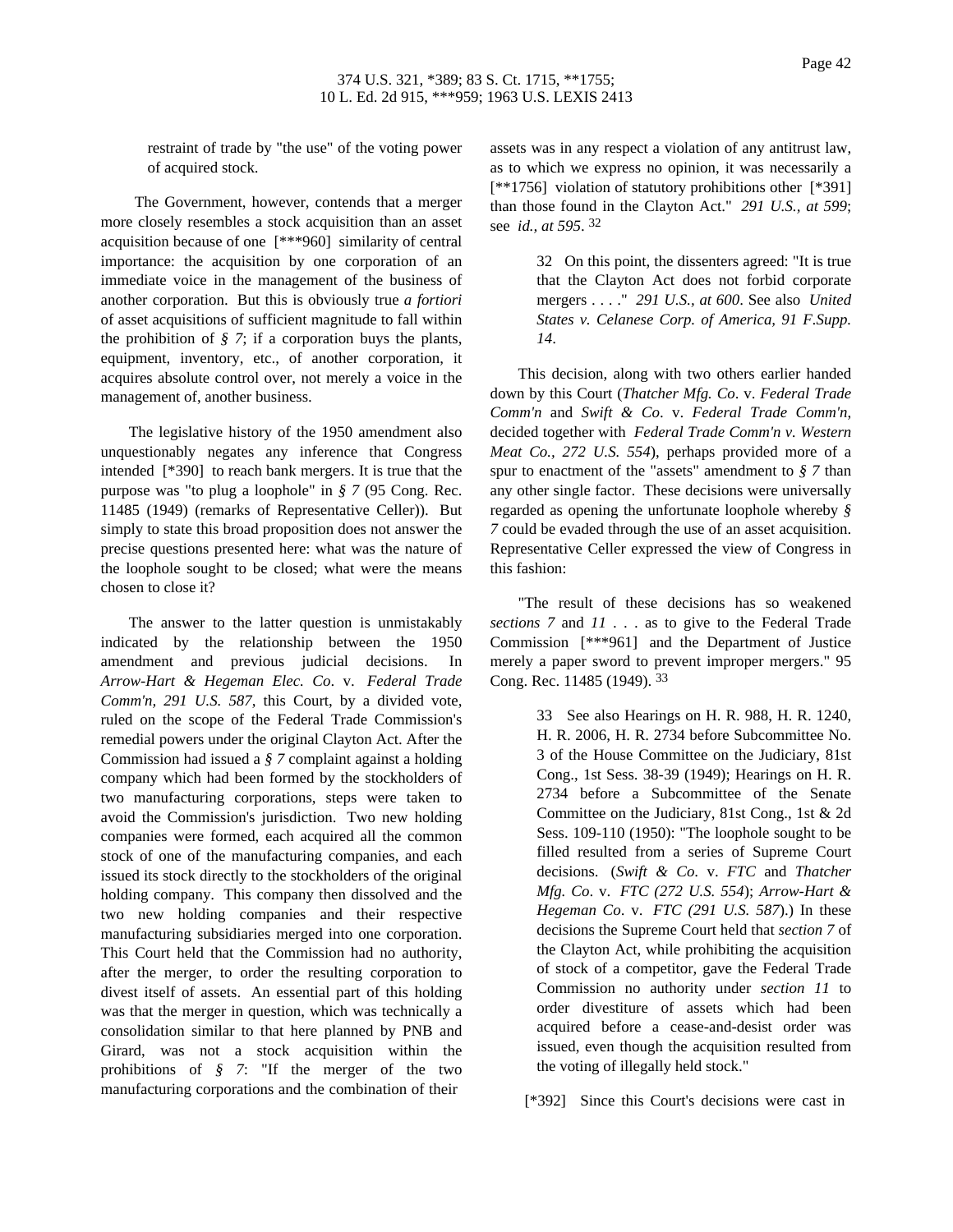terms of the scope of the Federal Trade Commission's jurisdiction, Congress, in amending *§ 7* so as to close that gap, emphasized its expectation -- made plain in the committee reports, hearings, and debates -- that the Commission would assume the principal role in enforcing the section. 34 Implicit here is that no change in the enforcement powers of the other agencies named in *§ 11* was contemplated. <sup>35</sup> Of more importance, the legislative history demonstrates that it was the asset-acquisition provision that was designed to plug the loophole created by *Thatcher, Swift*, and *Arrow*. Although *Arrow*, unlike *Thatcher* and *Swift*, involved a consolidation of the same type as the PNB-Girard merger, the members of Congress drew no distinction among these cases, invariably discussing all three of them in the same breath as examples of asset acquisitions. <sup>36</sup> Indeed, the House report stated that

"the Supreme Court . . . held [in *Arrow*] that if an acquiring corporation secured *title to the physical* [\*\*1757] *assets* of a corporation whose stock it had acquired before the Federal Trade Commission issues its final order, the Commission lacks power to direct divestiture of the physical assets . . . ." H. R. Rep. No. 1191, 81st Cong., 1st Sess. 5 (1949). (Emphasis added.)

And on the Senate floor it was pointed out that "the *method* by which . . . [the merger in *Arrow*] had been [\*393] accomplished was an innocent one . . . ." 96 Cong. Rec. 16505 (1950). (Emphasis added.) Clearly the understanding of Congress was that a consolidation of two corporations was an acquisition of assets. 37

> 34 The Federal Trade Commission had assumed primary enforcement responsibility before the 1950 amendment. See Martin, Mergers and the Clayton Act (1959), p. 197.

35 Compare note 26, *supra*.

36 See note 33 *supra*; Hearings on H. R. 2734 before a Subcommittee of the Senate Committee on the Judiciary, 81st Cong., 1st & 2d Sess. 97 (1950). And this Court has, after the 1950 amendment, described *Arrow* as a case involving an asset acquisition. *Brown Shoe Co*. v. *United States, 370 U.S. 294, 313* and note 20.

37 The single excerpt quoted by the Court (*ante*, p. 345) casts no doubt on this proposition, for Senator Kilgore's remark occurred in the course of a discussion in which he was trying to make the point that there is no difference in *practical* effect,

as opposed to the legal distinction, between a merger and a stock acquisition. Thus at the end of the paragraph quoted by the Court the Senator stated: ". . . I cannot see how on earth you can get the idea that the purchase of the stock of the corporation, all of it, does not carry with it the transfer of all of the physical assets in that corporation." Hearings on H. R. 2734 before a Subcommittee of the Senate Committee on the Judiciary, 81st Cong., 1st & 2d Sess. 176 (1950).

Nor [\*\*\*962] did Congress act inadvertently or without purpose in limiting the asset-acquisition provision to corporations subject to the jurisdiction of the Federal Trade Commission, thereby excluding bank mergers. The reports, hearings, and debates on the 1950 amendment reveal that Congress was then concerned with the rising tide of *industrial* concentration *-- i. e*., "the external expansion . . . through mergers, acquisitions, and consolidations" 38 of corporations engaged in manufacturing, mining, merchandising, and of other kindred commercial endeavors. Specialized areas of the economy such as banking were not even considered. Thus the Federal Trade Commission's 1948 report on mergers recounted the statistics on concentration in a multitude of industries *-- e. g*., steel, cement, electrical equipment, food and dairy products, tobacco, textiles, paper, chemicals, rubber -- but included not one figure on banking concentration. <sup>39</sup> This report was repeatedly cited and heavily relied on by members of Congress and others to demonstrate the magnitude [\*394] of the merger movement and the economic dangers it presented. 40 In the committee hearings the focus was exclusively upon amalgamation in the ordinary commercial fields, 41 and similarly the Senate and House reports spoke solely of industrial concentration as the evil to be remedied. 42 On the floor of the House, Representative Celler indicated the extent of concentration of industrial power:

"Four companies now have 64 percent of the steel business, four have 82 percent of the copper business, two have 90 percent of the aluminum [\*\*1758] business, three have 85 percent of the automobile business, two have 80 percent of the electric lamp business, four have 75 percent of the electric refrigerator business, two have 80 percent of the glass business, four have 90 percent of the cigarette business, and so forth.

"The antitrust laws are a complete bust unless we pass this bill." 95 Cong. Rec. 11485 (1949).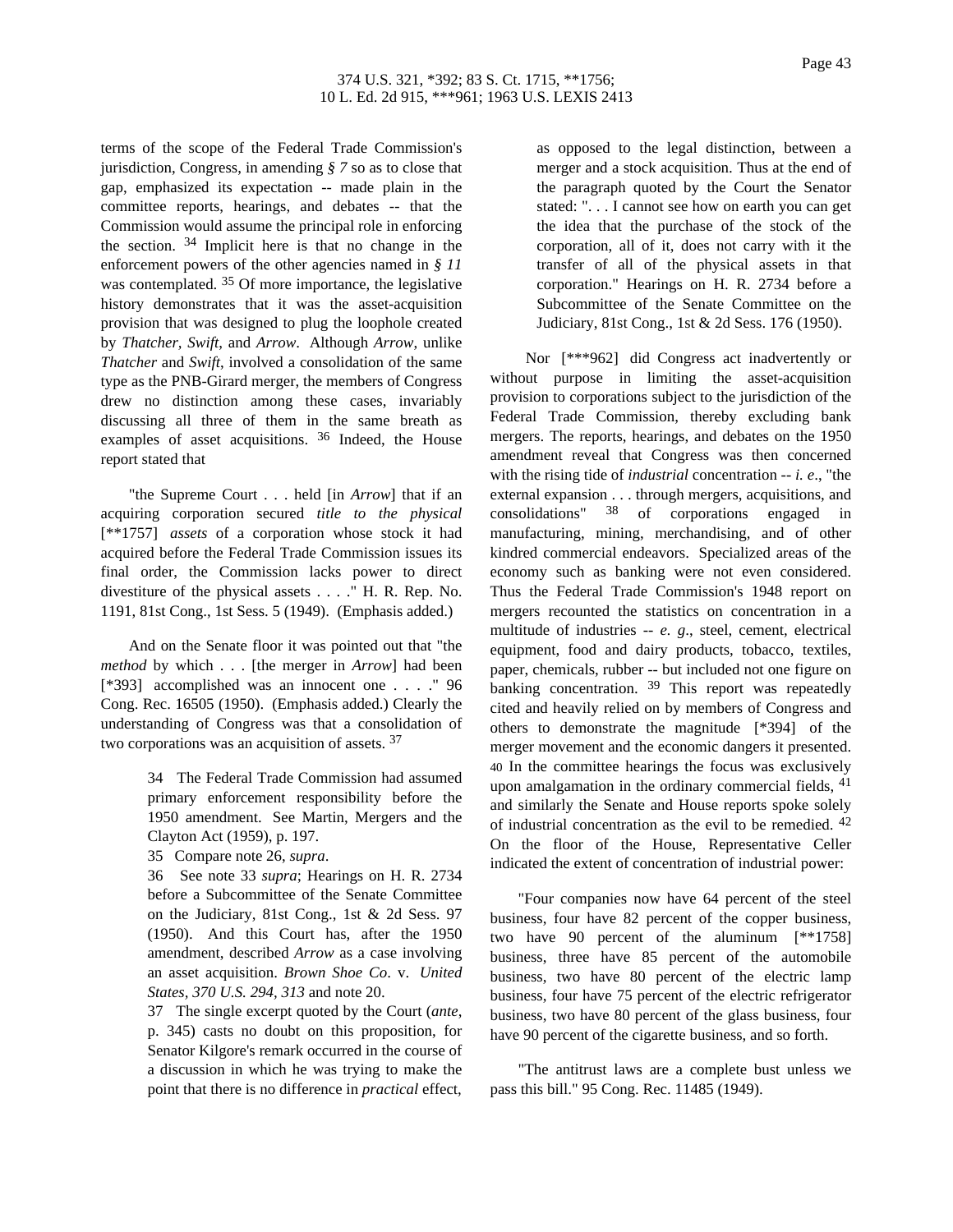The legislatory history is thus singularly devoid of any evidence that Congress sought to deal with the special problem of banking concentration.

> 38 H. R. Rep. No. 1191, 81st Cong., 1st Sess. 2 (1949).

> 39 Federal Trade Commission, The Merger Movement: A Summary Report (1948), *passim*.

> 40 *E. g*., Hearings on H. R. 988, H. R. 1240, H. R. 2006, H. R. 2734 before Subcommittee No. 3 of the House Committee on the Judiciary, 81st Cong., 1st Sess. 39-40 (1949); 95 Cong. Rec. 11503 (1949); 96 Cong. Rec. 16505 (1950).

> 41 Hearings on H. R. 2734 before a Subcommittee of the Senate Committee on the Judiciary, 81st Cong., 1st & 2d Sess. 5-6, 17, 57-59 (1950); Hearings on H. R. 988, H. R. 1240, H. R. 2006, H. R. 2734 before Subcommittee No. 3 of the House Committee on the Judiciary, 81st Cong., 1st Sess. 40, 113 (1949).

> 42 S. Rep. No. 1775, 81st Cong., 2d Sess. 3 (1950); H. R. Rep. No. 1191, 81st Cong., 1st Sess. 2-3 (1949).

I do not mean to suggest, of course, that *§ 7* of the Clayton Act is thereby rendered applicable only to ordinary commercial and industrial corporations and not to firms in any "regulated" sector of the economy. The [\*395] point is that when Congress included in *§ 7* asset acquisitions by corporations subject to the Federal Trade Commission's jurisdiction, and at the same time [\*\*\*963] continued in *§ 11* the Federal Reserve Board's jurisdiction over banks, it was not acting irrationally. Rather, the absence of any mention of banks in the legislative history of the 1950 amendment, viewed in light of the prior congressional treatment of banking as a distinctive area with special characteristics and needs, compels the conclusion that bank mergers were simply not then regarded as part of the loophole to be plugged. <sup>43</sup>

> 43 It is interesting to note that in the same year in which *§ 7* was amended Congress passed an act *facilitating* certain kinds of bank mergers which had theretofore been prohibited. See note 11, *supra*, and accompanying text.

This conclusion is confirmed by a number of additional considerations. It was not until *after* the passage of the 1950 amendment of *§ 7* that Representative Celler, its cosponsor requested the staff of the Antitrust Subcommittee of the House Committee on

the Judiciary "to prepare a report indicating the concentration existing in our banking system." Staff of Subcommittee No. 5, House Committee on the Judiciary, 82d Cong., 2d Sess., Report on Bank Mergers and Concentration of Banking Facilities III (1952). The introduction to the report reveals that:

"On March 21, 1945, the Board of Governors of the Federal Reserve System wrote to the chairman of the Committee on the Judiciary requesting that the provisions of H. R. 2357, Seventy-ninth Congress, first session, one of the early predecessors of the Celler Antimerger Act, be extended so as to include corporations subject to the jurisdiction of the Federal Reserve Board under *section 11* of the Clayton Act. Because of the revisions made in subsequent versions of antimerger bills, however, it became impracticable [\*396] to include within the scope of the act corporations other than those subject to regulation by the Federal Trade Commission. Banks, which are placed squarely within the authority of the Federal Reserve Board by *section 11* of the Clayton Act, are therefore circumscribed insofar as mergers are concerned only by the old provisions of *section 7*, and certain additional statutes which do not presently concern themselves substantively with the question of competition in the field of banking." *Id*., at VII.

It is also worth noting that in 1956 Representative Celler himself introduced another amendment to *§ 7*, explaining that "all the bill [H. R. 5948] does is plug a loophole in the present law dealing with bank mergers . . .

. This loophole exists because *section 7* of the Clayton Act prohibits bank mergers . . . only if such mergers are accomplished by [\*\*1759] stock acquisition." 102 Cong. Rec. 2109 (1956). The bill read in pertinent part: "No bank . . . shall acquire . . . the whole or any part of the assets of another corporation engaged also in commerce . . . ." *Ibid*. The amendment passed the House but was defeated in the Senate.

For all these reasons, I think the conclusion is inescapable that *§ 7* of the Clayton Act does not apply to the PNB-Girard merger. The Court's contrary conclusion seems to me little better than a *tour de force*. 44

> 44 Since the Court does not reach the Sherman Act aspect of this case, it would serve no useful purpose for me to do so.

Memorandum of MR. JUSTICE GOLDBERG.